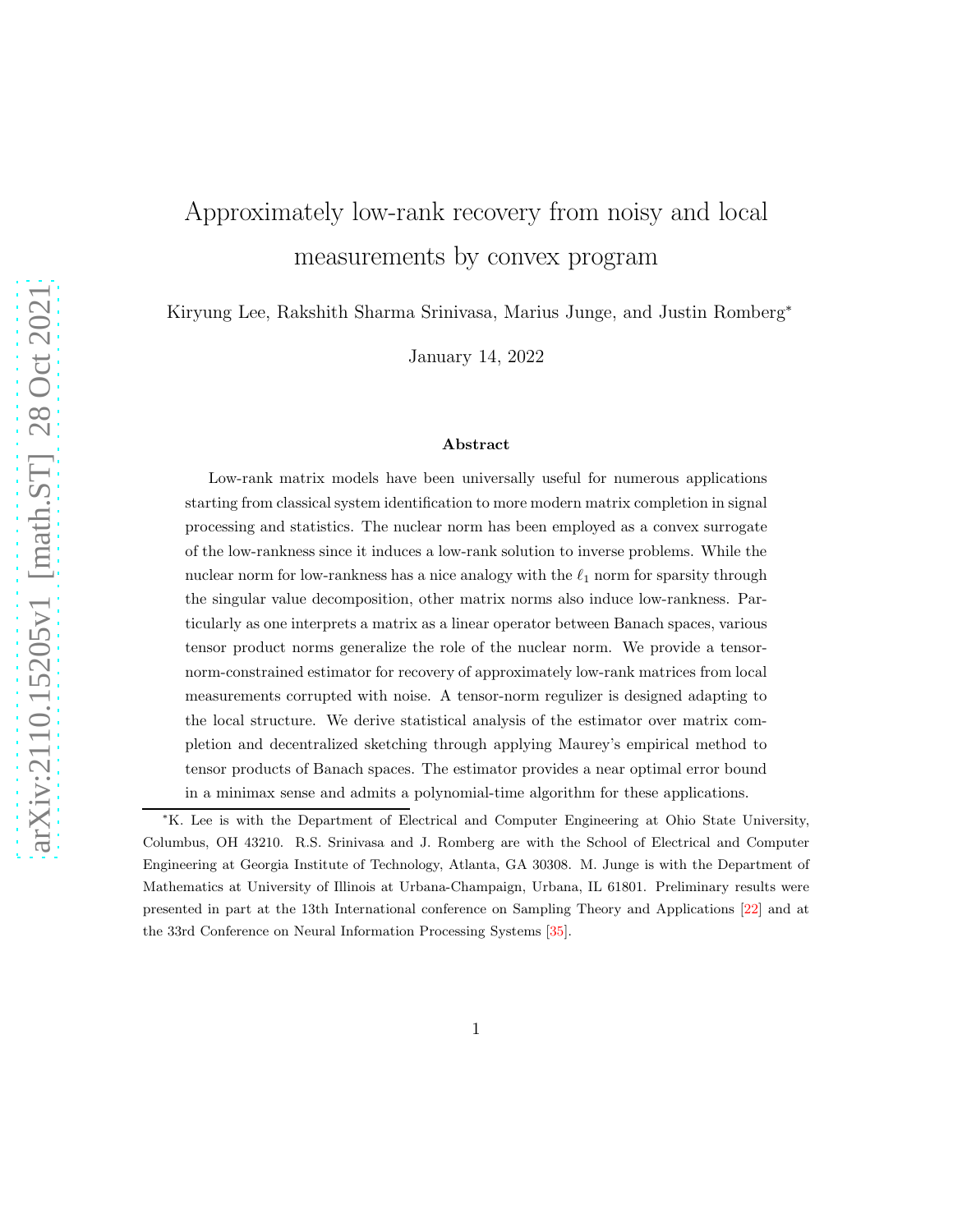## 1 Introduction

We consider the estimation of an "approximately" low-rank matrix  $M_0 \in \mathbb{R}^{d_1 \times d_2}$  from its noisy and "local" linear measurements given by

<span id="page-1-0"></span>
$$
y_k = \text{tr}(A_k^{\top} M_0) + \eta_k, \quad k = 1, \dots, n,
$$
 (1)

where  $A_1, \ldots, A_n$  denote given measurement matrices and  $\eta_1, \ldots, \eta_n$  correspond to additive random noise. The locality implies that each measurement determined by a subset of the entries of  $M_0$ . To simplify notation, let  $y = [y_1; \dots; y_n] \in \mathbb{R}^n$  and  $A : \mathbb{R}^{d_1 \times d_2} \to \mathbb{R}^n$ generate the measurements in  $(1)$  without noise.

In practice, it is often the case that the unknown matrix  $M_0$  is not exactly low-rank but well approximated by a low-rank matrix. Thus we consider a set of approximately rank-r matrices in the form of

$$
\mathcal{C} = \{M \in \mathbb{R}^{d_1 \times d_2} : |||M||| \leq \sqrt{\nu} ||M||_{\text{F}}\},\
$$

where  $\|\cdot\|$  is a norm determined adapting to the measurement operator A. The parameter  $\nu$  is set so that C includes all rank-r matrices. This model is a special case of the generalized sparsity model studied in  $[17]$ . One example of C is the set of matrices so that the magnitudes and nuclear norm are bounded simultaneously, which has been studied for matrix completion [\[28](#page-36-1)].

We consider the estimator given by

<span id="page-1-1"></span>
$$
\begin{array}{ll}\n\text{minimize} & \|y - \mathcal{A}(M)\|_2^2 \\
\text{subject to} & \| \|M\| \le \alpha,\n\end{array} \tag{2}
$$

which generalizes the original LASSO estimator [\[39](#page-37-1)], and demonstrate that this estimator provides a near optimal error bound in a minimax sense in selected applications.

#### 1.1 Regularizer for local measurement operator

We first show a design principle to obtain a regularizer  $\|\cdot\|$  in [\(2\)](#page-1-1) adapting to the structure in the measurement operator A. This will be illustrated over two selected applications.

The first application considers decentralized sketching of an unknown subspace over a network. We assume that vectors sampled from the subspace are scattered over the network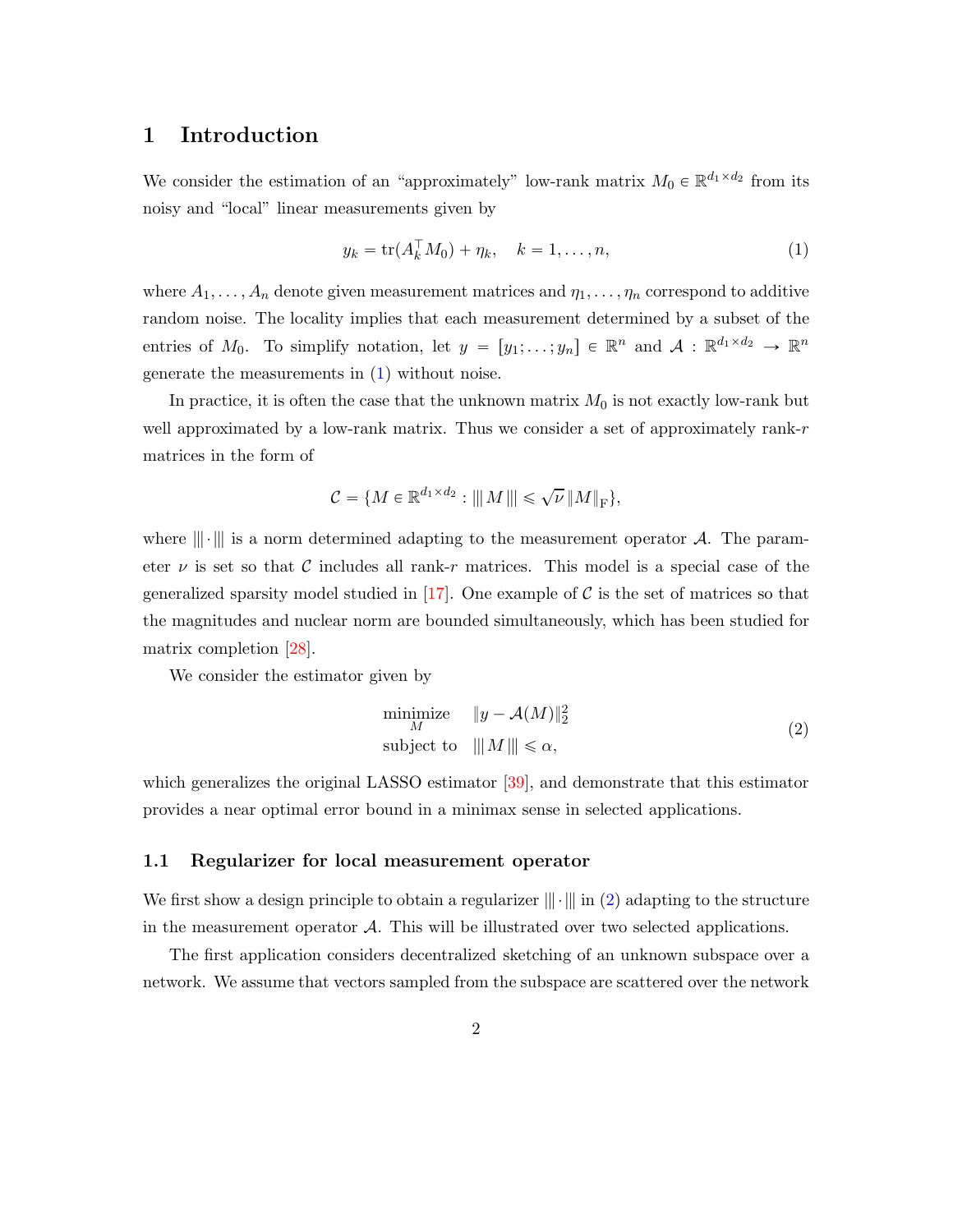and the fusion center collects random linear sketches of these vectors. The acquisition model is described by [\(1\)](#page-1-0) with  $A_k$ 's in the form of the outer product of a random vector and a standard basis vector, i.e.,  $A_k = \xi_k e_{j_k}^{\dagger}$ , where  $j_k \in [d_2]$  and  $e_j$  denotes the jth column of the identity matrix of size  $d_2$ . In view of the generative model  $\xi_k^{\dagger} M_0 e_{j_k}$ , the matrix  $M_0$  is thought of as a linear operator acting only on  $e_1, \ldots, e_{d_2}$ . It is natural to interpret  $M_0$  as a linear operator from  $\ell_1^{d_2}$  $_1^{d_2}$  to  $\ell_2^{d_1}$  $_2^{a_1}$ . (The choice of the domain space is with respect to the convex hull of all possible inputs. The range space was chosen to ease the computation of the regularizer.) Then we consider the operator norm and the mixed-norm on  $M_0$ . The former corresponds to the maximum column  $\ell_2$  norm, denoted by  $\lVert \cdot \rVert_{1\to 2}$ , and the latter is defined by

$$
\|M\|_{\text{mixed}}:=\inf\limits_{U,V:UV^\top=M}\|U\|_{\text{F}}\,\|V^\top\|_{1\to 2}.
$$

In fact, the mixed-norm is a special case of the 2-summing norm when the domain and range are  $\ell_1^{d_2}$  $\frac{d_2}{1}$  and  $\ell_2^{d_1}$  $_2^{a_1}$ , respectively. As will be shown later, these norms satisfy that  $||M||_{1\rightarrow 2} \leq$  $||M||_{\text{mixed}} \leq \sqrt{r} ||M||_{1\rightarrow 2}$  for all rank-r matrices. Finally, the regularizer is given by

<span id="page-2-0"></span>
$$
\|M\| = \max\left( \|M\|_{1\to 2}, \frac{\|M\|_{\text{mixed}}}{\sqrt{r}} \right).
$$
 (3)

Regularization with respect to this norm together with an appropriate choice of the threshold  $\alpha$  enforces the following two properties: i) The estimator is approximately rank-r; and ii) All column norms are similar in the sense that the maximum is within a factor of the root-mean-square. To elaborate further, consider the extreme case when the unknown matrix has only few nonzero columns. In this case, since the measurements are equally distributed over all columns, most measurements contain no information on the nonzero columns. On the contrary, if the energy spreads evenly across the correlated columns in a low-rank matrix, then all the measurements aid in the joint recovery of all of the columns. While the former case would require more measurements per column irrespective of the recovery algorithm, the latter case can be better handled by a disciplined optimization approach. Our choice of  $||M||$  induces a bias towards the latter set of matrices, thus aiding recovery from a near-optimal number of measurements. Unlike the nuclear norm which favors all low-rank matrices equally, our choice of matrix norms favors solutions that are low-rank and additionally have a more uniform spread of energy across their columns.

We apply a similar design principle to the approximately low-rank matrix completion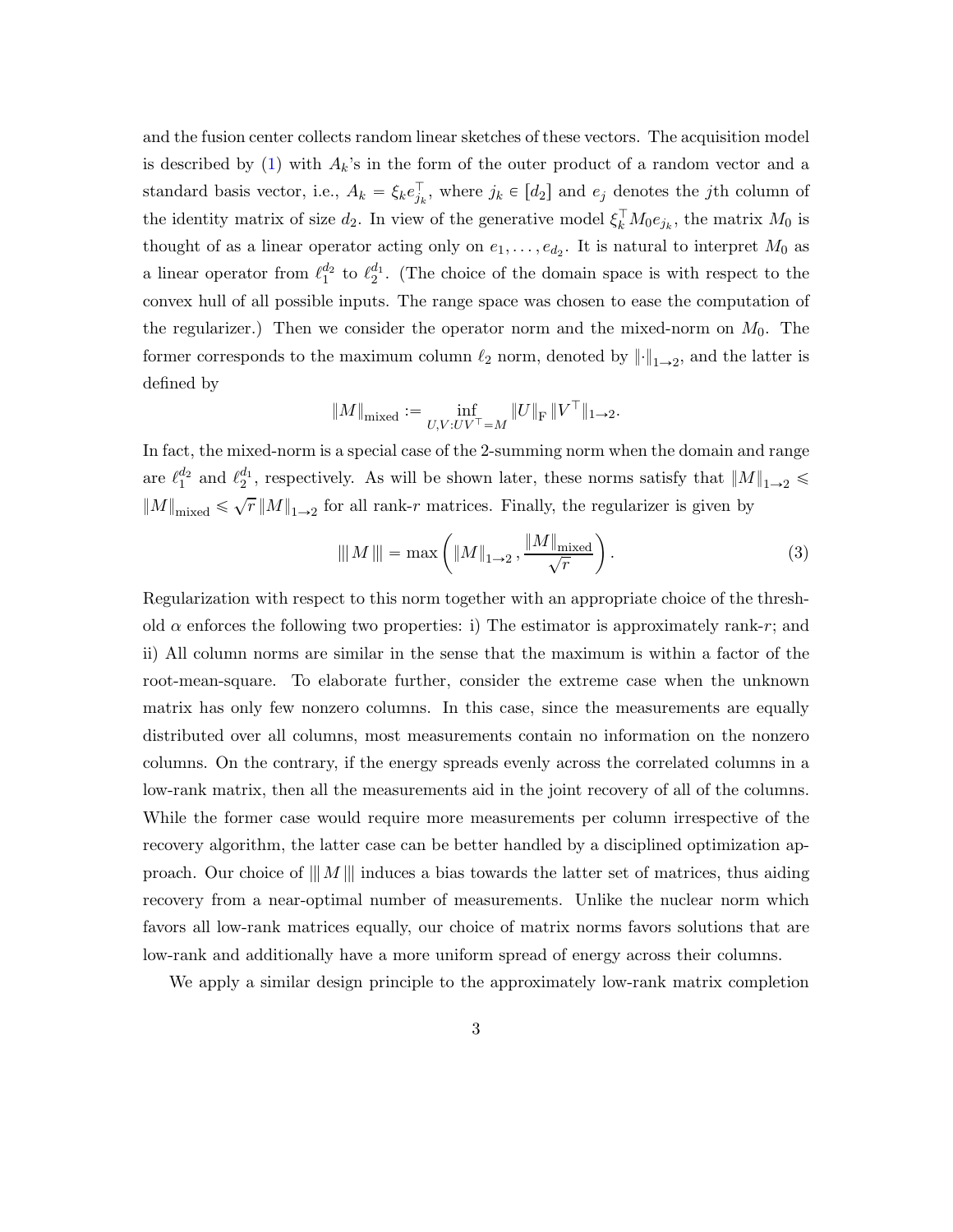problem. The linear operator here is given with measurement matrices so that  $A_k$  is proportional to  $\check{e}_{i_k}e_{j_k}^{\dagger}$ , where  $i_k \in [d_1]$ ,  $j_k \in [d_2]$ , and  $\check{e}_i$  (resp.  $e_i$ ) denotes the *i*th column of the identity matrix of size  $d_1$  (resp.  $d_2$ ). Since we only consider  $\check{e}_{i_k}^{\dagger} M_0 e_{j_k}$ , we may decuce that  $M_0$  is a linear map from  $\mathbb{R}^{d_2}$  to  $\mathbb{R}^{d_1}$  that acts only on  $e_1, \ldots, e_{d_2}$  and its images interact only with  $\check{e}_1, \ldots, \check{e}_{d_1}$ . In other words,  $M_0$  acts on  $\ell_1^{d_1}$  $_{1}^{a_{1}}$  and  $M_{0}e_{j_{k}}$  is a linear functional on  $\ell_1^{d_1}$  $_1^{d_1}$  or equivalently  $M_0e_{j_k} \in \ell_{\infty}^{d_1}$ . So it is natural to consider  $M_0$  as a linear operator from  $\ell_1^{d_2}$  $\frac{d_2}{1}$  to  $\ell_{\infty}^{d_1}$ . Then the corresponding operator norm is the largest entry magnitude, denoted by  $\left\| \cdot \right\|_{\infty}$  and the  $\gamma_2$  norm reduces to the max-norm [\[23](#page-36-2)] defined by

<span id="page-3-3"></span>
$$
\|M\|_{\max}:=\inf_{U,V:UV^\top=M}\|U^\top\|_{1\to 2}\|V^\top\|_{1\to 2}.
$$

It has been shown that  $||M||_{\infty} \le ||M||_{\max} \le \sqrt{r} ||M||_{\infty}$  for all rank-r matrices. The regularizer is given by

$$
\|\|M\|\| = \max\left(\|M\|_{\infty}, \frac{\|M\|_{\max}}{\sqrt{r}}\right). \tag{4}
$$

enforces the solution approximately rank-r and of similar magnitudes simultaneously.

#### 1.2 A geometric characterization of estimation error bound

We present a generalized analysis framework to derive recovery guarantees for the optimization program in  $(2)$ . Our main goal is to bound the error between the estimate by  $(2)$ and the ground truth  $M_0$ . In the following proposition, we provide a deterministic upper bound on the estimation error conditioned on the event when the measurement operator A satisfies certain properties. The proof of the proposition follows the technique used by Cai and Zhou [\[4\]](#page-34-0) to derive their error bound. We provide the proof in Appendix [A](#page-32-0) for the sake of completeness.

<span id="page-3-2"></span>**Proposition 1.1.** Let  $\eta_1, \ldots, \eta_n$  in [\(1\)](#page-1-0) be *i.i.d.* drawn from  $\mathcal{N}(0, \sigma^2)$ . Suppose that there *exist parameters*  $\theta, \Gamma > 0$  *determined by*  $d_1, d_2, n, \alpha, r$  *so that* 

$$
\sup_{|||M|| \le 1} \left| \sum_{k=1}^{n} \text{tr}(A_k^{\top} M)^2 - \|M\|_{\text{F}}^2 \right| \le \theta \tag{5}
$$

<span id="page-3-1"></span>*and*

<span id="page-3-0"></span>
$$
\mathbb{E}\left\|\left\|\sum_{k=1}^{n} g_k A_k\right\|\right\|_* \leqslant \Gamma,\tag{6}
$$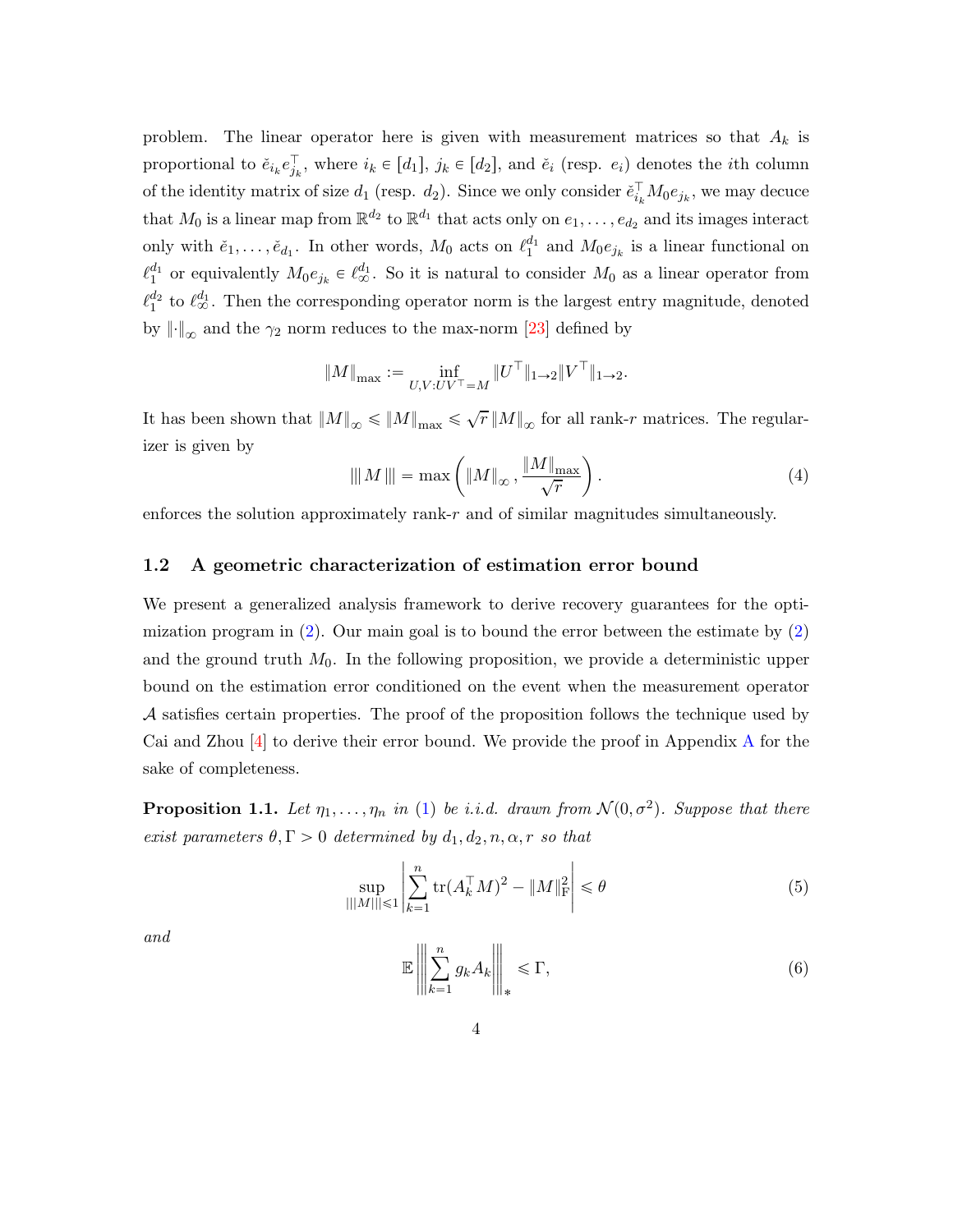where  $\|\|\cdot\|\|_*$  denotes the dual norm of  $\|\|\cdot\|\|$  and  $(g_k)_{k=1}^n$  is a sequence of *i.i.d.* standard *Gaussian random variables. Let*  $R = \sup_{\vert \vert \vert M \vert \vert \leq 1} \Vert M \Vert_F$  *be the radius of the*  $\Vert \Vert \cdot \Vert \Vert$  *unit ball in the Frobenius norm. Then the following statement holds with probability at least*  $1 - \zeta$ *: for every*  $M_0 \in \{M : |||M|| \le \alpha\}$ , the estimate by [\(2\)](#page-1-1) from the noisy measurements in [\(1\)](#page-1-0) *satisfies*

$$
\|\widehat{M} - M_0\|_{\mathrm{F}}^2 \le 4\alpha^2 \theta + 4\alpha \sigma \Gamma + 2\pi \alpha \sigma \sqrt{2\log(2\zeta^{-1})(\theta + R^2)}.
$$
\n(7)

The quantities  $\theta$  and  $\Gamma$  help characterize the geometry of the constraint set in [\(2\)](#page-1-1) for a given observation model. In particular,  $(5)$  describes how well the  $\ell_2$ -norm of the measurements are concentrated around that of the ground truth, and [\(6\)](#page-3-1) describes the Gaussian complexity of the measurement operator over the convex set of candidate matrices. In order to obtain tight estimates of  $\theta$  and  $\Gamma$  for specific applications, we first interpret the matrix as an operator between suitably chosen Banach spaces. We then obtain tight upper bounds on  $\theta$  and  $\Gamma$  by computing the entropy numbers of operators between particular tensor products of the chosen Banach spaces. In the following sections, we provide upper bounds on the estimation error for the two applications of decentralized sketching and low-rank matrix completion. These error bounds are particular realizations of [1.1.](#page-3-2)

#### 1.3 Statistical analysis of decentralized sketching

Our main result provides an error bound for the estimator by [\(2\)](#page-1-1) when it is applied to the decentralized sketching problem.

<span id="page-4-1"></span>**Theorem 1.2.** Let  $A_k = L^{-1/2} b_k e_{j_k}^{\top}$  with  $j_k \in [d_2]$  satisfying  $j_k \equiv k$  modulo  $[d_2]$  for  $k = 1, \ldots, Ld_2$  and  $\|\|\cdot\|\|$  be defined as in [\(3\)](#page-2-0). Suppose that  $b_1, \ldots, b_{Ld_2}$  are i.i.d.  $\mathcal{N}(0, I_{d_1})$ and  $\eta_1, \ldots, \eta_{Ld_2}$  are *i.i.d.*  $\mathcal{N}(0, \sigma^2)$ . Then the following statement holds with probability  $1 - (d_1 + d_2)^{-1}$ : For any matrix  $M_0 \in K_{\text{mixed}} := \{ M \in \mathbb{R}^{d_1 \times d_2} : ||M_0||_{1 \to 2} \leq \alpha, ||M_0||_{\text{mixed}} \leq$  $\sqrt{r}\alpha$ , the estimate  $\widehat{M}$  by [\(2\)](#page-1-1) satisfies

<span id="page-4-0"></span>
$$
\frac{1}{d_1 d_2} \|\widehat{M} - M_0\|_{\rm F}^2 \lesssim \frac{\alpha^2}{d_1} \cdot \max\left(1, \frac{\sigma \sqrt{L \log(L d_2)}}{\alpha}\right) \cdot \sqrt{\frac{r(d_1 + d_2) \log^4(d_1 + d_2)}{L d_2}}.\tag{8}
$$

Let  $\alpha = \mu/\sqrt{d_2}$  for some  $\mu \geq 1$ . Then the intersection of  $K_{\text{mixed}}$  with the unit Frobeniusnorm sphere  $\mathbb{S}_{\mathrm{F}}$  coincides with the intersection of  $\mathcal{C}_{\mathrm{mixed}} := \{M : |||M||| \leq (\mu/\sqrt{d_2}) ||M||_{\mathrm{F}}\}$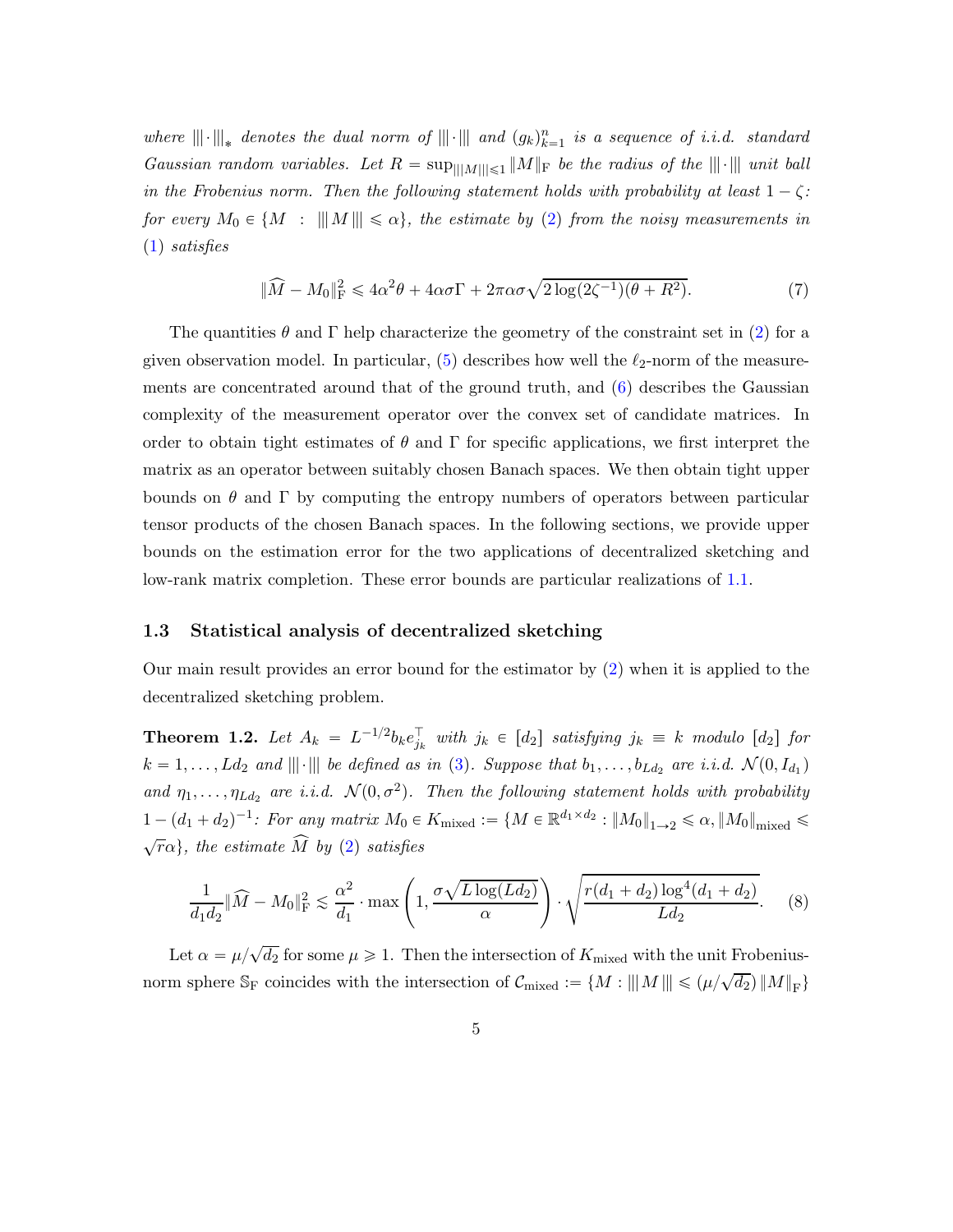with  $\mathbb{S}_F$ . The latter set consists of unit-Frobenius norm matrices which are approximately rank-r and the maximum of column norms is not too larger compared to the root-mean-square. The error bound in [\(8\)](#page-4-0) applies to  $\mathcal{C}_{mixed} \cap \mathbb{S}_F$ . It is straightforward to verify that  $\cdot$  /

$$
\mu = \sup_{M \in \mathcal{C}_{\text{mixed}} \setminus \{0\}} \frac{\sqrt{d_2} \, \|M\|_{1 \to 2}}{\|M\|_{\text{F}}}.
$$

Then  $\mu$  denotes the "spikiness" of the column norms. With

<span id="page-5-0"></span>
$$
SNR = \frac{\sum_{k=1}^{Ld_2} \mathbb{E}[\text{tr}(A_k^\top M_0)^2]}{\sum_{k=1}^{Ld_2} \mathbb{E}[\eta_k^2]} = \frac{\|M_0\|_{\text{F}}^2}{Ld_2\sigma^2},
$$

the error bound in  $(8)$  is rewritten as

$$
\frac{\|\widehat{M} - M_0\|_{\rm F}^2}{\|M_0\|_{\rm F}^2} \lesssim \mu^2 \cdot \max\left(1, \frac{\mu^{-1}\log(Ld_2)}{\rm SNR}^{1/2}\right) \cdot \sqrt{\frac{r(d_1 + d_2)\log^4(d_1 + d_2)}{Ld_2}}.\tag{9}
$$

Particularly, in a high noise regime where  $SNR = O(\mu^{-2} \log(Ld_2))$ , we note that [\(9\)](#page-5-0) further reduces to

<span id="page-5-1"></span>
$$
\frac{\|\widehat{M} - M_0\|_{\rm F}^2}{\|M_0\|_{\rm F}^2} \lesssim \sqrt{\frac{\text{SNR}^{-1} \cdot \mu^2 r(d_1 + d_2) \log^4(d_1 + d_2)}{Ld_2}}.
$$
\n(10)

Since the error bound in [\(10\)](#page-5-1) is invariant under scaling of  $M_0$ , it indeed applies to  $\mathcal{C}_{\text{mixed}}$ , which consists of all non-spiky and approximately rank- $r$  matrices. That is, in order to achieve an  $\epsilon$ -accurate estimation in the normalized error, it suffices to obtain  $\tilde{O}(\epsilon^{-2} \cdot SNR^{-1} \cdot$  $\mu^2 r(d_1 + d_2)$  random local measurements. To show the tightness of the error bound in Theorem [1.2,](#page-4-1) we compare it to a matching lower bound given in the following theorem.

<span id="page-5-3"></span>Theorem 1.3. *For the measurement model in* [\(1\)](#page-1-0)*, suppose that the parameters satisfy*

<span id="page-5-2"></span>
$$
\frac{48\alpha^2}{d_1 \vee d_2} \leqslant \alpha^2 r \leqslant \frac{\sigma^2 d_1 d_2}{128}.
$$

*Then the minimiax*  $\left\| \cdot \right\|_{\text{F}}$ -risk is lower-bounded as

$$
\inf_{\widehat{M}} \sup_{M_0 \in K_{\text{mixed}}} \frac{\mathbb{E} \|\widehat{M} - M\|_{\mathrm{F}}^2}{d_1 d_2} \ge \frac{\alpha^2}{16 d_1} \left( 1 \wedge \frac{\sigma \sqrt{L}}{\alpha} \sqrt{\frac{r(d_1 + d_2)}{L d_2}} \right). \tag{11}
$$

*Further, when*  $Ld_2 > r(d_1 + d_2)$ *, we have that* 

$$
\inf_{\widehat{M}} \sup_{M_0 \in K_{\text{mixed}}} \frac{\mathbb{E} \|\widehat{M} - M\|_{\mathrm{F}}^2}{d_1 d_2} \geq \frac{\alpha^2}{16 d_1} \sqrt{\frac{r(d_1 + d_2)}{L d_2}} \left(1 \wedge \frac{\sigma \sqrt{L}}{\alpha}\right). \tag{12}
$$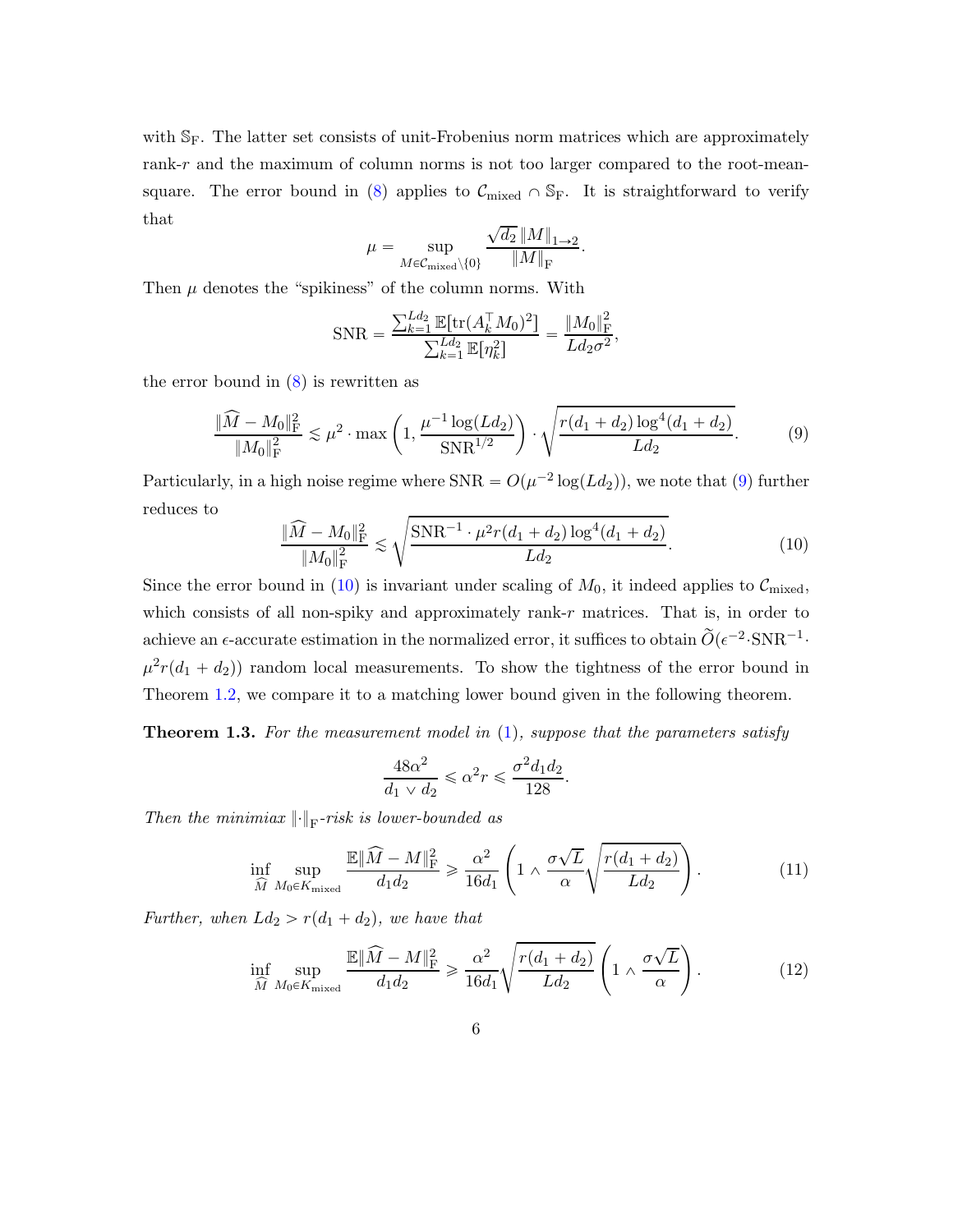Note that, in a low SNR regime, the error bound in [\(8\)](#page-4-0) matches the minimax lower bound in [\(11\)](#page-5-2) up to a logarithmic factor. However, in a high SNR regime, where the  $SNR^{1/2}\mu^{-1}$  term is  $o(1)$ , the error bound in [\(8\)](#page-4-0) is suboptimal. In particular, the estimator does not provide exact parameter recovery in the noiseless case ( $\sigma = 0$ ).

The only results in the literature that are directly comparable to Theorem [1.3](#page-5-3) are [\[25](#page-36-3), 26. These works show how  $M_0$  can be recovered using an alternating minimization or gradient descent algorithm. When the unknown matrix is exactly rank-r and there is no noise in the measurements, they showed that alternating minimization (resp. gradient descent) provides an  $\epsilon$ -accurate estimate from  $\tilde{O}(\tilde{\mu}^2 \max(d_1 r^3, d_2 r) \log(1/\epsilon))$  (resp.  $\tilde{O}(\tilde{\mu}^2 r^2(d_1 +$  $d_2$ )  $\log(1/\epsilon)$ ) measurements, where the incoherence parameter  $\tilde{\mu} = ||V^{\top}||_{1 \to 2} \sqrt{d_2/r}$  corresponds to the "spikiness" of the right singular vectors. We compare these results to Theorem [1.2](#page-4-1) from the following perspectives.

Low-spikiness vs incoherence: The incoherence parameter  $\tilde{\mu}$  on singular vectors is upper-bounded by the product of the condition number  $\kappa$  and the spikiness  $\mu$  of  $M_0$ . This implies that their sample complexity depends on conditioning of the unknown matrix  $M_0$ . This dependence has been pointed out as a weakness of nonconvex algorithms for lowrank recovery compared to the convex counterpart. It might be possible to alleviate this dependence by adopting a scaled gradient descent algorithm as in [\[40](#page-37-2)]. However, in the presence of noise, the spectral initialization, on which the performance of these algorithms depends critically, cannot be made free from the dependence on  $\kappa$ . Furthermore, it is easy to construct matrices such that  $\tilde{\mu}$  is much larger than  $\mu$ . To see this, let M be of rank  $r-1$ . Suppose that all left (resp. right) singular vectors are orthogonal to  $u \in \mathbb{S}^{d_1-1}$  (resp.  $e_1 \in \mathbb{S}^{d_2-1}$ ). Then  $M_0 = M + tue_1^{\top}$  is of rank-r. It follows that the right singular vectors of  $M_0$  are given as those of M and  $e_1$ . For small t, the spikiness  $\mu$  of  $M_0$  is similar to that of M. However, the incoherence of  $\mu$  is close to the maximal value  $\sqrt{d_2/r}$ . Therefore, one may argue that the convex estimator in [\(2\)](#page-1-1) has advantages in terms of its stable operation regardless of conditioning of  $M_0$ .

**Flexibility of model:** In an ideal scenario where  $M_0$  is exactly rank-r and measurements are noise-free, if one ignores the difference between  $\mu$  and  $\tilde{\mu}$ , then the sample complexity for alternating minimization and gradient descent [\[25](#page-36-3), [26](#page-36-4)] is significantly better than that in Theorem [1.2](#page-4-1) in terms of their dependence on  $\epsilon$ . To get within accuracy  $\epsilon$ , [\[25](#page-36-3), [26](#page-36-4)] require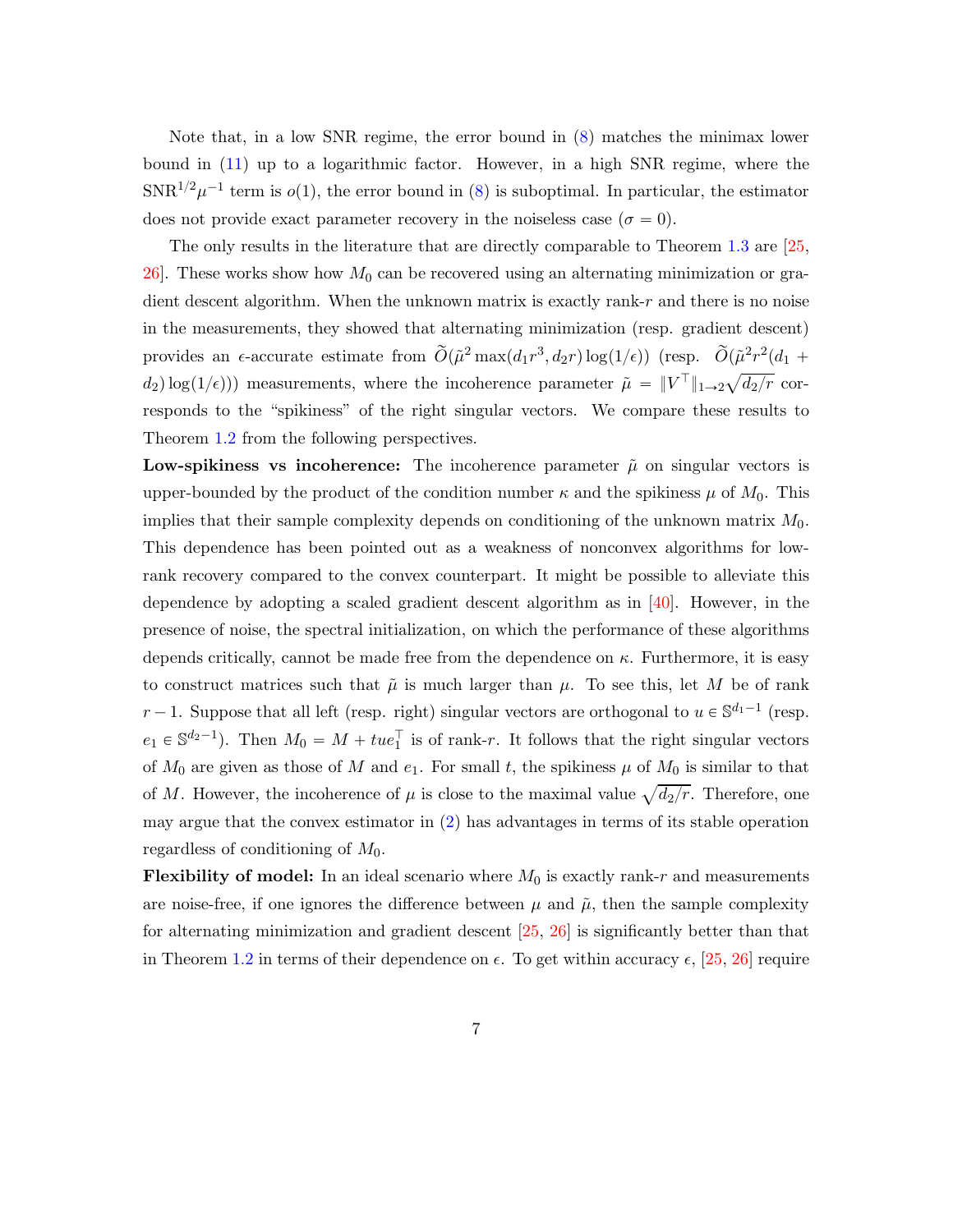$O(\log(1/\epsilon))$  measurements whereas Theorem [1.2](#page-4-1) requires  $O(1/\epsilon^2)$ . However, Theorem 1.2 provides a uniform error bound over *all* matrices that are *approximately* low-rank. It is unclear how the results in [\[25,](#page-36-3) [26](#page-36-4)] could be extended to this more flexible model.

Furthermore, our result shows that the convex estimator in [\(2\)](#page-1-1) is consistent and provides a near optimal error bound in the presence of (not too weak) noise. This result matches the minimax lower bound presented in Theorem [1.3.](#page-5-3)

#### 1.4 Low-rank matrix completion without incoherence conditions

As shown earlier, a local measurement operator also arises in matrix completion. Even in the absence of noise, the unique identification of  $M_0$  in matrix completion has been shown only under certain incoherence conditions imposed on its singular vectors. However, in practice, it is often not possible to verify that such incoherence conditions are satisfied by the ground-truth matrix  $M_0$ . On the contrary, in many applications like collaborative filtering, the entries of the unknown matrix are bounded by a certain threshold. Motivated by this observation, Negahban and Wainwright [\[28](#page-36-1)] considered an alternative estimation problem, in which the unknown matrix satisfies the above milder condition. Specifically, they demonstrated that a LASSO estimator with the nuclear norm provides the minimaxoptimal error bound when the noise level is higher than some threshold. Later the max-norm has been proposed as an alternative regularizer to the nuclear norm [\[23](#page-36-2), [33](#page-37-3), [34](#page-37-4)]. Particularly for completing low-rank matrices with bounded entries, it has been shown that the max-norm regularized estimator empirically outperform that with the nuclear norm [\[34](#page-37-4)]. Foygel and Srebro [\[11\]](#page-34-1) presented a near optimal error bound. This result was extended to sampling with a non-uniform distribution and sharpened to an optimal error bound by Cai and Zhou  $|4|$ .

We provides an alternative derivation of the statistical analysis of the max-norm LASSO estimator for matrix completion. Cai and Zhou [\[4\]](#page-34-0) employed Bousquet's version of Talagrand's concentration inequality for empirical processes indexed by bounded functions. Indeed, this enabled to drop the logarithmic factor in the previous result [\[11](#page-34-1)]. Our approach is based on a unifying characterization of the  $\gamma_2$  norm via the projective tensor norm and Maurey's empirical method by Carl [\[6\]](#page-34-2). Although our error bound resulted in an extra poly-log factor, we believe that this alternative analysis can be useful to understand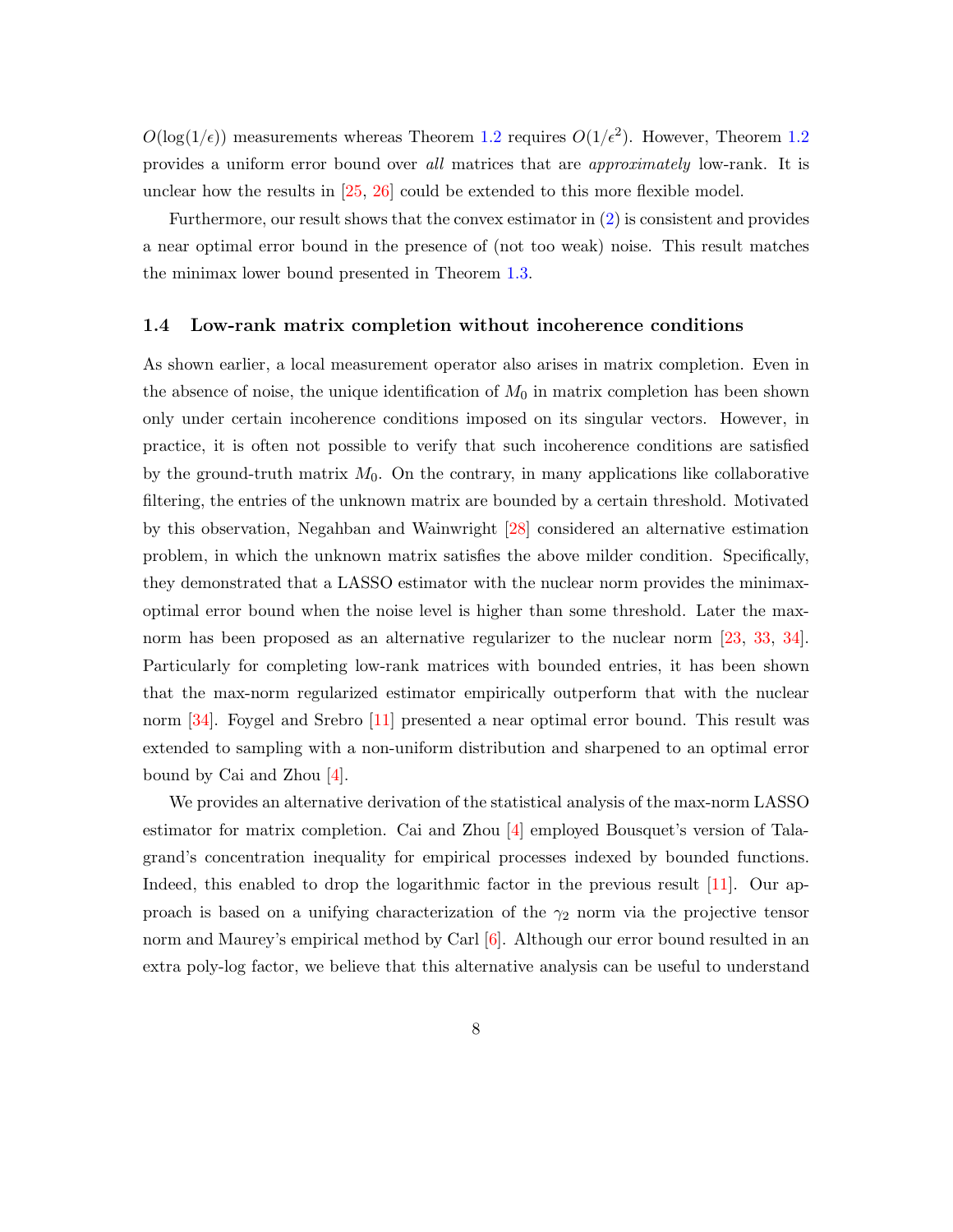other regression problems with a local measurement operator sharing similar structure. The result is presented in Section [5.](#page-20-0)

#### 1.5 Summary of contributions and related work

In this paper, we present a unifying design principle and statistical analysis for a convex estimator for approximately low-rank matrices from local noisy measurements. The results are given as a near optimal error bound specifically for two illustrating examples of decentralized sketching and matrix completion. The convex regularizer we design adapting to the structure in local measurement operators generalizes the max-norm and mixed-norm to a set of tensor norms. It has been empirically shown that tensor norms beyond the two examples also provide successful regularization for denoising [\[3](#page-34-3)].

The relations among various tensor norms of rank-constrained linear operators are derived for a selected pairs of Banach spaces via fundamental properties studied in classical functional analysis  $[15]$ . In particular, we show that the mixed-norm and regularized inference with respect to it can be rewritten as a standard semidefinite program.

Furthermore we present upper bounds on the entropy integral with respect to covering number between tensor products of Banach spaces via Maurey's empirical method [\[6](#page-34-2)]. This result leads to a version of restricted isometry property for the local linear operators arising in decentralized sketching and matrix completion. Finally, we show that these concentration results provide a near optimal error bound for the corresponding applications.

Besides the aforementioned related work on decentralized sketching and matrix completion, there has been discussions on related problems in the literature. Multilinear regression [\[27\]](#page-36-5) and sketching low-rank covariance [\[1](#page-34-4), [2\]](#page-34-5) share similar structure to decentralized sketching. However, the problem settings and objectives are different from decentralized sketching in various perspectives and the results are not directly comparable. Kliesch et al. [\[19\]](#page-35-2) considered a set of novel ideas on related regularization problem. They extended the nuclear norm to square and diamond norms. The former improved the stability of inverse problem by optimizing the descent cone of the regularizer and the latter enabled regularization applies to a more general objects in operator spaces, which was inspired from key applications in quantum tomography.

The rest of this paper is organized as follows: Preliminaries on tensor product and tensor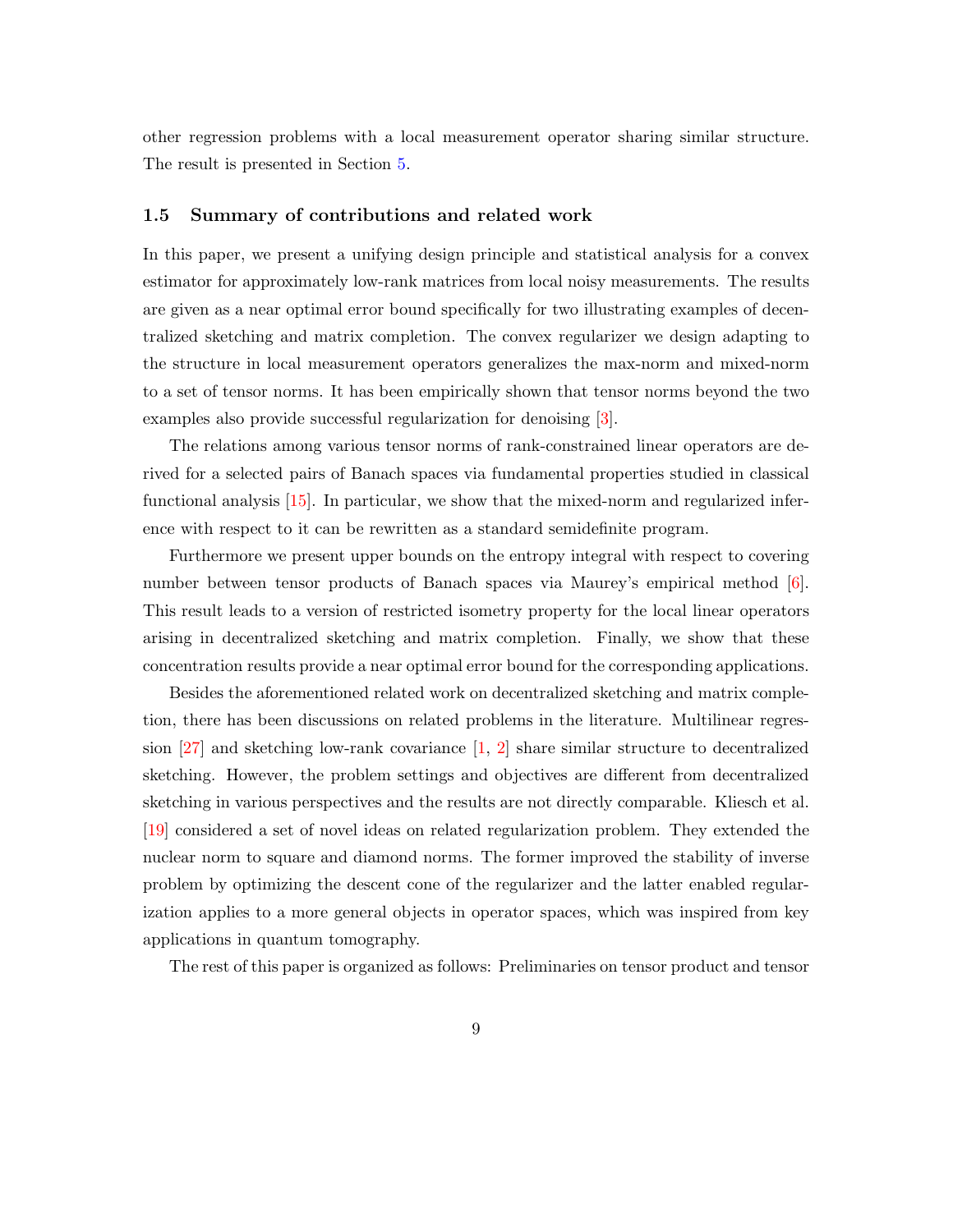norms are provided in Section [2,](#page-9-0) followed by the analysis of tensor norms on selected pairs of Banach spaces in Section [3.](#page-10-0) We present the covering number analysis of tensor products in Section [4.](#page-15-0) Then we apply these results to get an error bound in Section [5.](#page-20-0) A matching information-theoretic lower bound is derived in Section [6.](#page-26-0) We conclude the paper with discussions and future directions.

## <span id="page-9-0"></span>2 Notations and preliminaries

In this section, we introduce nations used throughout the paper, and recall the definition of a tensor product of two Banach spaces and various norms defined on it.

For a positive integer d, let [d] denote the set  $\{1, 2, \ldots, d\}$ . For real numbers a and b, let  $a \vee b$  and  $a \wedge b$  denote the maximum and minimum of  $\{a, b\}$ . For a matrix M,  $M<sup>T</sup>$  denotes its transposition. For a linear operator  $A$ , we use  $A^*$  to denote the adjoint operator. For a Banach space X, its norm dual is denoted by  $X^*$ . We use  $\otimes$  for both tensor product and Kronecker product, the distinction will be clear in the context. By  $a \leq b$ , we mean that there is an absolute constant C such that  $a \leq Cb$ . Throughout the paper,  $c, C, c_k, C_k$  will denote absolute constants which might vary line to line.

#### 2.1 Tensor product of Banach spaces

A matrix  $M \in \mathbb{R}^{m \times n}$  can be interpreted as the matrix representation of a linear operator from a vector space of dimension  $n$  to another vector space of dimension  $m$ . We will also interpret as an element in the tensor product. The algebraic tensor product of two Banach spaces X and Y, denoted by  $X \otimes Y$ , is a set of all finite sum of outer products of two vectors respectively from X and Y. It is regarded as a vector space  $L(X^*, Y)$ , which consists of all linear operators from  $X^*$  to another Banach space Y, where  $X^*$  denotes the norm dual of X. There are various ways to define a norm on  $X \otimes Y$ .

#### 2.2 Tensor norms

A norm  $\lVert \cdot \rVert$  on  $X \otimes Y$  is called a *tensor norm* [\[15](#page-35-1)] if it satisfies

$$
||x \otimes y|| \le ||x||_X ||y||_Y, \quad \forall x \in X, y \in Y
$$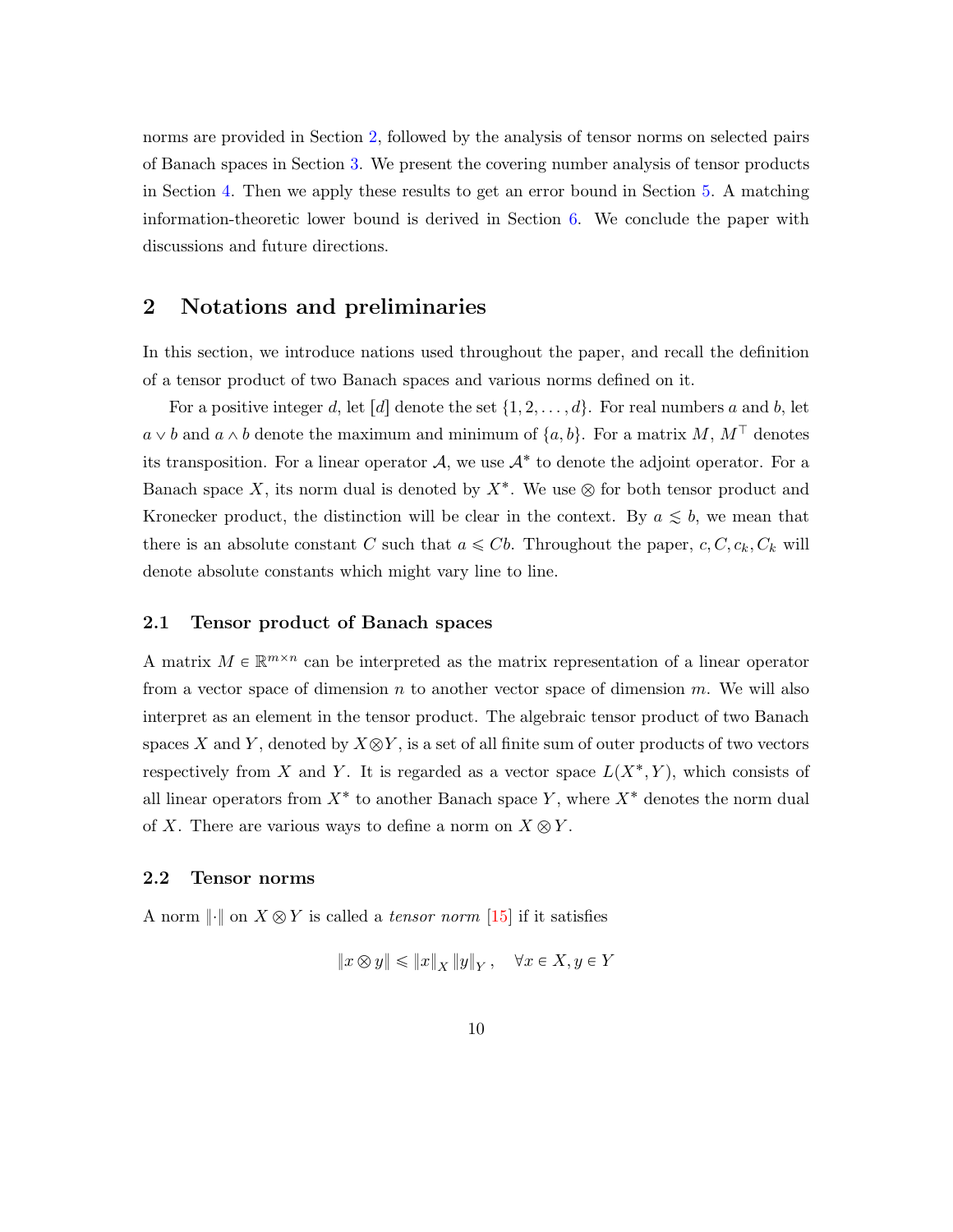and its dual norm denoted by  $\left\|\cdot\right\|_*$  satisfies

$$
\|x^* \otimes y^*\|_* \le \|x^*\|_{X^*} \|y^*\|_{Y^*}, \quad \forall x^* \in X^*, y^* \in Y^*.
$$

We consider a selected tensor norms defined below.

The injective tensor norm is the smallest tensor norm on  $X \otimes Y$  and is defined by

$$
\|T\|_{\vee}:=\sup_{x^*\in B_{X^*},y^*\in B_{Y^*}}|\big|,
$$

where  $B_{X^*}$  and  $B_{Y^*}$  are the unit balls in  $X^*$  and  $Y^*$  respectively. Then  $X \& Y$  will denote the corresponding Banach space. The injective tensor norm of  $T$  coincides with the operator norm of  $T \in L(X^*, Y)$  denoted by  $||T||$ .

The projective tensor norm is the largest tensor norm on  $X \otimes Y$  and is defined by

$$
||T||_{\wedge} := \inf \left\{ \sum_{n} ||x_n||_X ||y_n||_Y : T = \sum_{n} x_n \otimes y_n \right\}.
$$

The corresponding Banach space is denoted as  $X\hat{\otimes} Y$ . Particularly when X and Y are finitedimensional, the projective tensor norm of  $T$  coincides with the 1-nuclear norm denoted by  $\nu_1(T)$  [\[15](#page-35-1)].

The 2-summing norm of  $T \in L(X^*, Y)$ , denoted by  $\pi_2(T)$ , is defined as the smallest constant c that satisfies

$$
\left(\sum_{i} \|Tx_i^*\|^2\right)^{1/2} \leqslant c \sup\left\{\left(\sum_{i} |\langle x, x_i^*\rangle|^2\right)^{1/2} : x \in B_X\right\}
$$

for all sequence  $(x_i^*) \subset X^*$ .

There exists a tensor norm defined though the optimal factorization through a finite dimensional Hilbert space. The  $\gamma_2$  norm of  $T \in X \otimes Y$  is defined by

$$
\gamma_2(T) := \inf \{ ||T_1|| ||T_2|| : d \in \mathbb{N}, T_1 \in B(X^*, \ell_2^d), T_2 \in B(\ell_2^d, Y), T = T_2 T_1 \}.
$$

## <span id="page-10-0"></span>3 Relation between tensor norms of rank- $r$  operators

In this section, we demonstrate the relation between the injective and projective tensor norms of rank-r operators in a tensor product of Banach spaces. We first recall the known results on  $\ell_{\infty}^{n} \otimes \ell_{\infty}^{m}$  in the literature.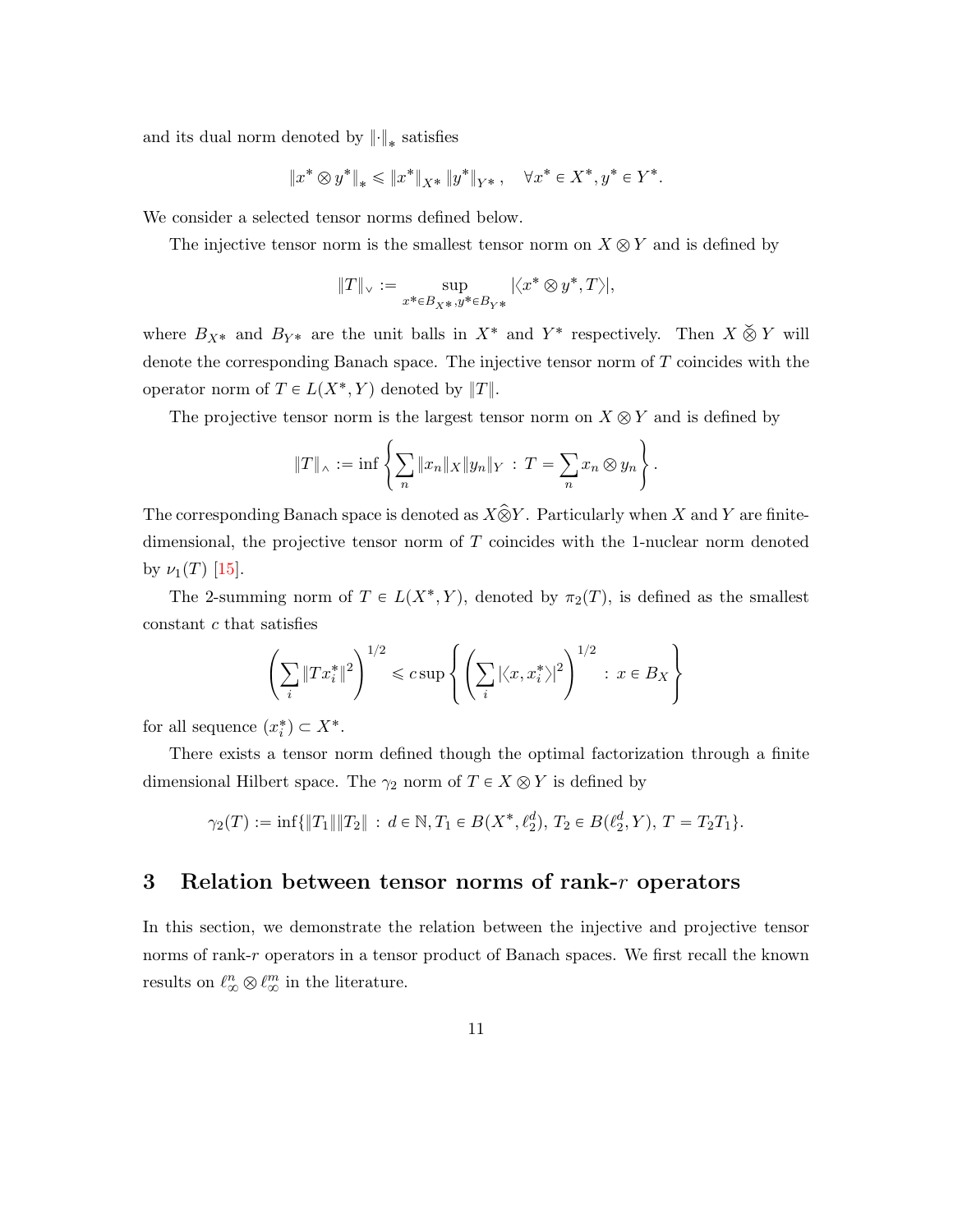Linial et al. [\[23](#page-36-2)] showed that the  $\gamma_2$  norm on  $\ell_{\infty}^n \otimes \ell_{\infty}^m$  is upper-bounded by the operator norm multiplied by the square root of the rank. In fact, their result is derived from the fact that the Banach-Mazur distance (see e.g. [\[30\]](#page-36-6)) between a finite-dimensional Banach space and a Hilbert space is no larger than the square root of the dimension. Therefore their result [\[23,](#page-36-2) Lemma 4.2] applies to any pair of Banach spaces. We paraphrase it as the following lemma.

<span id="page-11-0"></span>**Lemma 3.1** (A paraphrased version of [\[23,](#page-36-2) Lemma 4.2]). *Suppose that*  $T \in X \otimes Y$  *with Banach spaces*  $X, Y$  *satisfies* rank $(T) \leq r$ *. Then* 

$$
||T|| \leq \gamma_2(T) \leq \sqrt{r}||T||.
$$

Furthermore, for a linear operator from  $\ell_{\infty}^{n}$  to  $\ell_{1}^{m}$ , it is well known that its  $\gamma_2$  norm and the 1-nuclear norm are equivalent up to the Grothendieck constant (e.g., [\[15](#page-35-1)]).

<span id="page-11-1"></span>**Lemma 3.2** (little Grothendieck (e.g., [\[15](#page-35-1)])). Let  $T \in \ell_{\infty}^n \otimes \ell_{\infty}^m$ . Then

$$
\gamma_2(T) \leq \nu_1(T) \leq K_G \gamma_2(T),
$$

*where*  $K_G$  *denotes the Grothendieck constant that satisfies*  $1.67 \leq K_G \leq 1.79$ *.* 

<span id="page-11-2"></span>Then we obtain the following corollary as a direct consequence of Lemmas [3.1](#page-11-0) and [3.2.](#page-11-1) **Corollary 3.3.** Let  $T \in \ell_{\infty}^n \otimes \ell_{\infty}^m$  satisfy rank $(T) \leq r$ . Then

$$
||T|| \le \nu_1(T) \le K_G \sqrt{r} ||T||.
$$

Corollary [3.3](#page-11-2) shows the equivalence of the injective and projective tensor norms of a rank-r linear operator in  $\ell_{\infty}^{n} \otimes \ell_{\infty}^{m}$  up to  $K_G \sqrt{r}$ .

One might deduce from Lemma [3.1](#page-11-0) that  $\gamma_2$  norm might be a good regularizer to induce low-rankness for any choice of Banach spaces. Unfortunately this is not the case. As we show in the next section, the covering number from the projective tensor product to the injective tensor product admits a meaningful upper bound that leads to a near optimal error bound. Therefore we pursue a tensor-norm regularizer, which is equivalent to the projective tensor norm. In fact, Lemma [3.2](#page-11-1) shows that the  $\gamma_2$  norm is equivalent up to a constant to the 1-nuclear norm or the projective tensor norm. This is the reason why the  $\gamma_2$  norm on  $\ell_{\infty}^n \otimes \ell_{\infty}^m$ , which is the max-norm, was an effective reguarlizer for low-rankness.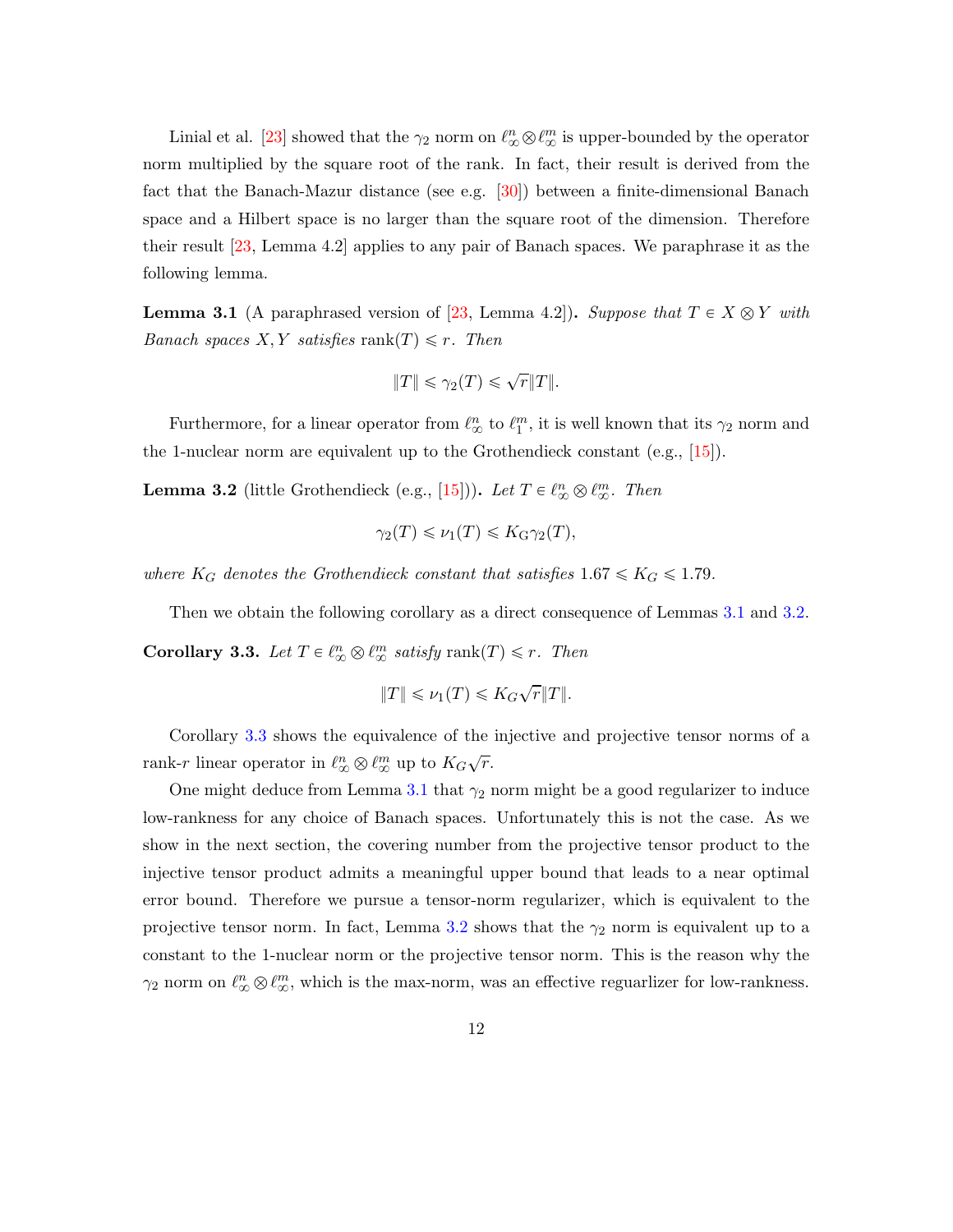#### 3.1 Equivalence of tensor norms for linear operators to a Hilbert space

Next we show that analogous equivalence results are available for rank-r linear operators in  $X \otimes \ell_2^m$ , where X belongs to a set of Banach spaces. The first lemma shows that the 2-summing norm of the adjoint does not exceed the operator norm multiplied by the square root of the rank.

<span id="page-12-0"></span>**Lemma 3.4.** Let  $T \in X \otimes \ell_2^m$ , where X is a Banach space. Suppose that  $T^*$  is 2-summing *and* rank $(T) \leq r$ *. Then we have* 

$$
||T|| \leq \pi_2(T^*) \leq \sqrt{r}||T||.
$$

*Proof.* Let  $E = \ker(T^*)^{\perp}$ . Then it follows that  $T^* = T^*P_E$ , where  $P_E$  denotes the orthogonal projection onto E. Furthermore, since  $rank(T^*) \leq r$ , we have  $dim(E) \leq r$ . By [\[15](#page-35-1), Proposition 3.1, the 2-summing norm of  $T^*$  is upper-bounded by

$$
\pi_2(T^*) \leqslant \|T^*\|\pi_2(P_E).
$$

Since the  $\ell_2$  norm is unitarily-invariant, there exists a diagonal operator  $\Lambda$  such that  $\pi_2(P_E) = \pi_2(\Lambda)$ . Then, since  $\dim(E) \leq r$ , it follows by [\[15,](#page-35-1) Proposition 3.5] that

$$
\pi_2(P_E) \leqslant \sqrt{r}.
$$

Finally it trivially holds that  $||T^*|| = ||T||$ . Combining the results provides the upper bound. Next, the lower bound is obtained from the fact that the 2-summing norm is always lowerbounded by the operator norm (see [\[15,](#page-35-1) Proposition 3.1]). This completes the proof.  $\Box$ 

The result in Lemma [3.4](#page-12-0) applies beyond the case  $X = \ell_{\infty}^{n}$ . For example, when  $X = \ell_{2}^{n}$ , the 2-summing and operator norms become the Frobenius and spectral norms, respectively.

Next we present the relation between the 2-summing norm and the 1-nuclear norm of a linear operator in  $\ell_{\infty}^{n} \otimes Y$  where Y is a Banach space of type-2 defined as follows.

Definition 3.5. *A Banach space* X *has* type p *if there exists a constant* C *such that for all finite sequence*  $(x_i)$  *in* X

<span id="page-12-1"></span>
$$
\left(\mathbb{E}\Big\|\sum_{j}\epsilon_{j}x_{j}\Big\|_{X}^{p}\right)^{1/p} \leqslant C\Big(\sum_{j}\|x_{j}\|_{X}^{p}\Big)^{1/p},\tag{13}
$$

*where*  $(\epsilon_j)$  *is a Rademacher sequence* [\[30\]](#page-36-6)*. The type-p constant of* X, denoted by  $\tau_p(X)$ , is *the smallest constant* C *that satisfies* [\(13\)](#page-12-1)*.*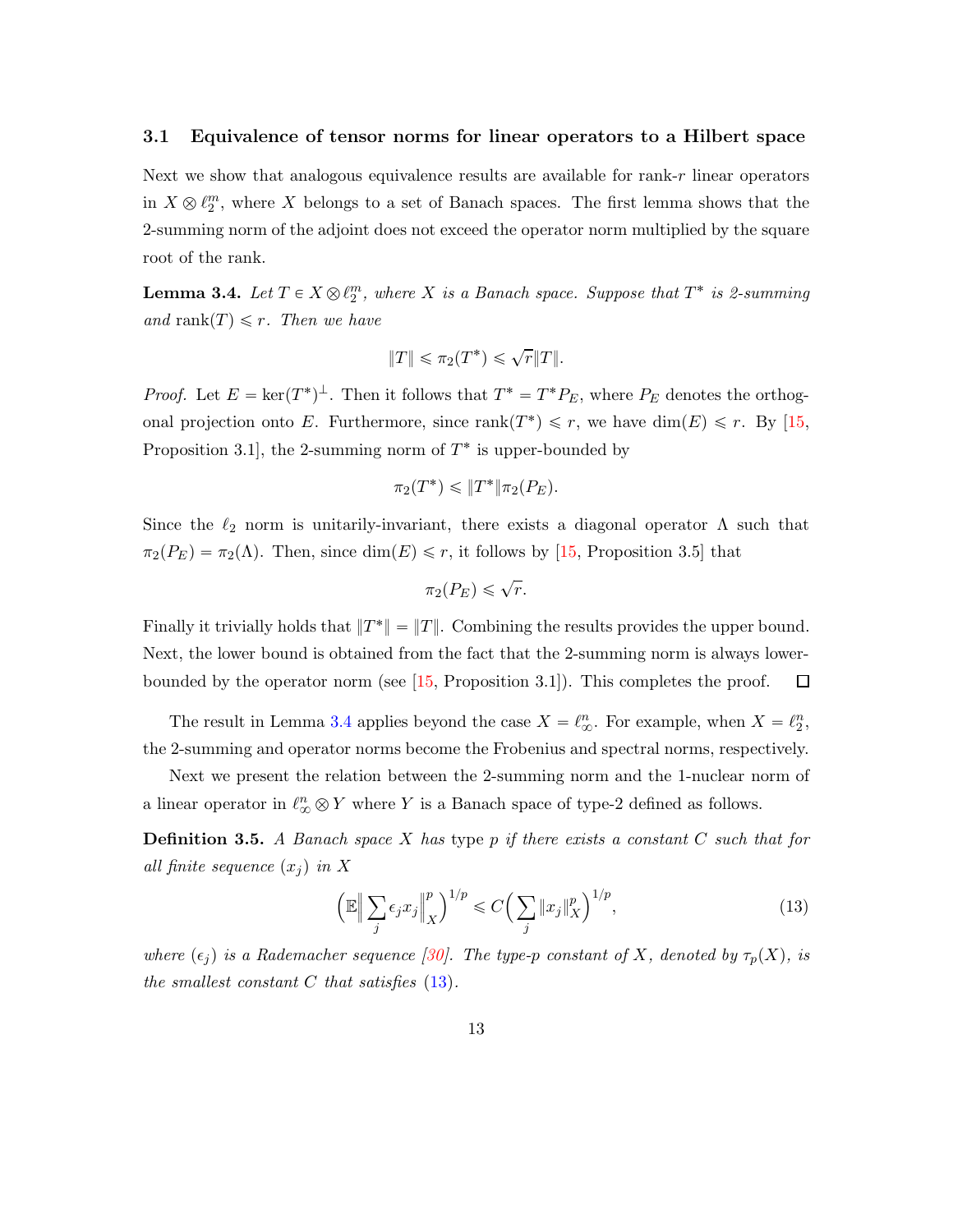The triangle inequality implies that every normed space is of type 1 with constant  $\tau_1(X) = 1$ . In this paper, we are interested in Banach spaces of type 2. For example,  $L_p(\Omega, \Sigma, \mu)$  satisfies

$$
\tau_{\min(p,2)}(L_p)\leqslant \sqrt{p}
$$

for  $1 \leqslant p < \infty$  (e.g. [\[6,](#page-34-2) Lemma 3]). This implies that  $\ell_p^n$  is of type 2 for all  $2 \leqslant p < \infty$ .

The following lemma shows that the 1-nuclear norm of  $T \in \ell_{\infty}^n \otimes Y$  is equivalent to the 2-summing norm of the adjoint  $T^*$  up to the type-2 constant of Y.

<span id="page-13-0"></span>**Lemma 3.6.** Let  $T \in \ell_{\infty}^n \otimes Y$ , where Y is a finite-dimensional Banach space of type-2. *Suppose that* T ˚ *is 2-summing. Then we have*

<span id="page-13-3"></span>
$$
\pi_2(T^*) \le \nu_1(T) \le \sqrt{2} \tau_2(Y) \pi_2(T^*).
$$

*Proof of Lemma [3.6.](#page-13-0)* We first compute the nuclear-1 norm of the adjoint  $T^* \in Y \otimes \ell_{\infty}^n$ . By the trace duality, the projective tensor norm of  $T^*$  is written as

$$
\nu_1(T^*) = \sup \{ \text{tr}(S^*T^*) : S^* \in \ell_1^n \otimes Y^*, \, \|S^*\| \leq 1 \}. \tag{14}
$$

<span id="page-13-1"></span>Recall that the 2-summing norm  $\pi_2$  is self-dual with respect to the trace duality. Therefore, we have

$$
\text{tr}(S^*T^*) \leq \pi_2(S^*)\pi_2(T^*). \tag{15}
$$

Since  $S^* \in \ell_1^n \otimes Y^*$  and Y is of type-2, by [\[15,](#page-35-1) Propositions 9.3 and 9.8], it follows that

$$
\pi_2(S^*) \leq \sqrt{2} \,\tau_2(Y) \| S^* \|.
$$
\n(16)

By plugging in  $(15)$  and  $(16)$  into  $(14)$ , we obtain

$$
\nu_1(T^*) \leqslant \sqrt{2} \tau_2(Y) \pi_2(T^*).
$$

Moreover, since all Banach spaces here are finite-dimensional, it follows from [\[15,](#page-35-1) Proposition 1.13] that

$$
\nu_1(T)=\nu_1(T^*).
$$

The lower bound is obtained from the fact that the nuclear-1 norm is the largest operator ideal norm and the 2-summing norm is an operator ideal norm. This completes the proof.

<span id="page-13-2"></span> $\Box$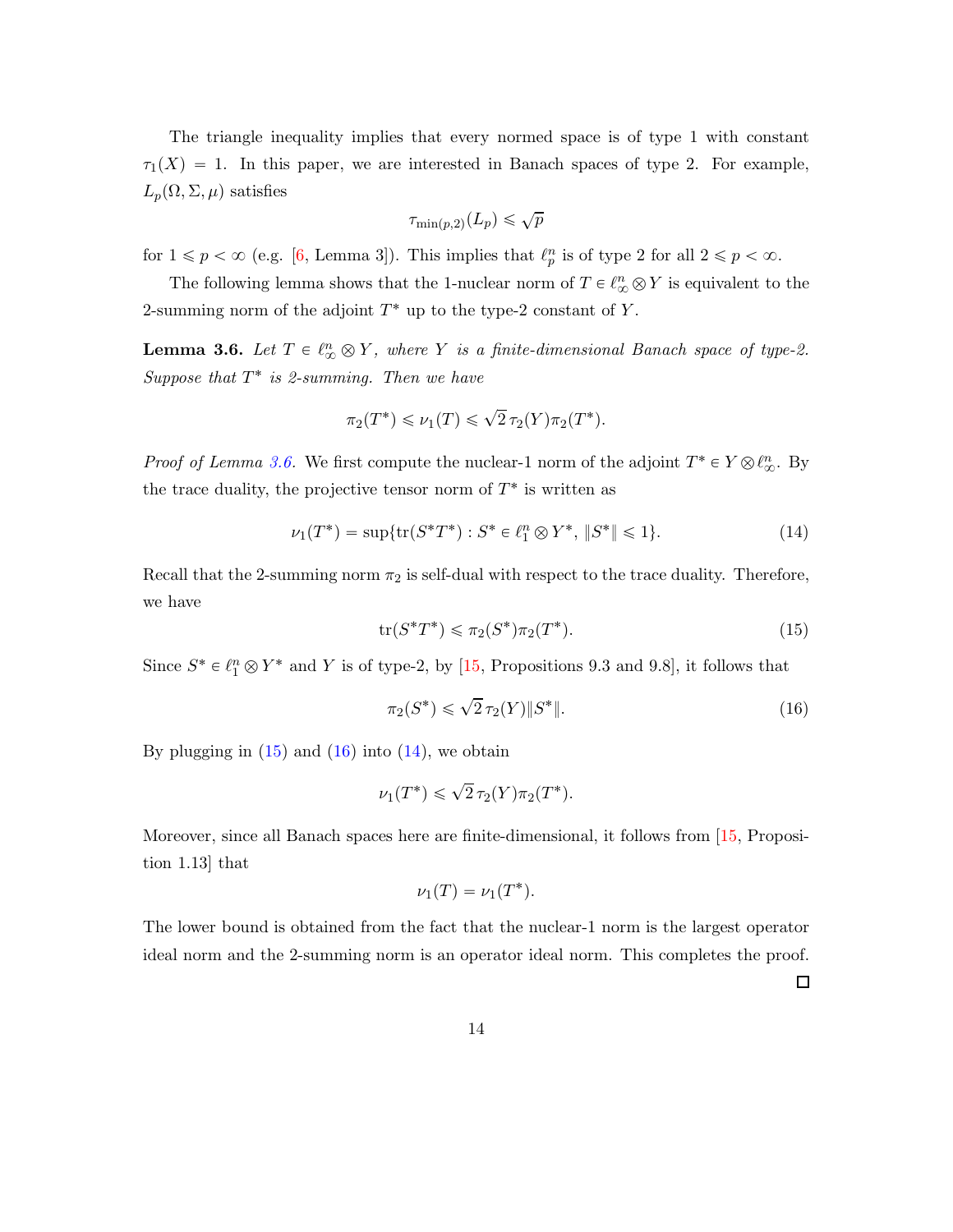By combining Lemmas [3.4](#page-12-0) and [3.6](#page-13-0) with the fact that  $\tau_2(\ell_p^m) \leq \sqrt{p}$  for  $2 \leq p < \infty$  (e.g., see  $[6, \text{Lemma } 3]$ , we obtain the following corollary.

<span id="page-14-0"></span>**Corollary 3.7.** Let  $T \in \ell_{\infty}^n \otimes \ell_2^m$  be of rank-r. Then, we have

$$
||T|| \leq \pi_2(T^*) \leq \nu_1(T) \leq \sqrt{2r}||T||.
$$

Corollary [3.7](#page-14-0) implies that both the 2-summing and 1-nuclear norms of a rank-r operator are equivalent to the operator norm up to  $\sqrt{2r}$ . Moreover, the 1-nuclear and operator norms correspond to the projective and injective tensor norms in this setting. In the next section, we will use the interlacing property of these norms to compute entropy integrals, which arise in the analysis of relevant low-rank recovery problems.

#### 3.2 Semidefinite program characterization of tensor norms

While the relation between the injective and projective tensor norms of rank-r operators is useful for the entropy estimate, it is often easier to compute the 2-summing norm of the adjoint than the projective norm. Below we show that  $\pi_2(T^*)$  is written through an optimal factorization similarly to the  $\gamma_2$  norm on the tensor product  $\ell_{\infty}^n \otimes \ell_{\infty}^m$ .

<span id="page-14-1"></span>**Lemma 3.8.** Let  $T \in X \otimes Y$  with X complete. Then

$$
\pi_2(T^*) := \inf \{ \pi_2(T_1^*) \| T_2^* \| : d \in \mathbb{N}, T_1^* \in L(Y^*, \ell_2^d), T_2^* \in L(\ell_2^d, X), T^* = T_2^* T_1^* \}. \tag{17}
$$

*Proof of Lemma [3.8.](#page-14-1)* We use the following result by Pietsch to prove Lemma [3.8.](#page-14-1)

<span id="page-14-2"></span>Lemma 3.9 ([\[15,](#page-35-1) Theorem 5.8]). *Let* X, Y *be normed linear spaces (*Y *complete) and*  $T \in L(X, Y)$  be a 2-summing operator. Then there exists a Hilbert space H and operators  $T_1 \in L(X, H)$  and  $T_2 \in L(H, Y)$  such that  $T = T_2T_1$ ,  $\pi_2(T_1) = \pi_2(T)$ , and  $\nu_1(T_2) = 1$ .

By Lemma [3.9,](#page-14-2) there exist  $d \in \mathbb{N}$ ,  $T_1^* \in L(Y^*, \ell_2^d)$ , and  $T_2^* \in L(\ell_2^d, X)$  such that  $T^* =$  $T_2^* T_1^*, \ \pi_2(T_1^*) = \pi_2(T^*)$  and  $||T_2^*|| = 1$ . Furthermore, by [\[15](#page-35-1), Proposition 3.1], we have

<span id="page-14-3"></span>
$$
\pi_2(T_2^*T_1^*) \leq \pi_2(T_1^*) \|T_2^*\|
$$

for any  $T_1^* \in L(Y^*, \ell_2^d)$  and  $T_2^* \in L(\ell_2^d, X)$ . Therefore, the 2-summing norm of  $T^*$  is written as in [\(17\)](#page-14-3).  $\Box$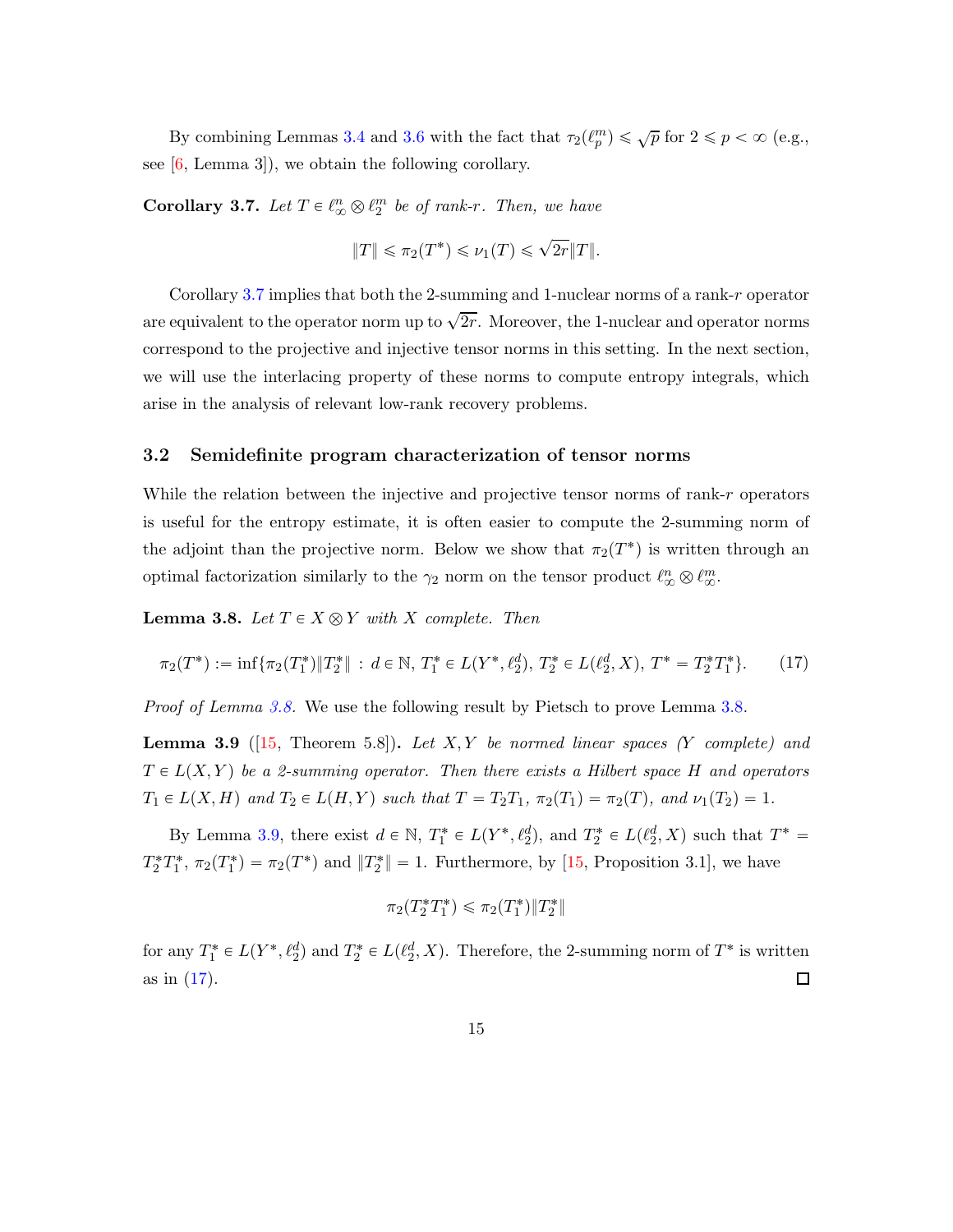In a special case when  $T \in \ell_{\infty}^n \otimes \ell_2^m$ , the 2-summing norm of  $T^*$  is computed by the following optimization problem:

$$
\pi_2(T^*) = \inf\{\|T_1\|_{\mathrm{F}}\|T_2\| \,:\, d \in \mathbb{N}, \, T_1 \in L(\ell_2^d, \ell_2^m), \, T_2 \in L(\ell_1^n, \ell_2^d), \, T = T_1 T_2\}.\tag{18}
$$

Indeed, it trivially holds that  $||T_1^*|| = ||T_1||$ . Furthermore, for every  $T_1^* \in L(\ell_2^m, \ell_2^d)$ , we have

<span id="page-15-1"></span>
$$
\pi_2(T_1^*) = \|T_1^*\|_{\mathcal{F}} = \|T_1\|_{\mathcal{F}} = \pi_2(T_1).
$$

Therefore,  $(18)$  follows from  $(17)$ . Below we show that  $(18)$  can also be expressed as a semidefinite program. Note that if  $T_1T_2 = T$ , then  $T_1' = aT_1$  and  $T_2' = a^{-1}T_2$  for any  $a \neq 0$  also satisfy  $T_1' T_2' = T$ . Therefore, from the arithmetic-geometric-harmonic-means inequality, it follows that  $(18)$  is equivalently rewritten as

$$
\pi_2(T^*) = \frac{1}{2}\inf\{\|T_1\|_{\mathrm{F}}^2 + \|T_2\|^2 : d \in \mathbb{N}, T_1 \in L(\ell_2^d, \ell_2^m), T_2 \in L(\ell_1^n, \ell_2^d), T = T_1T_2\}.
$$

We also have:

$$
||T_1||_F^2 = \text{trace}(T_1 T_1^*) = \langle T_1, T_1 \rangle \text{ and } ||T_2||^2 = ||\text{diag}(T_2^* T_2)||_{\infty},
$$

where diag( $\cdot$ ) constructs a column vector consisting of the diagonal entries of the input matrix. Furthermore, by the proof of  $[34,$  Lemma 3], there exists  $T_1$  and  $T_2$  such that  $T = T_1 T_2$ ,  $W_1 = T_1 T_1^*$ , and  $W_2 = T_2 T_2^*$  if and only if

$$
\begin{bmatrix} W_1 & T \\ T^* & W_2 \end{bmatrix} \ge 0.
$$

Combining these results implies that  $\pi_2(T^*)$  is written as a semidefinite program given by

$$
\pi_2(T^*) = \inf_{W_1, W_2} \max(\text{trace}(W_1), \|\text{diag}(W_2)\|_{\infty})
$$
  
s.t 
$$
\begin{bmatrix} W_1 & T \\ T^* & W_2 \end{bmatrix} \ge 0.
$$

## <span id="page-15-0"></span>4 Entropy estimates of tensor products

This section is devoted to derive estimates on covering number and the resulting entropy integral for tensor products of Banach spaces. Let us first recall relevant definitions to state the main results.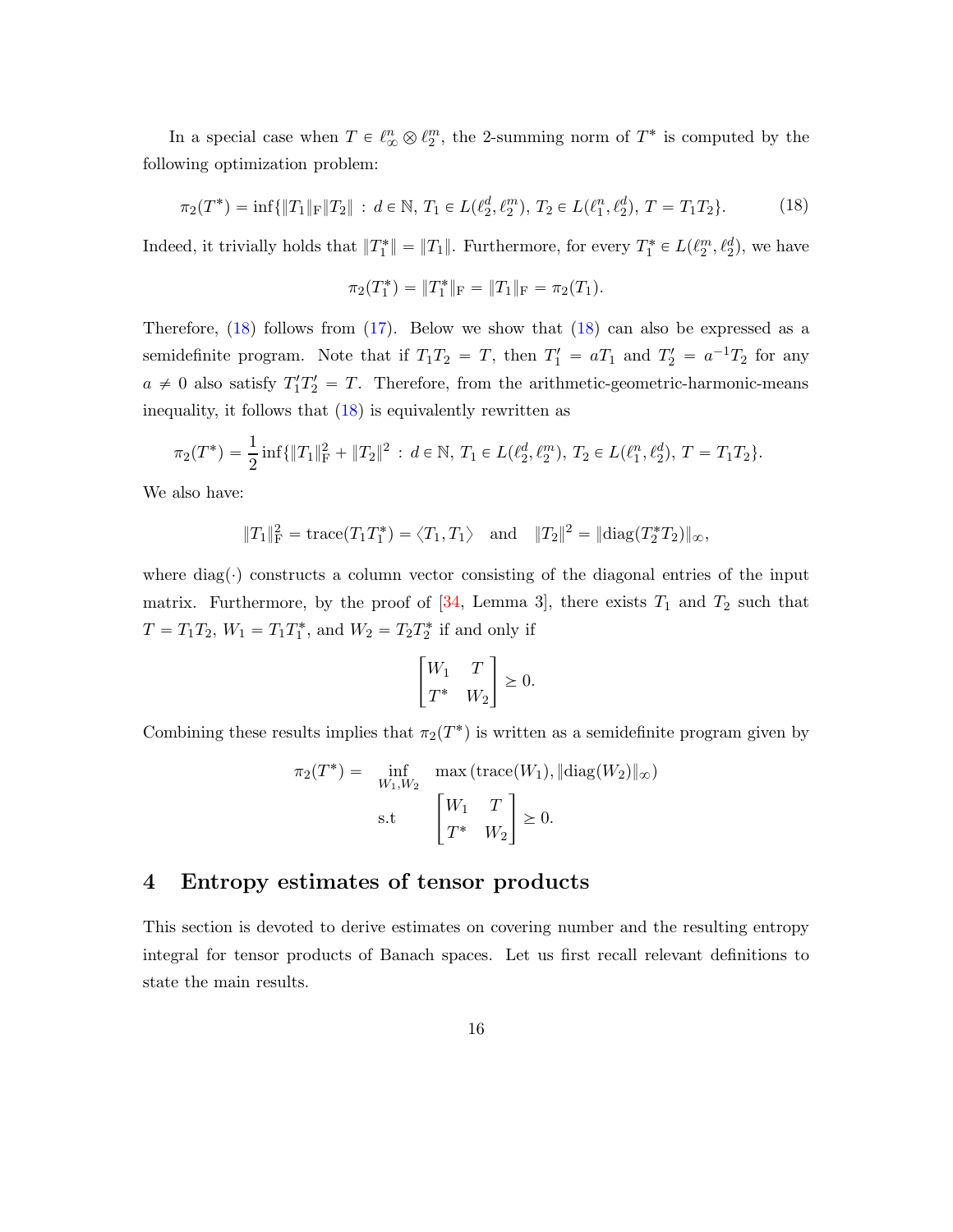For symmetric convex bodies D and E, the *covering number*  $N(D, E)$  and the *packing number*  $M(D, E)$  are respectively defined by

$$
N(D, E) := \min \Big\{ l : \exists y_1, \dots, y_l \in D, D \subset \bigcup_{1 \leq j \leq l} (y_j + E) \Big\},\
$$
  

$$
M(D, E) := \max \Big\{ l : \exists y_1, \dots, y_l \in D, y_j - y_k \notin E, \forall j \neq k \Big\}.
$$

Indeed, they are related to each other by

$$
N(D, E) \le M(D, E) \le N(D, E/2).
$$

For  $T \in L(X, Y)$ , the *dyadic entropy number* [\[5](#page-34-6)] is defined by

$$
e_k(T) := \inf \{ \epsilon > 0 : M(T(B_X), \epsilon B_Y) \leq 2^{k-1} \}.
$$

We will use the following shorthand notation for the weighted summation of the dyadic entropy numbers:

$$
\mathcal{E}_{2,1}(T) := \sum_{k=0}^{\infty} \frac{e_k(T)}{\sqrt{k}},
$$

which is up to a constant equivalent to the entropy integral  $\int_0^\infty \sqrt{\ln N(T(B_X), \epsilon B_Y)} d\epsilon$  [\[30](#page-36-6)], which plays a key role in analyzing properties on random linear operators on low-rank matrices.

We derive the  $\mathcal{E}_{2,1}$  of the identity operator from the injective tensor product to the projective tensor product of a set of Banach space pairs. The main machinery in deriving these estimates is Maurey's empirical method  $[6]$ , summarized in the following lemma.

<span id="page-16-0"></span>**Lemma 4.1.** Let  $T \in L(\ell_1^n, \ell_\infty^m)$ . Then

$$
\mathcal{E}_{2,1}(T) \leq C\sqrt{1 + \ln(m \vee n)} \left(1 + \ln(m \wedge n)\right)^{3/2} \|T\|.
$$

*Proof of Lemma [4.1.](#page-16-0)* The case when  $n \geq m$  has been shown in [\[17](#page-35-0), Lemma 3.7]. Therefore, we only show the proof for the other case with  $n < m$ . We use Maurey's empirical method given in the following lemma.

<span id="page-16-1"></span>**Lemma 4.2** ([\[6](#page-34-2), Proposition 3]). Let  $T: \ell_1^n \to \ell_{\infty}^m$ . Then there exists a numerical constant C *such that*

$$
e_k(T) \leq C h(k, n, m) \|T\|,
$$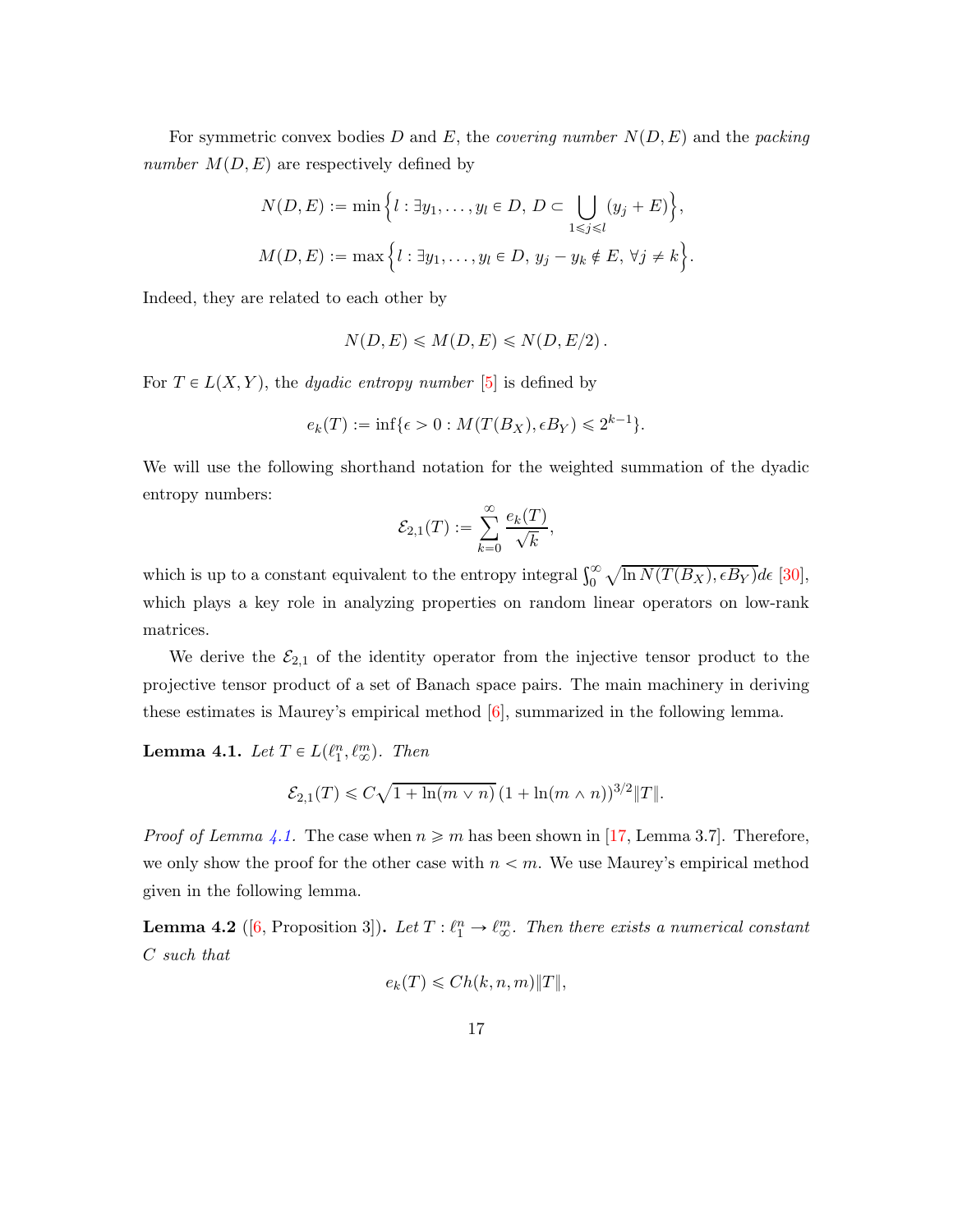*where*

$$
h(k, n, m) := 2^{-(k/n \vee k/m \vee 1)} \cdot \left\{ 1 \wedge \left[ 1 \vee \log_2 \left( \frac{m}{k} + 1 \right) \right] \cdot \left[ 1 \wedge \left( \frac{\log_2 \left( \frac{n}{k} + 1 \right)}{k} \vee \frac{1}{n} \right) \right] \right\}^{1/2}.
$$

Lemma [4.2](#page-16-1) implies

$$
e_k(T) \leq C_5 \sqrt{1 + \ln m} \|T\| \sqrt{1 + \ln N} k^{-1/2}, \quad \forall k \leq n,
$$

and

<span id="page-17-2"></span>
$$
e_k(T) \leq C_5 \sqrt{1 + \ln m} \|T\| 2^{-k/(2m)} N^{-1/2}, \quad \forall k > n.
$$

Therefore,

$$
\sum_{k=1}^{\infty} \frac{e_k(T)}{\sqrt{k}} \le C_5 \sqrt{1 + \ln m} \|T\| \left( \sqrt{1 + \ln N} \sum_{\substack{k=1 \ (s) \\ (s)}}^{2m} k^{-1} + N^{-1/2} \sum_{\substack{k=2m+1 \ (s) \\ (s)}}^{\infty} k^{-1/2} 2^{-k/(2m)} \right), \quad (19)
$$

where  $(\S)$  is upper-bounded by

<span id="page-17-1"></span><span id="page-17-0"></span>
$$
(\S) \le 1 + \int_{1}^{2m} t^{-1} dt \le 1 + \ln 2 + \ln m \tag{20}
$$

and (§§) is upper-bounded by

$$
(\S\S) \leq \int_{2m}^{\infty} t^{-1/2} 2^{-t/(2m)} dt \leq 2 \int_{\sqrt{2m}}^{\infty} \exp\left(-\frac{\zeta^2}{2m/\ln 2}\right) d\zeta \leq \sqrt{\frac{\pi 2m}{\ln 2}}.\tag{21}
$$

Then the assertion follows by plugging in  $(20)$  and  $(21)$  to  $(19)$ .

When  $m > N$ , instead we have

$$
e_k(T) \leq C_5 \sqrt{1 + \ln m} \|T\| \sqrt{1 + \ln N} k^{-1/2}, \quad \forall k \leq 2N,
$$

and

$$
e_k(T) \leq C_5 \sqrt{1+\ln m} \|T\| 2^{-k/(2N)} N^{-1/2}, \quad \forall k > 2N.
$$

The logarithmic factor in the resulting is  $\sqrt{1 + \ln m} (1 + \ln N)^{3/2}$ , which is less than  $\sqrt{1 + \ln N} (1 + \ln m)^{3/2}$ . This completes the proof.  $\Box$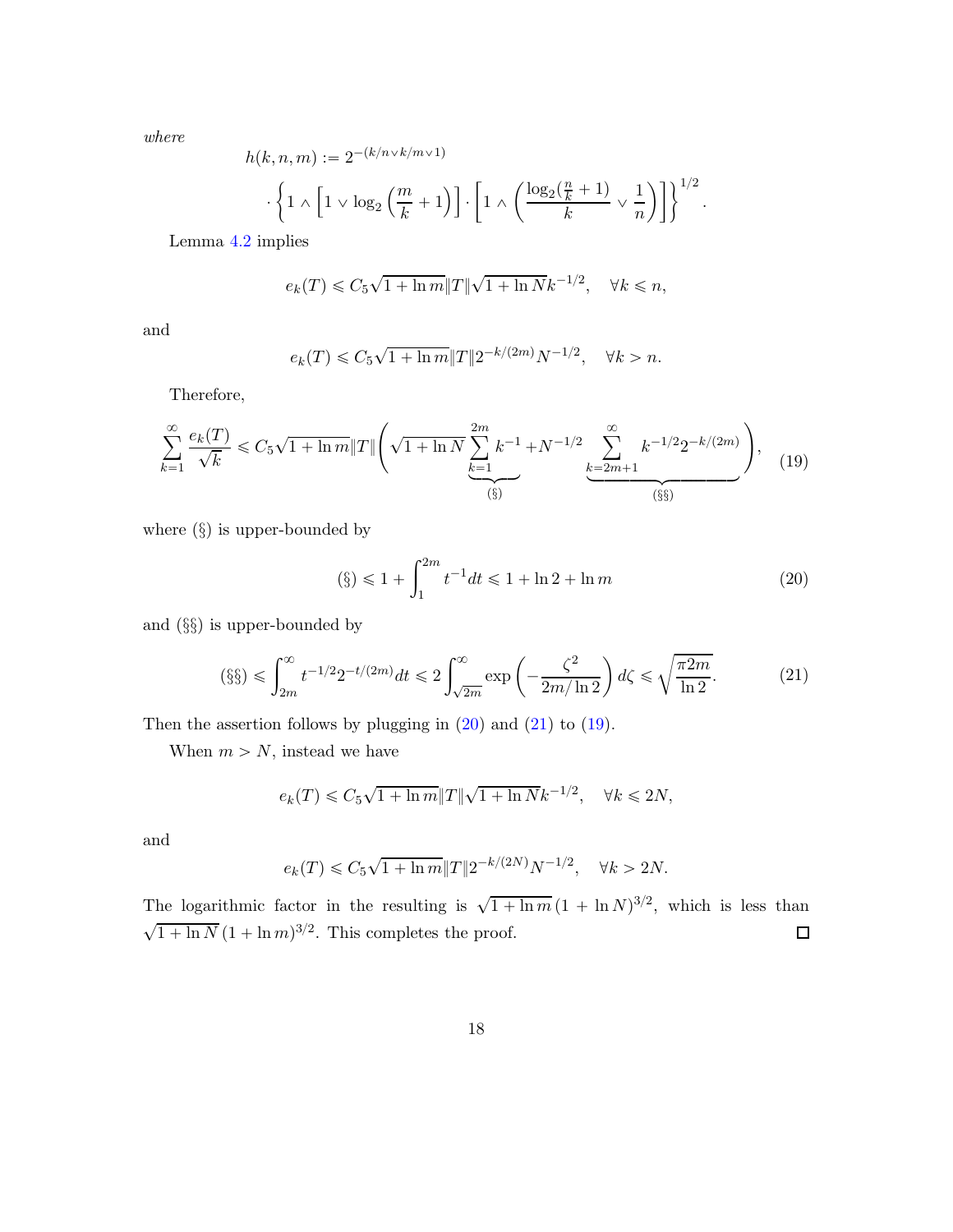In order to apply Lemma [4.1](#page-16-0) to  $\ell_{\infty}^n \otimes \ell_{\infty}^m$ , we use the fact that  $\ell_{\infty}^m \check{\otimes} \ell_{\infty}^n$  is isometrically isomorphic to  $\ell_{\infty}^{mn}$ . In fact,

$$
\|M\|_{\ell_\infty^m\check\otimes \ell_\infty^n}=\max_{1\leqslant j\leqslant n}\|Me_j\|_\infty=\|{\rm vec}(M)\|_\infty,
$$

where  $\text{vec}(M)$  rearranges  $M \in \mathbb{R}^{m \times n}$  into  $\mathbb{R}^{mn}$  by stacking its columns vertically. Furthermore, the trace dual and the Banach space dual of  $\ell_1^n \hat{\otimes} \ell_1^m$  are  $\ell_1^m \check{\otimes} \ell_1^n$  and  $\ell_\infty^n \check{\otimes} \ell_\infty^m$ , respectively. Therefore, it follows that  $\ell_1^m \hat{\otimes} \ell_1^n$  is isometrically isomorphic to  $\ell_1^{mn}$ . With these isometric isomorphisms, Maurey's empirical method in Lemma [4.1](#page-16-0) provides the following estimate.

<span id="page-18-0"></span>Proposition 4.3. *There exists a numerical constant* C *such that*

$$
\mathcal{E}_{2,1}(\mathrm{id}: \ell_\infty^m \widehat{\otimes} \ell_\infty^n \to \ell_\infty^m \widecheck{\otimes} \ell_\infty^n) \leqslant C\sqrt{1+m+n} \left(1+\ln m+\ln n\right)^{3/2}.
$$

*Proof of Proposition [4.3.](#page-18-0)* Let  $\iota_m : \ell_1^m \to \ell_\infty^{2^m}$  be defined by

$$
\iota_m\left((a_j)_{j=1}^m\right) = \left(\sum_{j=1}^m \epsilon_j a_j\right)_{(\epsilon_j)_{j=1}^m \in \{\pm 1\}^m}
$$

.

Then we have

$$
\| \iota_m((a_j)_{j=1}^m) \|_{\infty} = \max \left\{ \left| \sum_{j=1}^m \epsilon_j a_j \right| : (\epsilon_j)_{j=1}^m \in {\{\pm 1\}}^m \right\} = \left\| (a_j)_{j=1}^m \right\|_1.
$$

This implies that  $\ell_1^m$  is isometrically isomorphic to  $E_m = \iota_m(\ell_1^m) \subset \ell_\infty^{2^m}$ . Since  $\iota_m \in$  $L(\ell_1^m, E_m)$  is an isomorphism, there exists  $J_m \in L(\ell_{\infty}^{2^m}, \ell_1^m)$  such that  $\iota_m J_m|_{E_m}$  (resp. on  $J_m\iota_m$ ) is the identity on  $E_m$  (resp.  $\ell_1^m$ ). Then  $J_m^*(\ell_\infty^m) = E_m^*$  and  $\ell_\infty^m$  is isometrically isomorphic to  $E_m^*$ . Furthermore, by the Hahn-Banach theorem,  $\iota_m^* \in L(\ell_1^{2^m}, \ell_\infty^m)$  is surjective and isometric. It also follows that  $J_m$  is also surjective and isometric.

Then there exists an isometry  $\iota$  that embeds  $\ell_1^n \check{\otimes} \ell_1^m$  into  $\ell_\infty^{2^n} \check{\otimes} \ell_\infty^{2^m}$ . Indeed,  $\ell_1^n \check{\otimes} \ell_1^m$  is identified to  $L(\ell_{\infty}^n, \ell_{1}^m)$ . By  $\iota_m \in L(\ell_{1}^m, \ell_{\infty}^{2^m})$  and  $J_n^* \in L(\ell_{\infty}^n, \ell_{1}^{2^n})$  $2^{n}$ ,  $L(\ell_{\infty}^{n}, \ell_{1}^{m})$  is isometrically isomorphic to  $L(E_n^*, E_m)$ . Since  $E_n^*$  and  $E_m$  are subspaces of  $\ell_1^{2^n}$  $i_1^2$ <sup>n</sup> and  $\ell_\infty^{2^m}$  respectively,  $L(E_n^*, E_m)$  embeds into  $L(\ell_1^{2^n})$  $\{2^n, \ell_{\infty}^{2^m}\}$ , which is identified to  $\ell_{\infty}^{2^n} \check{\otimes} \ell_{\infty}^{2^m}$ . Furthermore, similarly to the above argument, by the Hahn-Banach theorem,  $\iota^* : \ell_1^{2^n} \widehat{\otimes} \ell_1^{2^m} \to \ell_{\infty}^n \widehat{\otimes} \ell_{\infty}^m$  is surjective and isometric.

Then we obtain the following commutative diagram: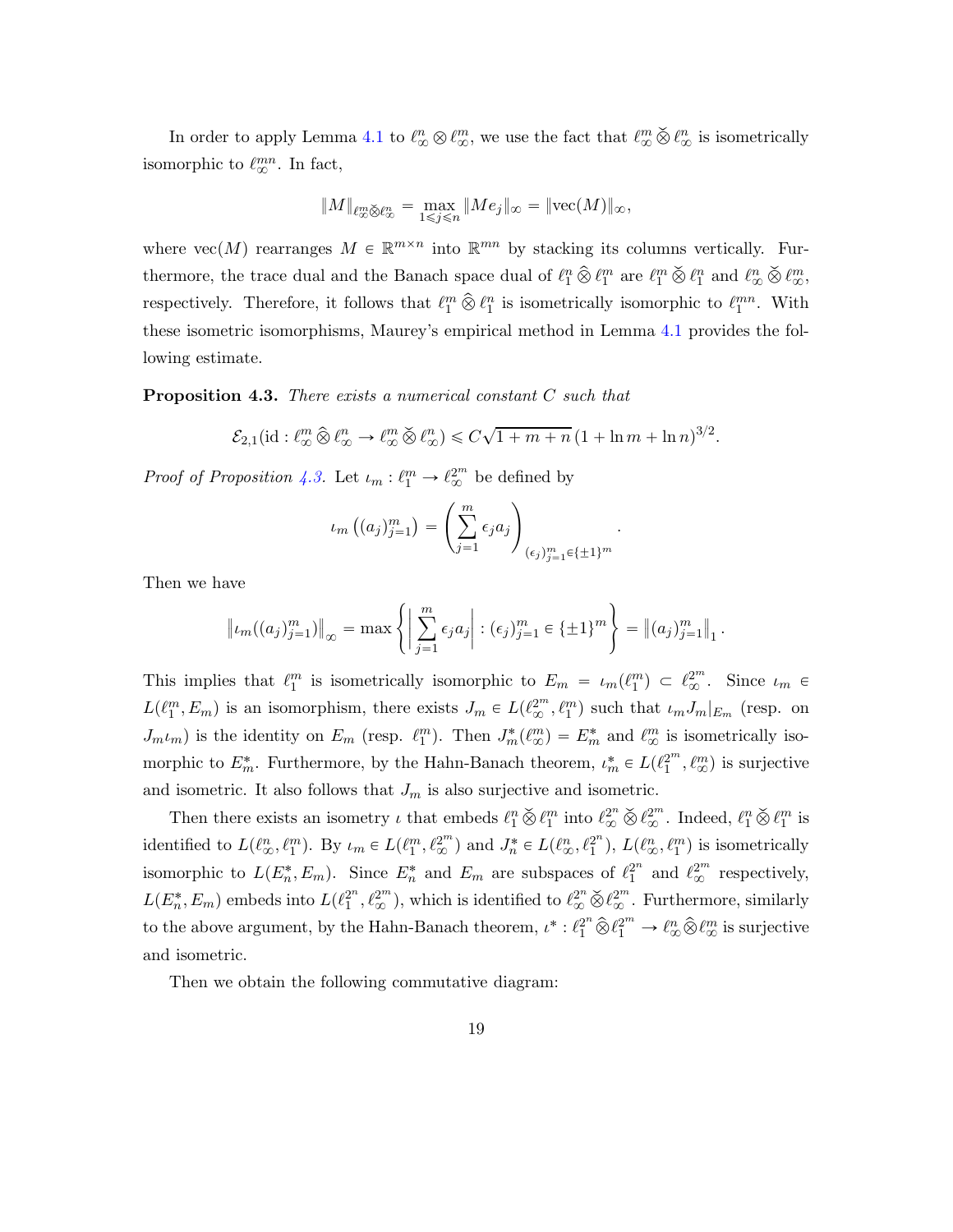

Since the map  $\iota^*$  is surjective and isometric, we have

$$
e_k(\mathrm{id}: \ell_\infty^n \widehat{\otimes} \ell_\infty^m \to \ell_\infty^n \widecheck{\otimes} \ell_\infty^m) \leqslant e_k(T: \ell_1^{2^n} \widehat{\otimes} \ell_1^{2^m} \to \ell_\infty^n \widecheck{\otimes} \ell_\infty^m) = e_k(\mathrm{id}: \ell_1^{2^{n+m}} \to \ell_\infty^{nm}).
$$

 $\Box$ 

Finally, the assertion follows by Maurey's empirical method in Lemma [4.1.](#page-16-0)

Next, in order to apply Lemma [4.1](#page-16-0) to  $\ell_{\infty}^n \otimes \ell_p^m$  with  $2 \leq p < \infty$ , we use the following result that shows embedding of finite-dimensional  $\ell_p$  space to  $\ell_1$  up to a small Banach-Mazur distance.

<span id="page-19-0"></span>**Lemma 4.4.** [\[6](#page-34-2)*, Lemma 5]* Let  $1 < p \le 2$ *. For each*  $\epsilon > 0$ *, there exists a constant*  $c(p, \epsilon) > 0$  such that for each m,  $\ell_1^m$  contains a subspace  $(1 + \epsilon)$ -isomorphic to  $\ell_p^k$  with  $k \geqslant c(p,\epsilon)m$ .

The following corollary is a direct consequence of Lemma [4.4](#page-19-0) via the Hahn-Banach theorem.

<span id="page-19-2"></span>**Corollary 4.5.** Let  $2 \leq p < \infty$  and p' satisfy  $1/p + 1/p' = 1$ . Then there exists a subspace  $E'$  of  $\ell_{\infty}^{[m/c(p')]}$  such that  $\ell_p^m$  is isomorphic to  $E'$  with the Banach-Mazur distance at most  $2$ , where  $c(p')$  is a constant that only depends on  $p'$ .

*Proof.* By Lemma [4.4,](#page-19-0) there exists an isomorphism  $A \in L(\ell_p^m, E)$  with  $E \subset \ell_1^{[m/c(p')] }$  such that  $||A|| ||A^{-1}|| \leq 2$ , where  $A^{-1}$  is defined on E and  $c(p')$  only depends on p'. By the Hahn-Banach theorem, there also exists an isomorphism  $\Upsilon$  that maps  $\ell_p^m$  to  $E^* \subset \ell_{\infty}^{[m/c(p')]}.$  Let  $\Upsilon^{-1}$  be a map on  $E^*$  such that  $\Upsilon^{-1}\Upsilon = \mathrm{id}_{\ell_p^m}$  and  $\Upsilon\Upsilon^{-1} = \mathrm{id}_{E^*}$ . Then  $\|\Upsilon\| \|\Upsilon^{-1}\| \leq 2$ .

Then we can obtain the following entropy estimate for  $\ell_{\infty}^n \otimes \ell_p^m$  with  $2 \leq p < \infty$  by combining Lemmas [4.1](#page-16-0) and [4.4.](#page-19-0)

<span id="page-19-1"></span>**Proposition 4.6.** *Let*  $2 \leq p < \infty$ *. Then* 

$$
\mathcal{E}_{2,1}(\mathrm{id}: \ell_\infty^n \widehat{\otimes} \ell_p^m \to \ell_\infty^n \widehat{\otimes} \ell_p^m) \leqslant C\sqrt{1+n+m} \left(1+\ln n + \ln m\right)^{3/2}.
$$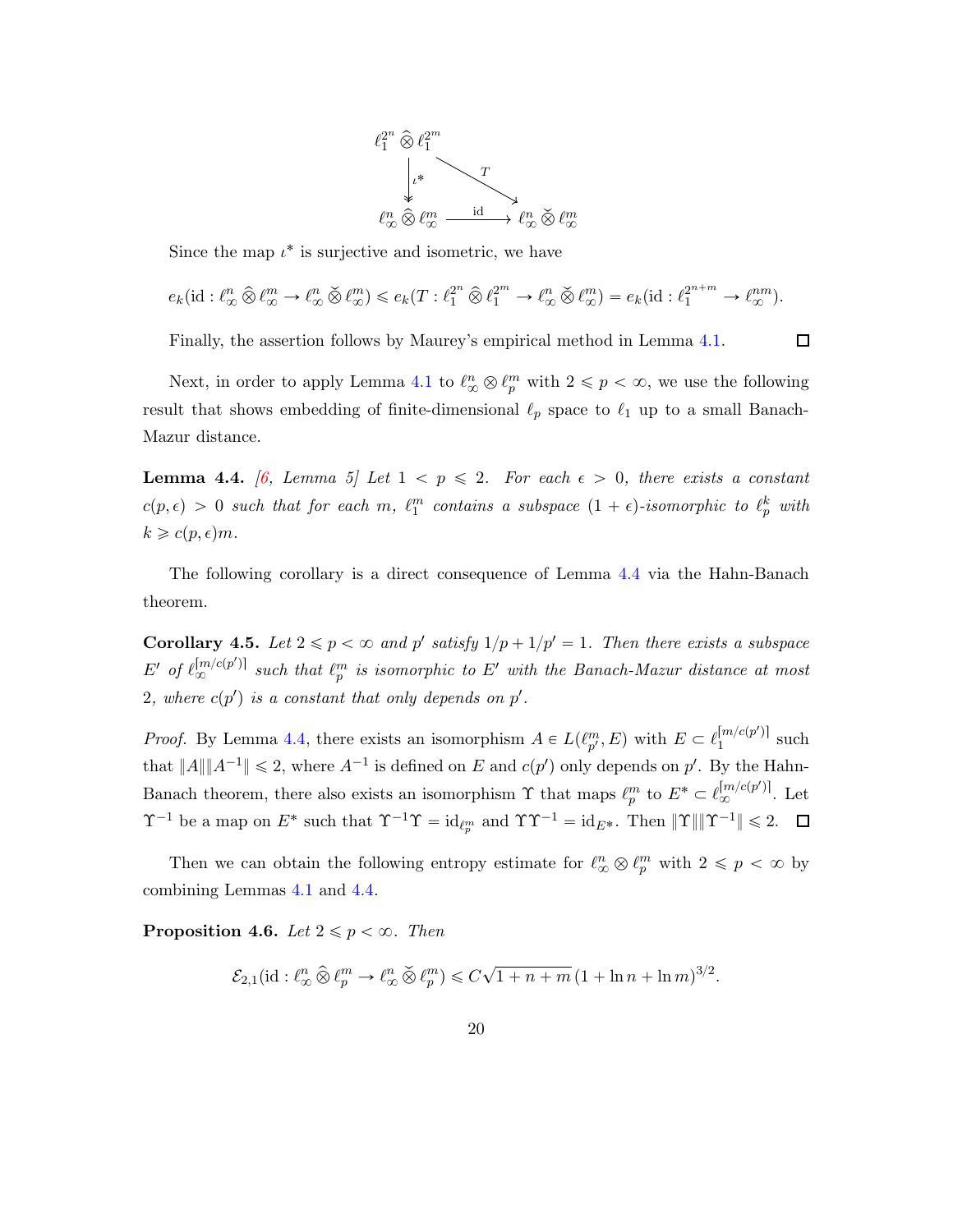*Proof of Proposition* [4.6.](#page-19-1) Let p' satisfy  $1/p + 1/p' = 1$ . By Lemma [4.5,](#page-19-2) there exist  $\Upsilon$ :  $\ell_p^m \to E^* \subset \ell_{\infty}^{\lfloor m/c(p') \rfloor}$  and  $\Upsilon^{-1} : E^* \to \ell_p^m$  such that  $\Upsilon^{-1}\Upsilon = \mathrm{id}_{\ell_p^m}$ ,  $\Upsilon \Upsilon^{-1} = \mathrm{id}_{E^*}$  and  $\|\Upsilon\|\|\Upsilon^{-1}\| \leq 2$ . Without loss of generality, we may assume that  $\|\Upsilon\| = 1$  and  $\|\Upsilon^{-1}\| \leq 2$ .

Next similarly to the proof of Proposition [4.3,](#page-18-0) one can embed  $\ell_{\infty}^{[m/c(p')]}\right.$  into  $\ell_{1}^{2^{[m/c(p')]}}$ 1 through an isometric isomorphism. By taking composition of the two embedding maps, we obtain that  $\ell_p^m$  is embedded into a subspace of  $\ell_1^{2^{\lfloor m/c(p')\rfloor}}$  with the Banach-Mazur distance up to 2.

Then there exists a map  $\phi$  that embeds the tensor product  $\ell_{\infty}^{n} \hat{\otimes} \ell_{p}^{m}$  into  $\ell_{1}^{2^{n}} \hat{\otimes} \ell_{1}^{2^{\lceil m/c(p') \rceil}}$ 1 with the Banach-Mazur distance between  $\ell_{\infty}^n \hat{\otimes} \ell_p^m$  and  $\phi(\ell_{\infty}^n \hat{\otimes} \ell_p^m)$  is upper-bounded by 2. Therefore we obtain the following commutative diagram:

$$
\begin{array}{ccc}\n\ell_1^{2^n} \widehat{\otimes} \ell_1^{2^{[m/c(p')]}} & \xrightarrow{T} & \ell_\infty^n \widehat{\otimes} \ell_\infty^{[m/c(p')]} \\
\downarrow^{\phi} & & \downarrow^{\phi} \\
\ell_\infty^n \widehat{\otimes} \ell_p^m & \xrightarrow{\mathrm{id} \otimes \Upsilon} & \ell_\infty^n \widecheck{\otimes} E^* & \xrightarrow{\mathrm{id} \otimes \Upsilon^{-1}} & \ell_\infty^n \widecheck{\otimes} \ell_p^m\n\end{array}
$$

Since  $\|\mathrm{id} \otimes \Upsilon^{-1} : \ell_{\infty}^n \otimes E^* \to \ell_{\infty}^n \otimes \ell_p^m\| \leq 2$ , the assertion follows by the consequence of Maurey's empirical method in Lemma [4.1.](#page-16-0)  $\Box$ 

## <span id="page-20-0"></span>5 Estimation error upper bounds

In this section, we derive statistical error bounds for decentralized subspace sketching and matrix completion by using Proposition [1.1.](#page-3-2) We obtain tail bounds of the geometric quantities  $\theta$  and  $\Gamma$ .

#### 5.1 Decentralized subspace sketching

We first prove Theorem [1.2](#page-4-1) for decentralized subspace sketching. The following lemma, as a corollary of Proposition [4.6,](#page-19-1) provides a tail bound on  $\theta$ .

<span id="page-20-1"></span>**Lemma 5.1.** *Let*  $(b_k)_{k=1}^{Ld_2}$  $_{k=1}^{Ld_2}$ ,  $(\eta_k)_{k=1}^{Ld_2}$  $\lim_{k=1}^{La_2}$ , and  $|||\cdot|||$  be as in Theorem [1.2.](#page-4-1) Then there exists an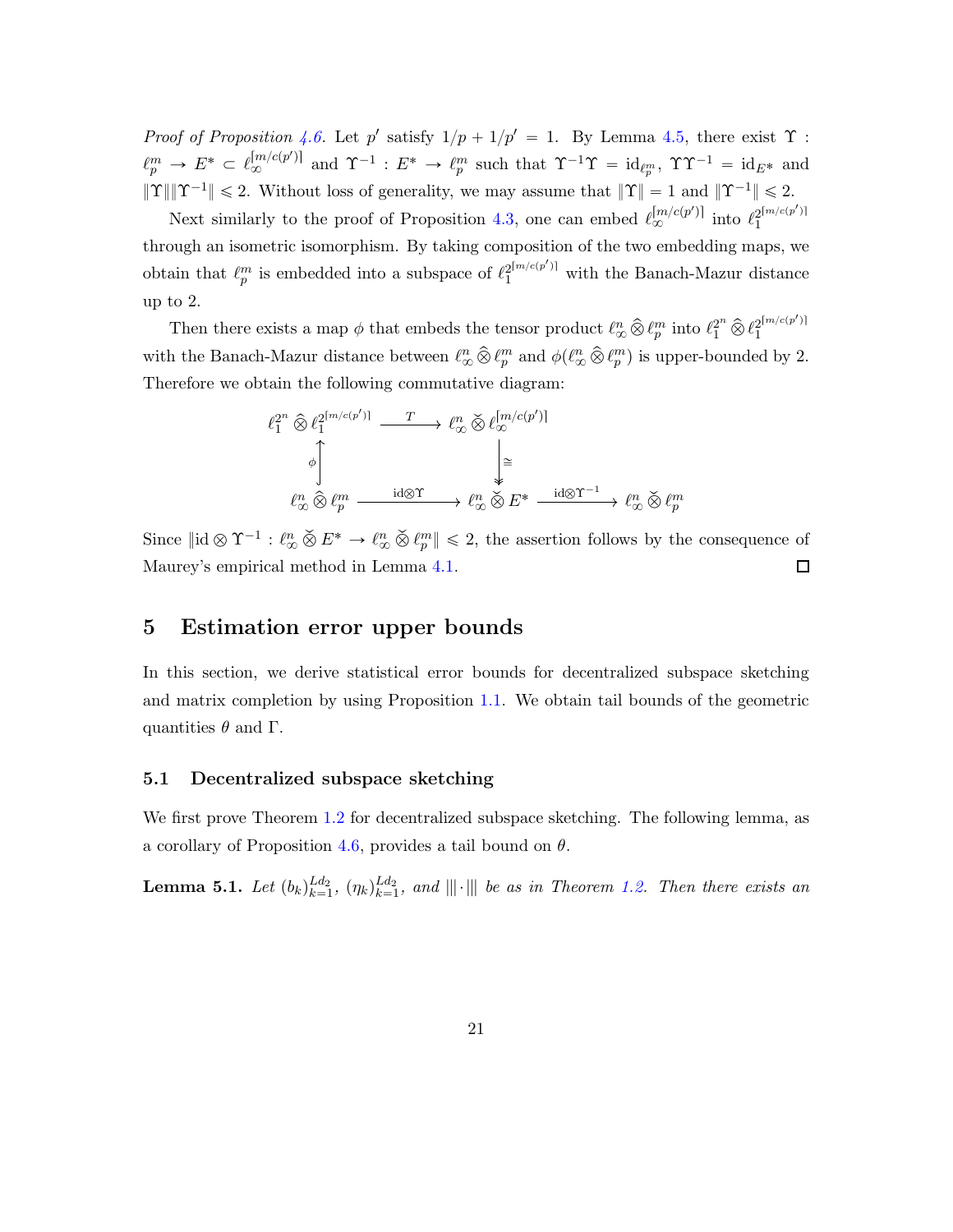*absolute constant* C *such that*

$$
\sup_{|||M|| \le 1} \left| \|M\|_{\mathrm{F}}^2 - \frac{1}{L} \sum_{k=1}^{L d_2} |\langle b_k e_{j_k}^\top, M \rangle|^2 \right|
$$
  
\$\le C d\_2 \left( \frac{r(d\_1 + d\_2) \log^3(d\_1 + d\_2) \vee \log(2\zeta^{-1})}{L d\_2} \vee \sqrt{\frac{r(d\_1 + d\_2) \log^3(d\_1 + d\_2) \vee \log(2\zeta^{-1})}{L d\_2}} \right)

*holds with probability*  $1 - \zeta$ *.* 

*Proof.* Let  $Q_M \in \mathbb{R}^{Ld_1d_2 \times Ld_1d_2}$  be a block diagonal matrix defined by

$$
Q_M := \frac{1}{\sqrt{L}} \begin{bmatrix} I_L \otimes (Me_1)^\top & 0 & \cdots & 0 \\ 0 & I_L \otimes (Me_2)^\top & \cdots & 0 \\ \vdots & \vdots & \ddots & \vdots \\ 0 & 0 & \cdots & I_L \otimes (Me_{d_2})^\top \end{bmatrix}
$$

.

Then we have

$$
\frac{1}{L}\sum_{k=1}^{Ld_2} |\langle b_k e_{j_k}^\top, M\rangle|^2 = \|Q_M\xi\|^2
$$

for  $\xi \sim \mathcal{N}(0, I_{Ld_1d_2})$ . It follows that  $||Q_M \xi||^2$  is a Gaussian chaos indexed by M. Furthermore, it satisfies

$$
\mathbb{E} \left\| Q_M \xi \right\|^2 = \left\| M \right\|_{\text{F}}^2.
$$

Therefore, it suffices to obtain a tail estimate on the supremum of  $\|Q_M\xi\|_2^2 - \mathbb{E}\|Q_M\xi\|_2^2$  $\frac{1}{2}$ over  $\{M : |||M|| \leq 1\}$ . To this end, we use the concentration inequality by Krahmer et al. [\[20\]](#page-35-3), which is summarized in the following theorem.

<span id="page-21-0"></span>**Theorem 5.2** (Theorem 3.1 in [\[20\]](#page-35-3)). Let  $\xi \in \mathbb{R}^n$  be a Gaussian vector with  $\mathbb{E}[\xi] = 0$  and  $\mathbb{E}[\xi \xi^{\top}] = I_n$ . Let  $\Delta \subset \mathbb{R}^{m \times n}$ . There exists an absolute constant C such that

$$
\sup_{Q \in \Delta} \left| \|Q\xi\|_2^2 - \mathbb{E}[\|Q\xi\|_2^2] \right| \leq C \left( E + V\sqrt{\log(2\zeta^{-1})} + U\log(2\zeta^{-1}) \right)
$$

*holds with probability*  $1 - \zeta$ *, where* 

$$
E := \gamma_2(\Delta, \|\cdot\|) [\gamma_2(\Delta, \|\cdot\|) + d_F(\Delta)],
$$
  
\n
$$
V := d_S(\Delta) [\tilde{\gamma}_2(\Delta, \|\cdot\|) + d_F(\Delta)],
$$
  
\n
$$
U := d_S^2(\Delta).
$$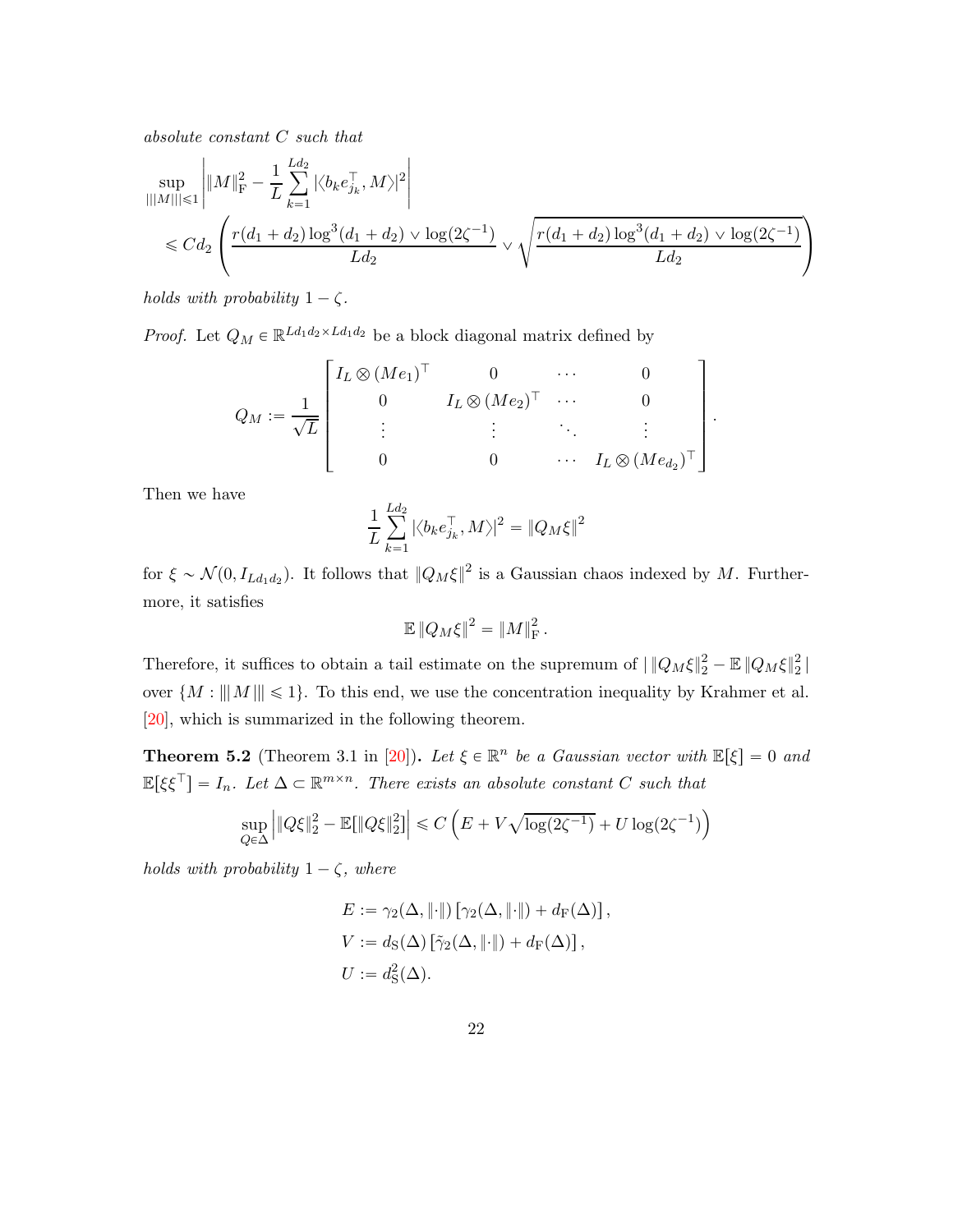*Here*  $\tilde{\gamma}_2(\Delta, \|\cdot\|)$  *denotes the Talagrand*  $\gamma_2$  *functional of the metric space*  $\Delta, \|\cdot\|$ *) given by the spectral norm, and*  $d_S(\Delta)$  *and*  $d_F(\Delta)$ *) denotes the radii of*  $\Delta$  *with respect to the spectral norm and the Frobenius norm, respectively.*[1](#page-22-0)

We apply Theorem [5.2](#page-21-0) to the set  $\Delta := \{Q_M : M \in B_{|||\cdot|||}\}\$ , where the unit ball  $B_{|||\cdot|||} :=$  ${M : ||M|| \leq 1}$  is written as  $B_{|||\cdot|||} = {M : ||M||_{1\to 2} \leq 1, ||M||_{\text{mixed}}} \leq \sqrt{r}$ . Note that  $d_F(\Delta)$  and  $d_S(\Delta)$  are respectively upper-bounded by

$$
d_{\mathcal{F}}(\Delta) \leq \sqrt{d_2}
$$
 and  $d_{\mathcal{S}}(\Delta) \leq \frac{1}{\sqrt{L}}$ .

Let  $B<sub>S</sub>$  denote the unit ball with respect to the spectral norm. Then, by Dudley's inequality,  $\tilde{\gamma}_2(\Delta)$  is upper-bounded through by

$$
\tilde{\gamma}_2(\Delta, \|\cdot\|_2) \lesssim \int_0^\infty \sqrt{\log N(\Delta, \eta B_{\rm S})} \, d\eta
$$
  
\$\leqslant \frac{1}{\sqrt{L}} \int\_0^\infty \sqrt{\log N(B\_{|||\cdot|||}, \eta B\_{1\to 2})} \, d\eta\$  
\$\leqslant \frac{\sqrt{r(d\_1 + d\_2) \log^3(d\_1 + d\_2)}}{\sqrt{L}},

where the second inequality holds since  $||Q_M - Q_{M'}|| = L^{-1/2} ||M - M'||_{1 \to 2}$  and the last inequality follows from Proposition [4.6.](#page-19-1) Then  $E, U$ , and  $V$  in Theorem [5.2](#page-21-0) are upperbounded respectively by

$$
E \lesssim d_2 \left( \sqrt{\frac{r(d_1+d_2)\log^3(d_1+d_2)}{Ld_2}} + \frac{r(d_1+d_2)\log^3(d_1+d_2)}{Ld_2} \right), \quad U \leqslant \frac{d_2}{Ld_2},
$$

and

$$
V \lesssim \frac{d_2}{\sqrt{Ld_2}} \left( \frac{\sqrt{r(d_1+d_2)\log^3(d_1+d_2)}}{\sqrt{Ld_2}} + 1 \right).
$$

Then the assertion follows by plugging in these upper estimates to Theorem [5.2.](#page-21-0)

Next we obtain a tail bound on  $\Gamma$  by the following lemma.

 $\Box$ 

<span id="page-22-0"></span><sup>&</sup>lt;sup>1</sup>We used an non-standard notation  $\tilde{\gamma}_2$  to distinguish it from the  $\gamma_2$  factorization norm in Section [2.](#page-9-0)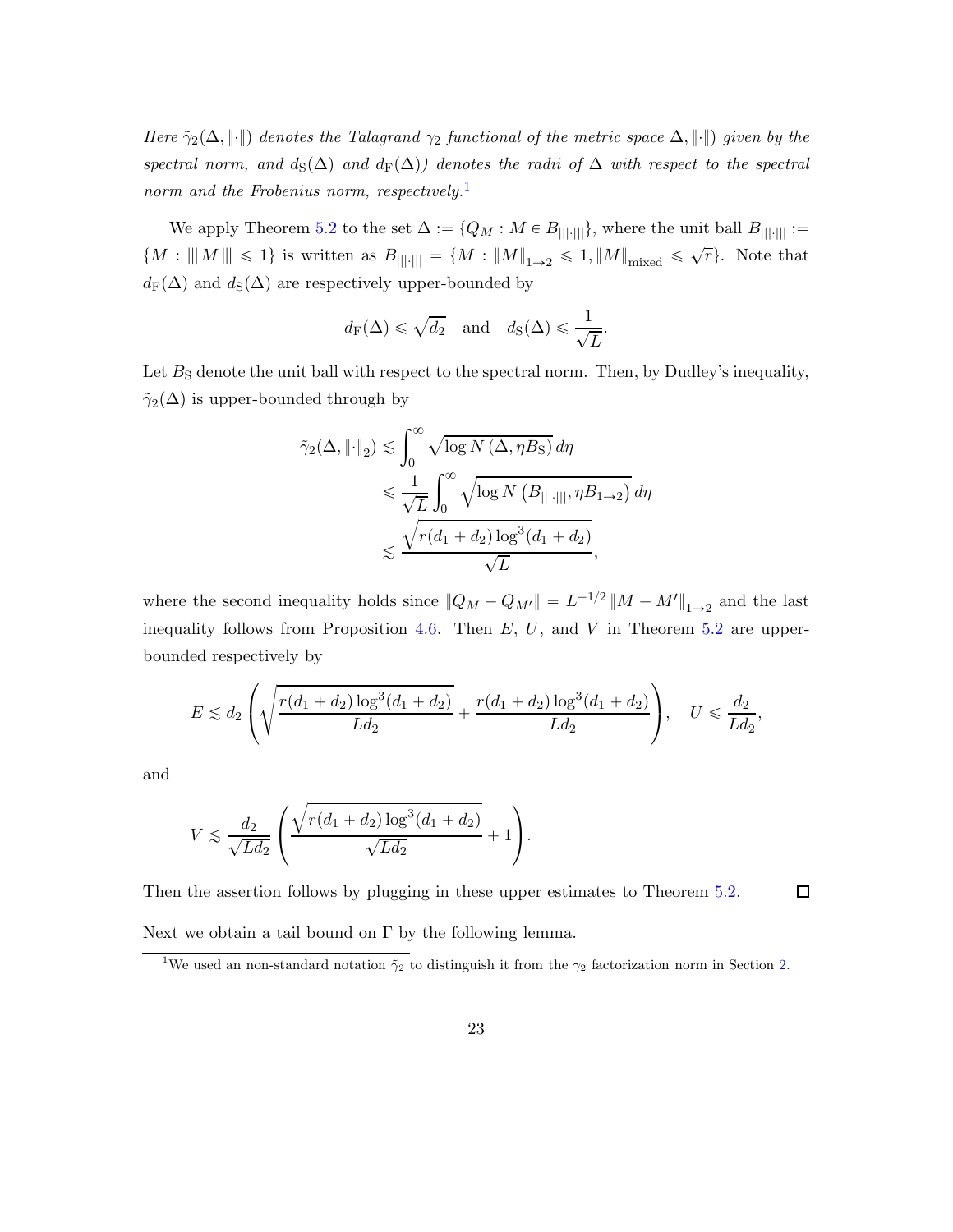<span id="page-23-1"></span> $\textbf{Lemma 5.3.} \ \textit{Let} \ { (b_k) }_{k=1}^{Ld_2}$  $_{k=1}^{Ld_2}$ ,  $(\eta_k)_{k=1}^{Ld_2}$  $\lim_{k=1}^{La_2}$ , and  $|||\cdot|||$  be as in Theorem [1.2.](#page-4-1) Then there exists an *absolute constant* C *such that*

$$
\mathbb{E}_{(g_k)} \left\| \frac{1}{\sqrt{L}} \sum_{k=1}^{L d_2} g_k b_k e_{j_k}^\top \right\|_* \leq C \sqrt{\log(\zeta^{-1})} \sqrt{d_2} \sqrt{r(d_1 + d_2)} \log^{3/2} (d_1 + d_2) \sqrt{\log(Ld_2 + 1)}
$$

*holds with probability*  $1 - \zeta$ *.* 

*Proof.* The left-hand side is equivalent (up to a logarithmic factor of the size of the sum-mation) to the corresponding Rademacher complexity (e.g. [\[21](#page-35-4)], Equation  $(4.9)$ ), i.e.

$$
\mathbb{E}_{(g_k)} \left\| \left\| \frac{1}{\sqrt{L}} \sum_{k=1}^{L d_2} g_k b_k e_{j_k}^{\top} \right\|_{*} \lesssim \sqrt{\log(L d_2 + 1)} \mathbb{E}_{(r_k)} \left\| \frac{1}{\sqrt{L}} \sum_{k=1}^{L d_2} r_k b_k e_{j_k}^{\top} \right\|_{*},
$$

where  $(r_k)_{k=1}^{Ld_2}$  $\mu_{k=1}^{Ld_2}$  is a Rademacher sequence and the expectation is conditioned on  $(b_k)_{k=1}^{Ld_2}$  $\lim_{k=1}$ . Then by the symmetry of the standard Gaussian distribution, we obtain

$$
\mathbb{E}_{(r_k)} \left\| \sum_{k=1}^{L d_2} r_k b_k e_{j_k}^{\top} \right\|_{*} = \sup_{|||M||| \leq 1} \left| \sum_{k=1}^{L d_2} \langle r_k b_k, M e_{j_k} \rangle \right| = \sup_{|||M||| \leq 1} \left| \sum_{k=1}^{L d_2} \langle b_k, M e_{j_k} \rangle \right|,
$$
\n(§)

where the second equation holds in the sense of distribution.

A tail bound on (§) is derived by the following lemma, which is a direct consequence of the moment version of Dudley's inequality (e.g., p. 263 in  $[10]$ ) and a version of Markov's inequality (e.g., Proposition 7.11 in [\[10](#page-34-7)]).

<span id="page-23-0"></span>**Lemma 5.4.** Let  $\xi \sim \mathcal{N}(0, I_n)$ ,  $\Delta \subset \mathbb{R}^n$ , and  $0 < \zeta < e^{1/2}$ . Then there exists constant c *such that*

$$
\sup_{f \in \Delta} |f^* \xi| \le c \sqrt{\log(\zeta^{-1})} \int_0^\infty \sqrt{\log N(\Delta, \eta B_2)} d\eta
$$

*with probability*  $1 - \zeta$ *.* 

Since the set  $\{M : |||M||| \leq \alpha\}$  is symmetric, we can omit the absolute value in the objective function in (§). Let  $f_M := [\mathbf{1}_{L,1} \otimes (Me_1); \dots; \mathbf{1}_{L,1} \otimes (Me_{d_2})] \in \mathbb{R}^{Ld_2}$ , where  $\mathbf{1}_{L,1}$ denotes the column vector of length  $L$  with all entries set to 1. Then  $(\S)$  is written as the maximum of  $f^*\xi$  with  $\xi \sim \mathcal{N}(0, I_n)$  over the set  $\Delta = \{f_M : |||M|| \leq 1\}$ . Since

$$
\|f_M - f_{M'}\|_2 = \sqrt{L} \|M - M'\|_{\rm F} \le \|M - M'\|_{1 \to 2} \sqrt{L d_2},
$$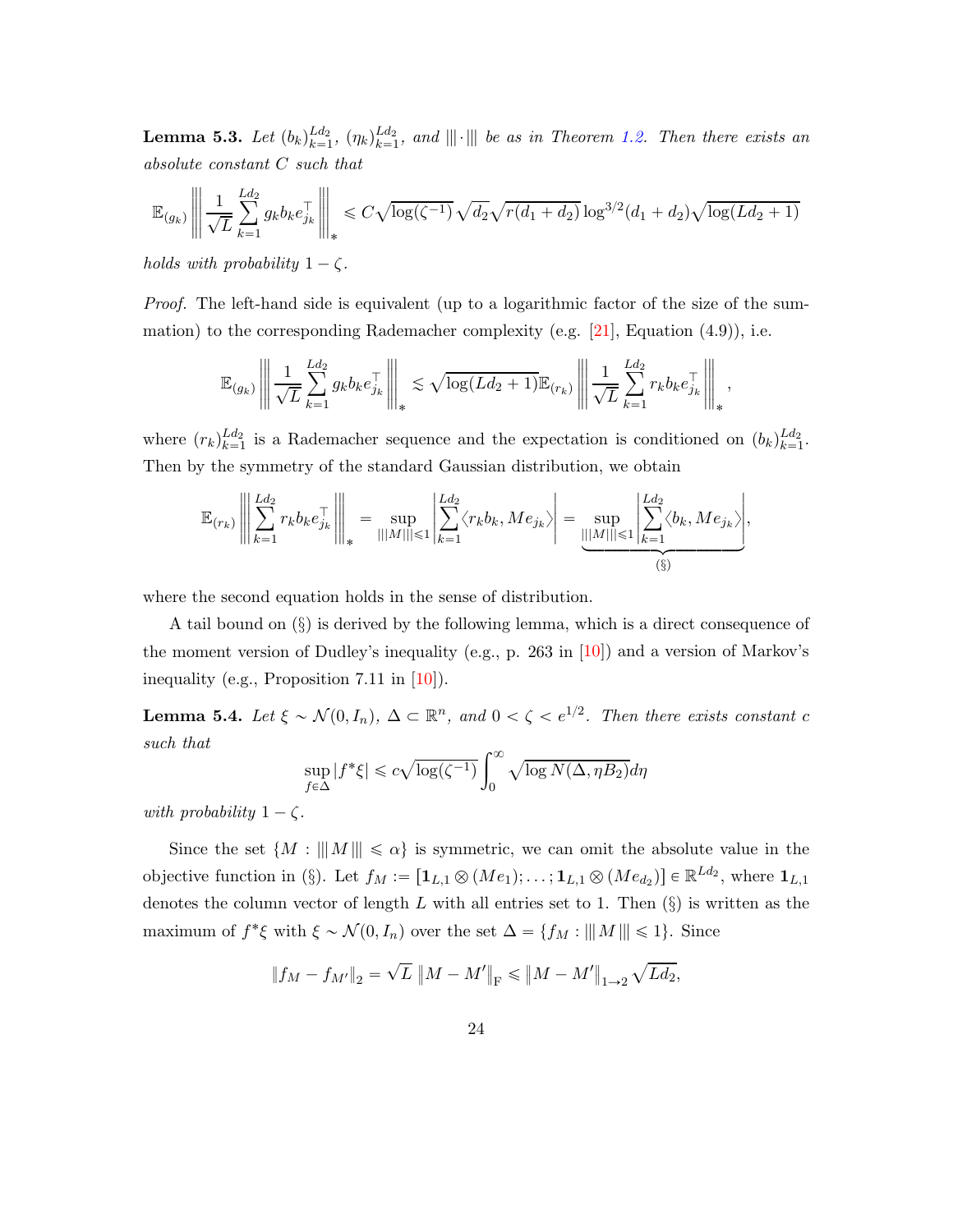it follows that

$$
N(\Delta, \eta B_2) \le N\left(B_{\text{||}:\text{||}|}, \frac{\eta}{\sqrt{Ld_2}}B_{1\rightarrow 2}\right) \le N\left(\sqrt{r}B_{\text{mixed}}, \frac{\eta}{\sqrt{Ld_2}}B_{1\rightarrow 2}\right).
$$

Recall that the mixed-norm is equivalent to the projective tensor norm up to a constant. Therefore Proposition [4.6](#page-19-1) provides an upper bound on  $N(\Delta, \eta B_2)$ . The assertion is obtained by applying this to Lemma [5.4.](#page-23-0) 口

Finally, plugging in the tail estimates of  $\theta$  and  $\Gamma$  respectively by Lemmas [5.1](#page-20-1) and [5.3](#page-23-1) to Proposition [1.1](#page-3-2) provides Theorem [1.2.](#page-4-1) We choose  $\zeta = (d_1 + d_2)^{-1}$  in applying those lemmas.

#### 5.2 Completion of bounded and approximately low-rank matrices

Similarly, Proposition [1.1](#page-3-2) can also be used to obtain the error bound for max-normconstrained matrix completion. The error bound matches the best known result [\[4](#page-34-0)] (up to a logarithmic factor). In fact Proposition [1.1](#page-3-2) is an abstraction of the proof strategy by Cai and Zhou [\[4](#page-34-0)] to general tensor-norm-based LASSO. Cai and Zhou [\[4](#page-34-0)] have already provided tail estimates on  $\theta$  and Γ. Here we provide an alternative tail bound on  $\theta$  through Maurey'e empirical method.

By applying the entropy estimate in Proposition [4.3](#page-18-0) to a version of the Rudelson-Vershynin lemma [\[17](#page-35-0), Proposition 2.6], which generalizes upon previous works [\[8,](#page-34-8) [31](#page-36-7), [32](#page-37-5)], we obtain the following concentration inequality on the quadratic form with random entrywise sampling operator.

<span id="page-24-1"></span>**Lemma 5.5.** Let  $(i_k, j_k)$  for  $k = 1, ..., n$  be independent copies of a uniform random *variable on*  $\{1, \ldots, d_1\} \times \{1, \ldots, d_2\}$ . Let  $\|\cdot\|$  be defined as in [\(4\)](#page-3-3). Then there exists an *absolute constant* C *such that*

<span id="page-24-0"></span>
$$
\sup_{|||M|| \le 1} \left| \frac{d_1 d_2}{n} \sum_{k=1}^n |\langle e_{i_k} \otimes e_{j_k}, M \rangle|^2 - \|M\|_{\mathrm{F}}^2 \right|
$$
  
\$\le C d\_1 d\_2 \left( \frac{r(d\_1 + d\_2) \ln^3(d\_1 + d\_2) \vee \ln^2(\zeta^{-1})}{n} \vee \sqrt{\frac{r(d\_1 + d\_2) \ln^3(d\_1 + d\_2) \vee \ln^2(\zeta^{-1})}{n}} \right) \tag{22}

*holds with probability at least*  $1 - \zeta$ *.*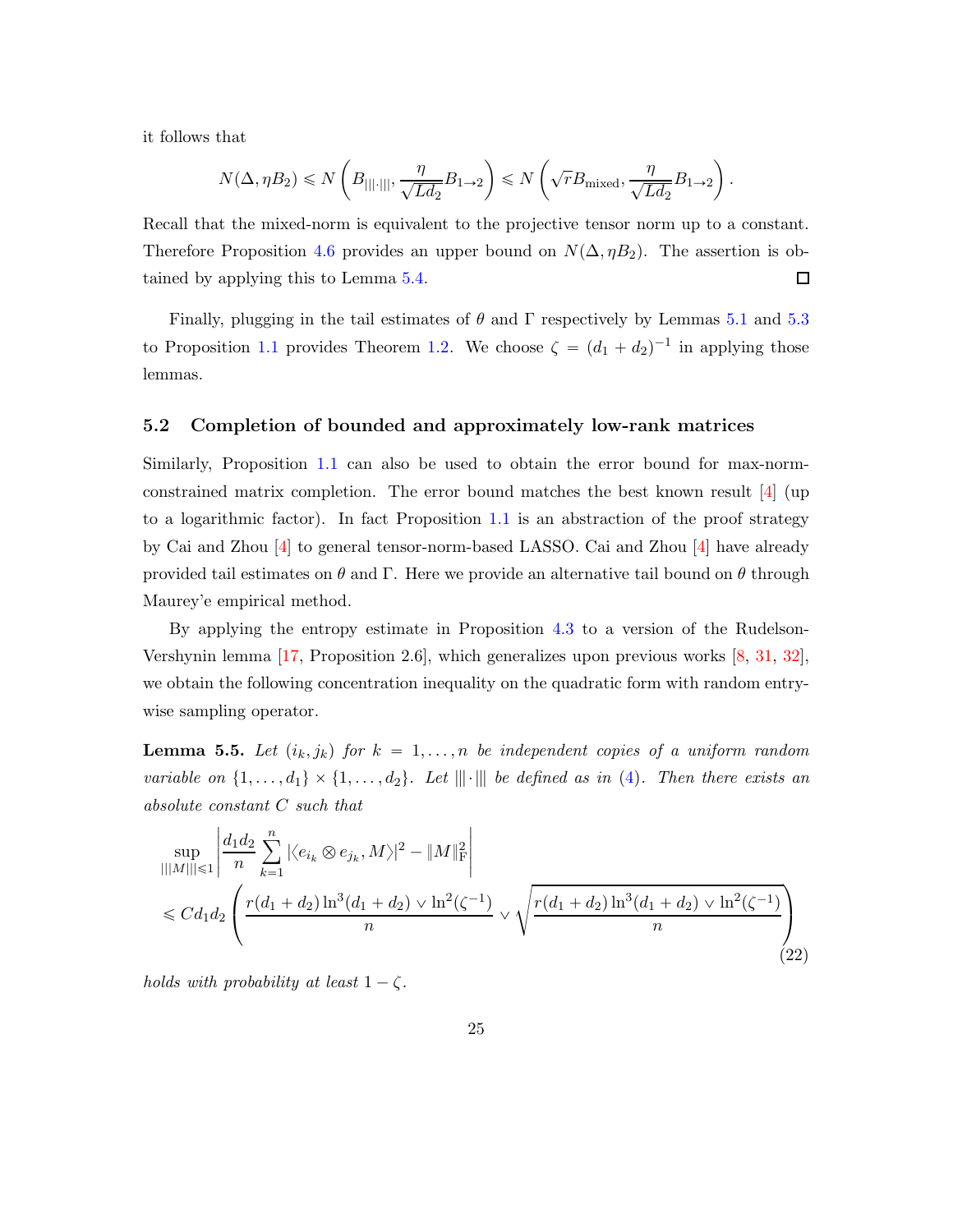*Proof.* The assertion is obtained as a consequence of [\[17,](#page-35-0) Proposition 2.6]. Let X be a Banach space of  $d_1$ -by- $d_2$  matrices equipped with the norm defined by  $||M||_X = \sqrt{d_1 d_2} || ||M|| ||.$ Then it immediately follows that  $||M||_F \le ||M||_X$ . We consider a generalized sparsity model given by  $\{M : ||M||_X \leq \sqrt{s}||M||_F\}$ . Let  $v_k : X \to \mathbb{R}$  denote the linear operator defined by

$$
v_k(M)=\langle \sqrt{d_1d_2}\,e_{i_k}\otimes e_{j_k},M\rangle
$$

for  $k = 1, \ldots, n$ . Since the random indices are uniformly distributed, we have the isotropy, i.e.  $\mathbb{E}v_k^*v_k = \text{Id.}$  Let  $v: X \to \ell_\infty^n$  denote the composite operator such that  $v(M) =$  $[v_1(M), \ldots, v_n(M)]^{\top}$ . Then [\[17](#page-35-0), Proposition [2](#page-25-0).6]<sup>2</sup> implies that there exists an absolute constant  $C_1$  with which

<span id="page-25-1"></span>
$$
\sup_{\|M\|_{X}\leq\sqrt{s}}\left|\frac{1}{n}\sum_{k=1}^{n}|v_{k}(M)|^{2}-\|M\|_{\mathrm{F}}^{2}\right|\leq C_{1}\left(\sqrt{\frac{s\varrho}{n}}\vee\frac{s\varrho}{n}\right)
$$
(23)

holds with probability at least  $1 - \zeta$ , where

$$
\varrho := \sup_{k \in \mathbb{N}} \left[ (\mathbb{E} \mathcal{E}_{2,1}(v)^{2k})^{1/k} + \sqrt{\ln(\zeta^{-1})} (\mathbb{E} \|v\|^{2k})^{1/k} \right].
$$

Therefore, to get an upper bound in [\(22\)](#page-24-0), it suffices to calculate the moments of  $\mathcal{E}_{2,1}(v)$ and  $||v||$ .

First we obtain an upper bound on  $\mathcal{E}_{2,1}(v)$  by Proposition [4.3](#page-18-0) as follows.



By the above commutative diagram, we have

$$
\mathcal{E}_{2,1}(v: X \to \ell^n_{\infty}) \leq \|v: \ell^{d_2}_{\infty} \check{\otimes} \ell^{d_1}_{\infty} \to \ell^n_{\infty} \| \cdot \mathcal{E}_{2,1}(\text{Id}: X \to \ell^{d_2}_{\infty} \check{\otimes} \ell^{d_1}_{\infty})
$$
  

$$
\leq \sqrt{d_1 d_2} \cdot \sqrt{\frac{r}{d_1 d_2}} \cdot \mathcal{E}_{2,1}(\text{Id}: \ell^{d_2}_{\infty} \hat{\otimes} \ell^{d_1}_{\infty} \to \ell^{d_2}_{\infty} \check{\otimes} \ell^{d_1}_{\infty})
$$
  

$$
\leq C_2 \sqrt{r(d_1 + d_2) \ln^3(d_1 + d_2)},
$$

<span id="page-25-0"></span><sup>&</sup>lt;sup>2</sup>[\[17](#page-35-0), Proposition 2.6] has an extra constraint  $||M||_F = 1$  in the supremum in the left-hand side. This leads to a multiplicative deviation, i.e. the upper bound is proportional to  $||M||_F$ . However, the proof remains valid when this unit-norm constraint is dropped.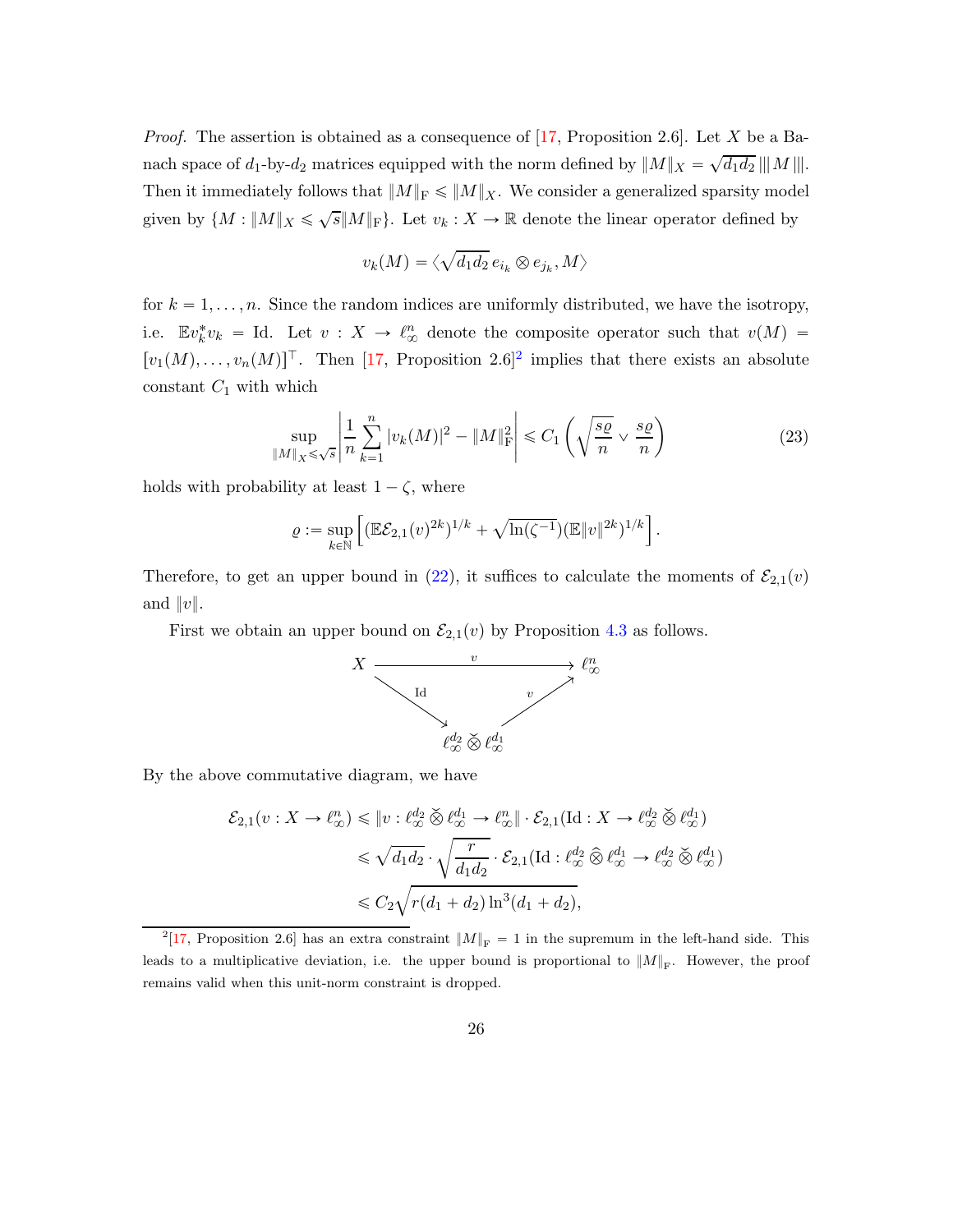where the last inequality follows from Proposition [4.3.](#page-18-0)

Moreover, the operator norm of  $v$  satisfies

<span id="page-26-1"></span>
$$
\|v:X\to \ell_\infty^n\|\leqslant \frac{1}{\sqrt{d_1d_2}}\|v:\ell_\infty^{d_2}\overset{\prec}{\otimes} \ell_\infty^{d_1}\to \ell_\infty^n\|=1.
$$

Note that the above upper bounds on  $\mathcal{E}_{2,1}(v)$  and  $||v||$  hold with probability 1. Therefore the corresponding moment terms are upper-bounded in the same way. Then the assertion follows by plugging in these upper estimates to [\(23\)](#page-25-1) with  $s = d_1 d_2$ .  $\Box$ 

This concentration inequality provides an alternative tail bound on  $\theta$ . Lemma [5.5](#page-24-1) provides

$$
\sup_{|||M|| \le 1} \left| \frac{d_1 d_2}{n} \sum_{k=1}^n |\langle e_{i_k} \otimes e_{j_k}, M \rangle|^2 - \|M\|_{\mathcal{F}}^2 \right| \le C \sqrt{\frac{d_1 d_2 r(m+n) \ln^3(m+n)}{n}} \tag{24}
$$

with high probability. Compared to the analogous result by Cai and Zhou  $[4]$ , which is summarized as follows:

<span id="page-26-2"></span>
$$
\left| \frac{d_1 d_2}{n} \sum_{k=1}^n |\langle e_{i_k} \otimes e_{j_k}, M \rangle|^2 - \|M\|_{\mathcal{F}}^2 \right| \le \frac{1}{2} \|M\|_{\mathcal{F}}^2 + C\sqrt{\frac{r(d_1 + d_2)}{n}} \tag{25}
$$

holds for all M with  $||M|| \leq 1$  with high probability. Our upper bound in [\(24\)](#page-26-1) has an extra logarithmic factor compared to  $(25)$ . Therefore, unlike the result in [\[4\]](#page-34-0), we do not achieve an optimal rate only up to an absolute constant. However, our proof by Maurey's empirical method  $\left|6\right|$  might apply to a broader class of tensor norms beyond the max-norm by leveraging sophisticated embedding theorems (e.g.  $[9, 12, 14, 16, 18, 24, 29, 36-38]$  $[9, 12, 14, 16, 18, 24, 29, 36-38]$  $[9, 12, 14, 16, 18, 24, 29, 36-38]$  $[9, 12, 14, 16, 18, 24, 29, 36-38]$  $[9, 12, 14, 16, 18, 24, 29, 36-38]$  $[9, 12, 14, 16, 18, 24, 29, 36-38]$  $[9, 12, 14, 16, 18, 24, 29, 36-38]$  $[9, 12, 14, 16, 18, 24, 29, 36-38]$  $[9, 12, 14, 16, 18, 24, 29, 36-38]$  $[9, 12, 14, 16, 18, 24, 29, 36-38]$  $[9, 12, 14, 16, 18, 24, 29, 36-38]$  $[9, 12, 14, 16, 18, 24, 29, 36-38]$  $[9, 12, 14, 16, 18, 24, 29, 36-38]$  $[9, 12, 14, 16, 18, 24, 29, 36-38]$  $[9, 12, 14, 16, 18, 24, 29, 36-38]$ ).

## <span id="page-26-0"></span>6 Information-theoretic lower bound

Cai and Zhou [\[4](#page-34-0)] has established a minimax lower bound for matrix completion where the unknown matrix is approximately low-rank and bounded. We present the proof of Theorem [1.3](#page-5-3) by adapting their strategy to our setting of decentralized sketching. Let  $\kappa(\alpha, R) = \{M : ||M||_{1 \to 2} \le \alpha, ||M||_{\text{mixed}} \le R\}$  with  $R = \sqrt{r\alpha}$ . The first step is to show that there exists a packing set of  $\kappa(\alpha, R)$  of a desirable size and packing density, which is followed by a multiway hypothesis testing argument and Fano's inequality. These steps will establish the minimax lower bound.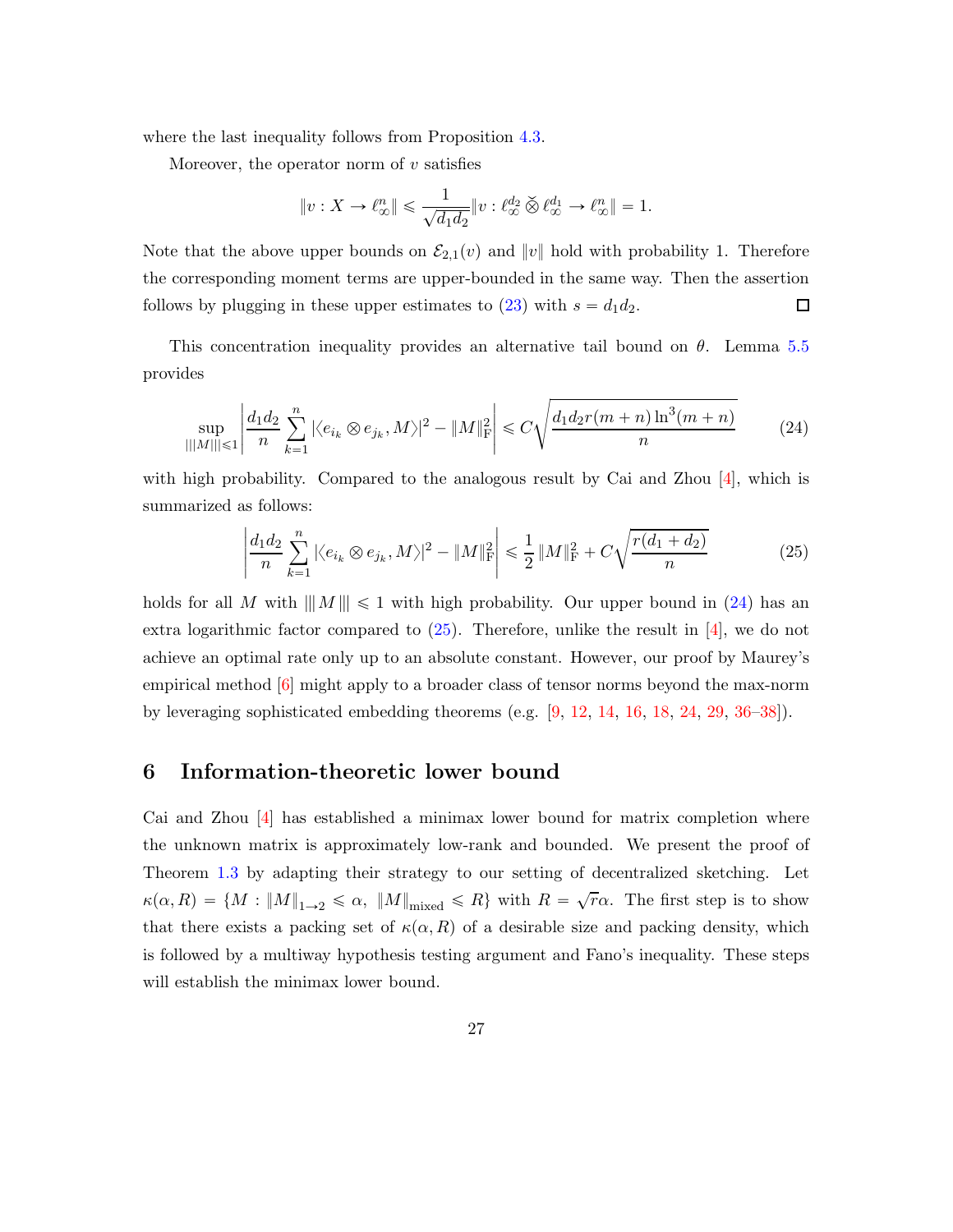The following lemma, obtained by adapting the statement and proof of  $[4, \text{Lemma } 3.1]$ to our setting, provides a random construction of a packing set of  $\kappa(\alpha, R)$ .

**Lemma 6.1.** Let  $r = R^2/\alpha^2$  and  $\gamma \leq 1$  satisfy  $r \leq \gamma^2(d_1 \wedge d_2)$  is an integer. Then there *exists a subset*  $M \subset \kappa(\alpha, R)$  *with cardinality* 

$$
|\mathcal{M}| = \left\lceil \exp\left\{\frac{r(d_1 \vee d_2)}{16\gamma^2}\right\} \right\rceil
$$

*with the following properties:*

*1. Every*  $M \in \mathcal{M}$  *satisfies that*  $\text{rank}(M) \leq r/\gamma^2$  *and*  $M_{kl} \in \{\pm \gamma \alpha/\sqrt{d_1}\}$  *for all*  $k \in [d_1]$ *and*  $l \in [d_2]$ *, thereby* 

$$
||M||_{1\to 2} = \gamma \alpha
$$
, and  $||M||_{\text{F}}^2 = \gamma^2 \alpha^2 d_2$ .

<span id="page-27-0"></span>2. Any two distinct  $M^i, M^j \in \mathcal{M}$  satisfy

$$
\left\|M^{i}-M^{j}\right\|_{\mathcal{F}}^{2} \geqslant \frac{\gamma^{2}\alpha^{2}d_{2}}{2}.
$$

*Proof.* The idea is to show the existence of  $M$  by leveraging the empirical method. Without loss of generality, we may assume that  $d_2 \geq d_1$ . (Otherwise we only need to flip  $d_1$  and  $d_2$ in the first assumption.) Let  $N = \exp(r d_2/16\gamma^2)$ ,  $B = r/\gamma^2$  and for each  $i = 1, \dots, N$ , we draw a random matrix  $M^i$  as follows: The matrix  $M^i$  consists of i.i.d. blocks of dimensions  $B \times d_2$ , stacked up from top to bottom, with entries of the first block being i.i.d. symmetric random variables, taking values in  $\pm \alpha \gamma / \sqrt{d_1}$  such that

$$
M_{kl}^i = M_{k'l}^i, \quad \forall l, \forall k, k' : k' \equiv k \, (\text{mod } B).
$$

It can be verified that all the matrices  $M^1, \ldots, M^N$  drawn in such a manner satisfy the first property above. We can then define the packing set M as the set  $\{M_1, M_2, \cdots, M_N\}$ . It remains to show that the second property is also satisfied.

For any  $M^i \neq M^j$ , we have

$$
||M^{i} - M^{j}||_{\mathrm{F}}^{2} = \sum_{k,l} (M_{kl}^{i} - M_{kl}^{j})^{2} \ge \left[ \frac{d_{1}}{B} \right] \sum_{k=1}^{B} \sum_{l=1}^{d_{2}} (M_{kl}^{i} - M_{kl}^{j})^{2} = \frac{4\alpha^{2}\gamma^{2}}{d_{1}} \left[ \frac{d_{1}}{B} \right] \sum_{k=1}^{B} \sum_{l=1}^{d_{2}} \delta_{kl},
$$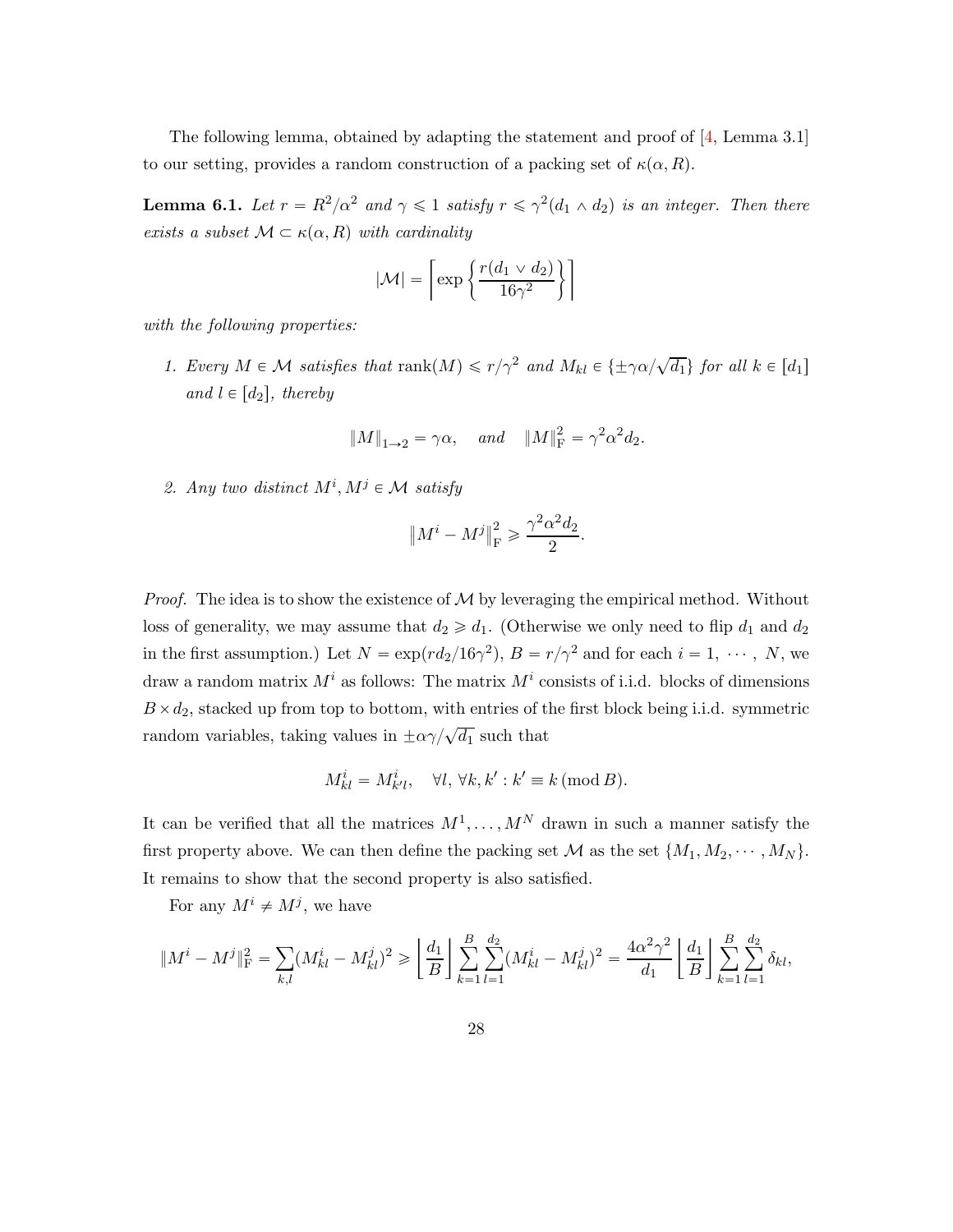where  $(\delta_{kl})$  denotes an array of i.i.d. Bernoulli random variables with mean 1/2. Then Hoeffding's inequality implies

<span id="page-28-0"></span>
$$
\mathbb{P}\left(\sum_{k=1}^B \sum_{l=1}^{d_2} \delta_{kl} \ge \frac{Bd_2}{4}\right) \le e^{-Bd_2/8}.
$$

By using the union bound argument over all  $\binom{N}{2}$  possible pairs, we obtain that

$$
\min_{i \neq j} \|M^i - M^j\|_{\mathcal{F}}^2 > \alpha^2 \gamma^2 \left[ \frac{d_1}{B} \right] \frac{B d_2}{d_1} \ge \frac{\alpha^2 \gamma^2 d_2}{2} \tag{26}
$$

holds with probability at least  $1 - {N \choose 2} \exp(-Bd_2/8) \geq 1/2$ . In other words, the second property is satisfied with nonzero probability, thereby, there exists such an instance satisfying [\(26\)](#page-28-0). This concludes the proof.  $\Box$ 

**Lemma 6.2.** Let  $M \subset \kappa(\alpha, R)$  be  $\delta$ -separated, i.e. every distinct pair in M is at least *separated by*  $\delta$  *in the Frobenius norm. Let*  $M = \text{argmin}_{M \in \mathcal{M}} \|M - M\|_{\text{F}}$  *and*  $M^*$  *be uniformly distributed over* M*. Then*

$$
\inf_{\widehat{M}} \sup_{M \in \kappa(\alpha, R)} \mathbb{E} \|\widehat{M} - M\|_{\mathrm{F}}^2 \geq \frac{\delta^2}{4} \min_{\widetilde{M} \in \mathcal{M}} \mathbb{P}(\widetilde{M} \neq M^*).
$$

*Proof.* Suppose that there exists  $M^j \in \mathcal{M}$  such that  $M^j \neq \widetilde{M}$ . By the optimality of  $\widetilde{M}$ and the triangle inequality, we have

$$
\|\widehat{M} - M^{j}\|_{\mathrm{F}} \ge \|M^{j} - \widetilde{M}\|_{\mathrm{F}} - \|\widehat{M} - \widetilde{M}\|_{\mathrm{F}} \ge \|M^{j} - \widetilde{M}\|_{\mathrm{F}} - \|\widehat{M} - M^{j}\|_{\mathrm{F}},
$$

which implies

$$
\|\widehat{M} - M^j\|_{\rm F} \geqslant \frac{\|M^j - \widetilde{M}\|_{\rm F}}{2}
$$

Thus, since  $M^j$ ,  $\widetilde{M} \in \mathcal{M}$  satisfy  $||M^j - \widetilde{M}||_F \ge \delta$ , we obtain

$$
\|\widehat{M} - M^j\|_{\mathcal{F}}^2 \ge \frac{\delta^2}{4}.
$$

Hence we deduce that

<span id="page-28-1"></span>
$$
M^{j} \neq \widetilde{M} \implies \|\widehat{M} - M^{j}\|_{\mathrm{F}}^{2} \geq \frac{\delta^{2}}{4}.\tag{27}
$$

.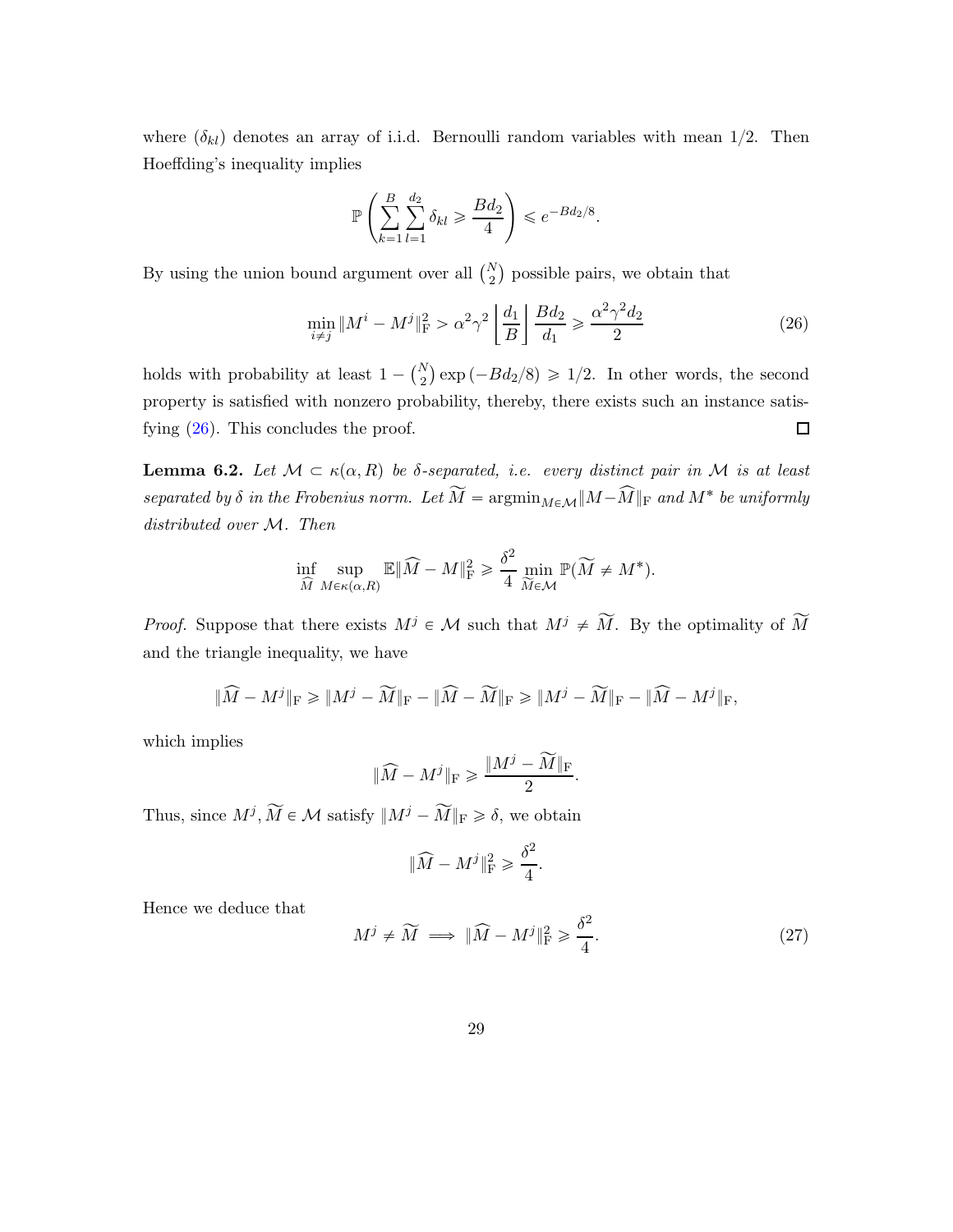Finally, we have

$$
\inf_{\widehat{M}} \sup_{M \in \kappa(\alpha, R)} \mathbb{E} \|\widehat{M} - M\|_{\mathrm{F}}^2 \ge \inf_{\widehat{M}} \max_{M^j \in \mathcal{M}} \mathbb{E} \|\widehat{M} - M^j\|_{\mathrm{F}}^2
$$
\n
$$
\ge \inf_{\widehat{M}} \max_{M^j \in \mathcal{M}} \frac{\delta^2}{4} \mathbb{P} \left( \|\widehat{M} - M^j\|_{\mathrm{F}}^2 \ge \frac{\delta^2}{4} \right)
$$
\n
$$
\ge \frac{b}{4} \min_{\widetilde{M} \in \mathcal{M}} \max_{M^j \in \mathcal{M}} \mathbb{P}(\widetilde{M} \ne M^j)
$$
\n
$$
\ge \frac{c}{4} \min_{\widetilde{M} \in \mathcal{M}} \mathbb{P}(\widetilde{M} \ne M^*),
$$

where (a) holds by Markov's inequality; (b) follows from  $(27)$ ; and (c) holds since the worstcase error probability is larger than the error probability with respect to the uniformly  $\Box$ distributed random matrix  $M^*$ . This completes the proof.

We now proceed to provide a lower bound on  $\min_{\widetilde{M} \in \mathcal{M}} \mathbb{P}(\widetilde{M} \neq M^*)$  by using the following lemma, which is a consequence of Fano's inequality (Theorem 2.10.1, [\[7](#page-34-10)]).

**Lemma 6.3** ([\[4](#page-34-0), Eq. (6.17)]). Let  $P(y|M,(A_k)_{k=1}^n)$  denote the conditional probability density of y in [\(1\)](#page-1-0) given M and  $(A_k)_{k=1}^n$ . Let  $KL(M||M')$  denote the Kullback-Leiber divergence between  $P(y|M,(A_k)_{k=1}^n)$  and  $P(y|M',(A_k)_{k=1}^n)$ . Then

$$
\mathbb{P}(\widetilde{M} \neq M^*) \geq 1 - \frac{\binom{|\mathcal{M}|}{2}^{-1} \sum_{j \neq j'} \mathbb{E} \operatorname{KL}(M^j || M^{j'}) + \log 2}{\log |\mathcal{M}|},\tag{28}
$$

*where* M *is the packing set derived in Lemma [6.1.](#page-27-0)*

Moreover, with Gaussian noise,  $KL(M^{j}||M^{j'})$  is simplified as follows.

**Lemma 6.4.** *Suppose that*  $\eta_1, \ldots, \eta_n$  *are i.i.d.*  $\mathcal{N}(0, \sigma^2)$ *. Then* 

<span id="page-29-0"></span>
$$
KL(M^{j}||M^{j'}) = \frac{1}{2\sigma^2} \sum_{k=1}^n |\langle A_k, M^{j} - M^{j'} \rangle|^2.
$$

*Furthermore, if*  $\mathbb{E} A_k \langle A_k, M \rangle = M$  *for all* M, then

$$
\mathbb{E} \, \text{KL}(M^j || M^{j'}) = \frac{1}{2\sigma^2} || M^j - M^{j'} ||^2_{\text{F}}.
$$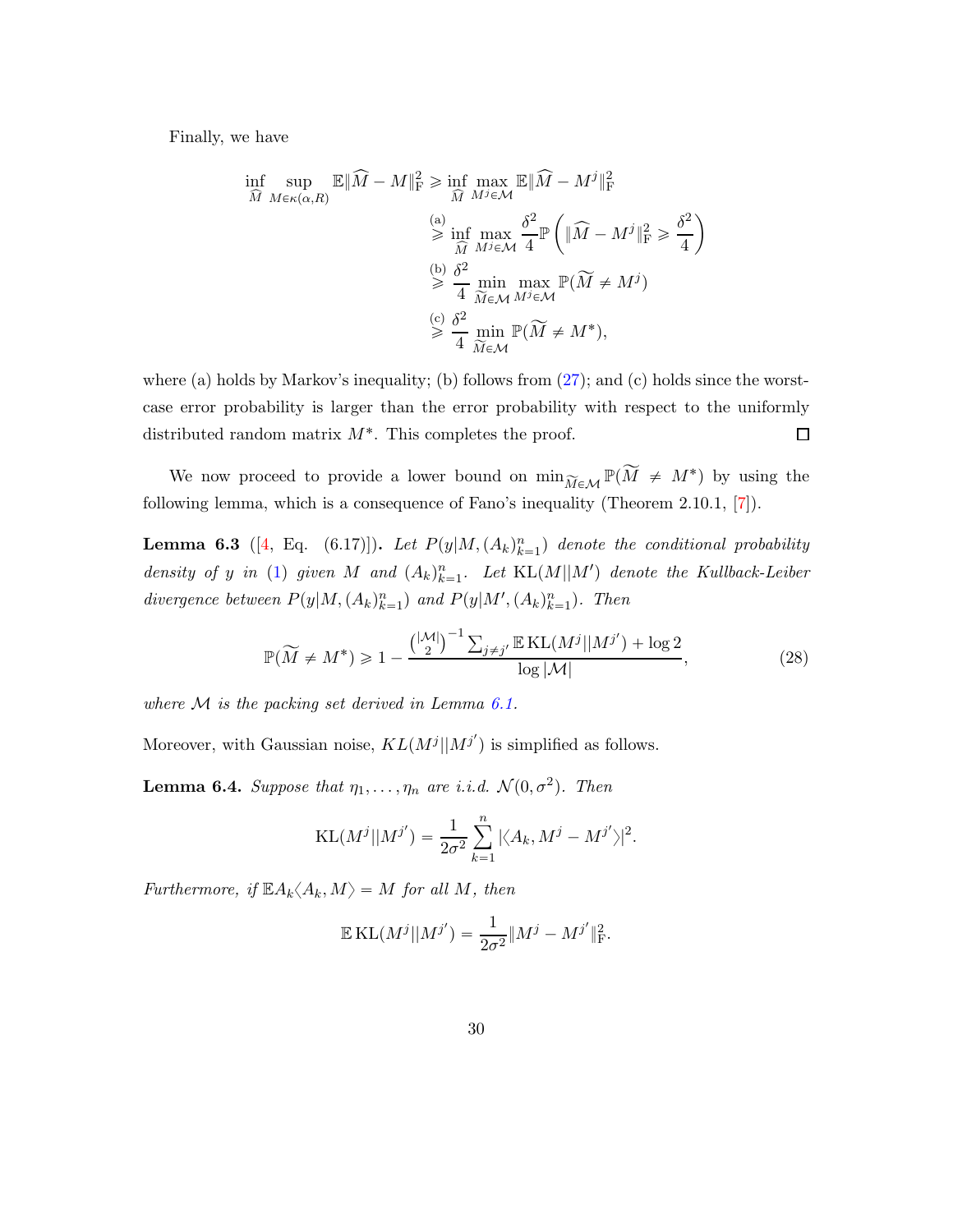*Proof.* Since the conditional distribution of y is written as

$$
P(y|M,(A_k)_{k=1}^n) = \prod_{k=1}^n \frac{1}{\sqrt{2\pi\sigma^2}} \exp\left(-\frac{1}{2\sigma^2} (y_k - \langle A_k, M \rangle)^2\right),
$$

it follows that

$$
KL(P(y|M^j||M^{j'})
$$
  
=  $\int P(y|M^j, (A_k)_{k=1}^n) \log \left( \frac{P(y|M^j, (A_k)_{k=1}^n)}{P(y|M^j', (A_k)_{k=1}^n)} \right) dy$   
=  $\mathbb{E} \left( \sum_{k=1}^n \frac{(y_k - \langle A_k, M^{j'} \rangle)^2 - (\sqrt{L}y_k - \langle A_k, M^{j'} \rangle)^2}{2\sigma^2} \middle| M^j, (A_k)_{k=1}^n \right)$   
=  $\frac{1}{2\sigma^2} \sum_{k=1}^n |\langle A_k, M^{j'} - M^{j} \rangle|^2$ .

The second part follows immediately from the isotropy assumption.

Lemma [6.1](#page-27-0) implies that  $||M^j - M^{j'}||_F^2 \le 4\alpha^2\gamma^2 d_2$  for all distinct  $M^j$  and  $M^{j'}$  in  $\mathcal{M}$ . Furthermore, we also have  $\log |\mathcal{M}| \geq r(d_1 \vee d_2)/(16\gamma^2)$ . With this, we want to identify the conditions under which the above probability is non-zero. Let us suppose that  $\gamma^4 \leq$  $\sigma^2 r(d_1 \vee d_2)/(128\alpha^2 d_2)$  and  $r(d_1 \vee d_2) \ge 48$ . Then, using the above estimate of the KL divergence in from [\(28\)](#page-29-0) provides

$$
\mathbb{P}(\widetilde{M} \neq M^*) \geq 1 - \frac{16\gamma^2}{r(d_1 \vee d_2)} \left(\frac{2\alpha^2 \gamma^2 d_2}{\sigma^2} + \log 2\right) \geq \frac{1}{2}.
$$

We already have that  $r(d_1 \vee d_2) \ge 48$  from the assumption stated in Theorem [1.3.](#page-5-3) We now show how the condition on  $\gamma^4$  can be satisfied. If  $\sigma^2 r(d_1 \vee d_2) \geq 128\alpha^2 d_2$ , then we can choose  $\gamma^2 = 1$ . In this case, we obtain

$$
\inf_{\widehat{M}} \sup_{M \in \kappa(\alpha, R)} \mathbb{E} \|\widehat{M} - M\|_{\mathrm{F}}^2 \geq \frac{\delta^2}{4} \cdot \frac{1}{2} \geq \frac{\alpha^2 d_2}{16},
$$

since  $\delta = \alpha \gamma \sqrt{d_2/2}$ . Hence

$$
\inf_{\widehat{M}} \sup_{M \in \kappa(\alpha, R)} \mathbb{E} \frac{1}{d_2} \| \widehat{M} - M \|_{\mathrm{F}}^2 \ge \frac{\delta^2}{4} \cdot \frac{1}{2} \ge \frac{\alpha^2}{16}.
$$

 $\Box$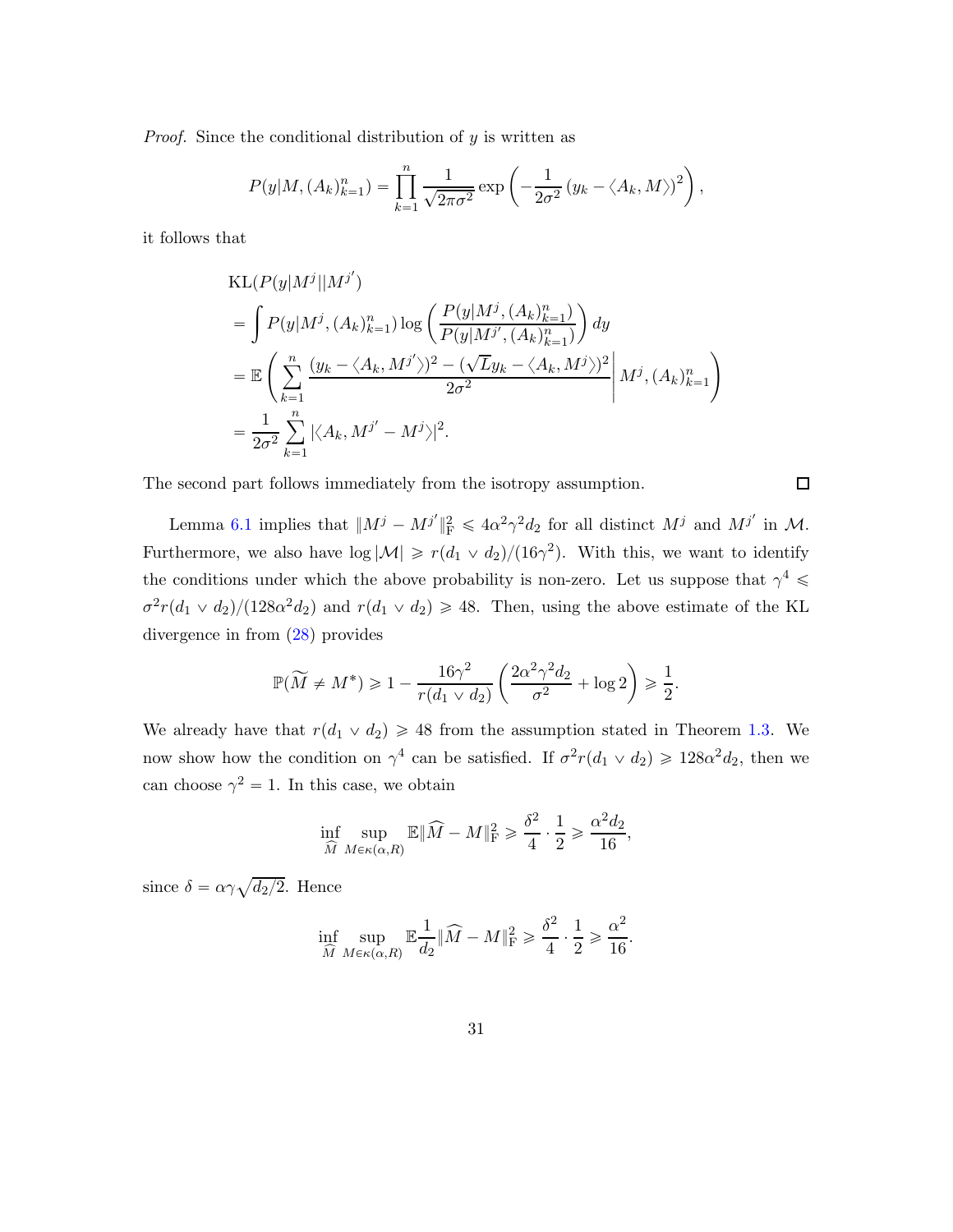Otherwise, we choose  $\gamma^2 = \sqrt{\sigma^2 r (d_1 \vee d_2)/(128 \alpha^2 d_2)}$  and obtain

$$
\inf_{\widehat{M}} \sup_{M \in \kappa(\alpha, R)} \mathbb{E} \|\widehat{M} - M\|_{\mathrm{F}}^2 \ge \frac{\delta^2}{4} \cdot \frac{1}{2}
$$
\n
$$
\ge \alpha^2 \sigma \sqrt{\frac{r(d_1 \vee d_2)}{128}} \frac{1}{\alpha \sqrt{d_2}} \frac{d_2}{2} \frac{1}{4}
$$
\n
$$
\ge \alpha \sigma \sqrt{\frac{r(d_1 \vee d_2)}{128}} \frac{\sqrt{d_2}}{2}
$$

since  $\delta = \alpha \gamma \sqrt{d_2/2}$ . Note that this choice of  $\gamma^2$  obeys the conditions in Lemma [6.1.](#page-27-0) Hence

$$
\inf_{\widehat{M}} \sup_{M \in \kappa(\alpha, R)} \mathbb{E} \frac{1}{d_2} \| \widehat{M} - M \|_{\mathrm{F}}^2 \geq \frac{\alpha^2}{16} \frac{\sigma \sqrt{L}}{\alpha} \sqrt{\frac{r(d_1 \vee d_2)}{L d_2}}
$$

Finally, combining the above results, we obtain

$$
\inf_{\widehat{M}}\sup_{M\in\kappa(\alpha,R)}\frac{1}{d_2}\mathbb{E}\|\widehat{M}-M\|_{\mathrm{F}}^2\geqslant\min\left(\frac{\alpha^2}{16},\frac{\alpha^2}{16}\frac{\sigma\sqrt{L}}{\alpha}\sqrt{\frac{r(d_1+d_2)}{Ld_2}}\right).
$$

To simply further, we can consider the case where the number of measurements  $Ld_2$  is greater than the degrees of freedom:

$$
Ld_2 \geqslant r(d_1 + d_2) = \frac{R^2(d_1 + d_2)}{\alpha^2}.
$$

Then, we have that  $\alpha^2 \ge \frac{R^2(d_1+d_2)}{Ld_2}$ . Under this condition, the above minimax lower bound reduces to

$$
\inf_{\widehat{M}} \sup_{M \in \kappa(\alpha, R)} \frac{1}{d_2} \mathbb{E} \|\widehat{M} - M\|_{\mathrm{F}}^2 \geq \frac{\alpha^2}{16} \wedge \frac{\alpha^2}{16} \frac{\sigma \sqrt{L}}{\alpha} \sqrt{\frac{r(d_1 + d_2)}{L d_2}} \\
\geq \frac{\alpha}{16} R \sqrt{\frac{d_1 + d_2}{L d_2}} \wedge \frac{\sigma \sqrt{L}}{\alpha} \cdot \frac{\alpha}{16} \cdot R \cdot \sqrt{\frac{d_1 + d_2}{L d_2}} \\
\geq \frac{R}{16} \sqrt{\frac{d_1 + d_2}{L d_2}} \left( \alpha \wedge \sigma \sqrt{L} \right).
$$

Therefore, we have the following minimax lower bound:

$$
\inf_{\widehat{M}}\sup_{M_0\in K_{\mathrm{mixed}}}\frac{\mathbb{E}\|\widehat{M}-M\|_{\mathrm{F}}^2}{d_1d_2}\geqslant \frac{\alpha^2}{16d_1}\sqrt{\frac{r(d_1+d_2)}{Ld_2}}\left(1\wedge\frac{\sigma\sqrt{L}}{\alpha}\right).
$$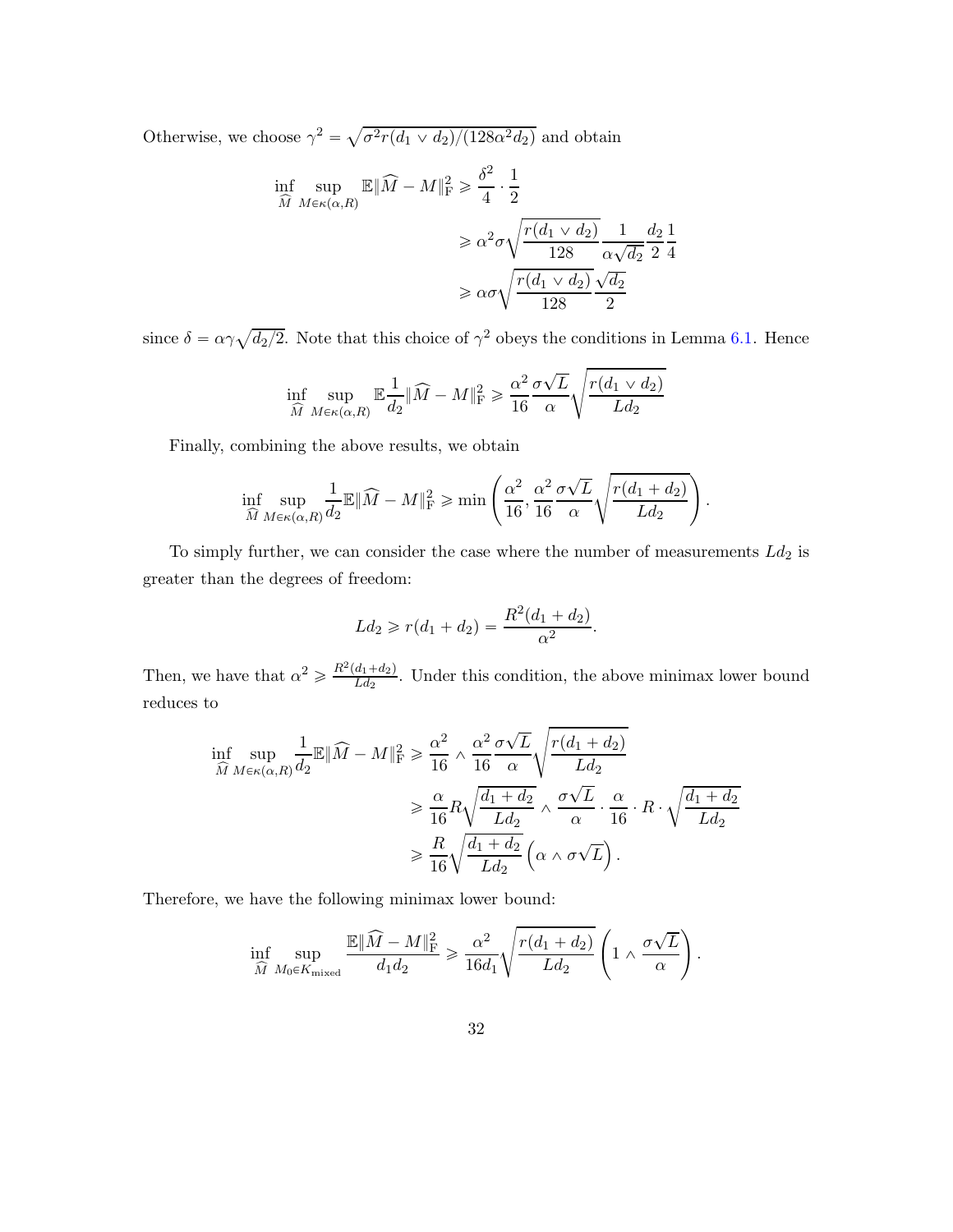## 7 Discussion

We presented a tensor-norm-constrained LASSO estimator for low-rank recovery and its statistical analysis. When the observations are obtained by a local measurement operator, we proposed a principled design of a tensor-norm regularizer adapting to the local structure of measurements. Such a tensor norms that generalizes the max-norm and mixednorm has provided a near optimal error bound over decentralized subspace sketching and matrix completion. Importantly, the relaxed low-rank model allows inexact modeling of data. Furthermore, the error bound applies uniformly to all approximately low-rank matrices satisfying a less stringent condition than the conventional incoherence condition. We will provide more applications of the presented framework in companion papers including subspace blind deconvolution and recovery of jointly low-rank matrices.

There are several interesting directions to which the presented results may extend. Much less is known about tensor products of three or more Banach spaces compared to the case of two Banach spaces. Recently, the geometry of selected triple tensor products has been studied [\[13](#page-35-9)]. The extension along this direction will advance understanding on the regression with multilinear data. With applications in quantum tomography, it will be also fruitful to study the extension to tensor products of operator spaces similarly to the diamond norm approach in [\[19\]](#page-35-2).

## Acknowledgement

This work was supported in part by NSF CCF-1718771, DMS-1800872, and CAREER Award CCF-1943201. K.L. thanks Felix Krahmer and Dominik Stöger for helpful discussions.

## <span id="page-32-0"></span>A Proof of Proposition [1.1](#page-3-2)

First, note that since both  $M_0$  and  $\widehat{M}$  are feasible, we have

$$
\left\| \left| \widehat{M} - M_0 \right| \right\| \leqslant 2\alpha,
$$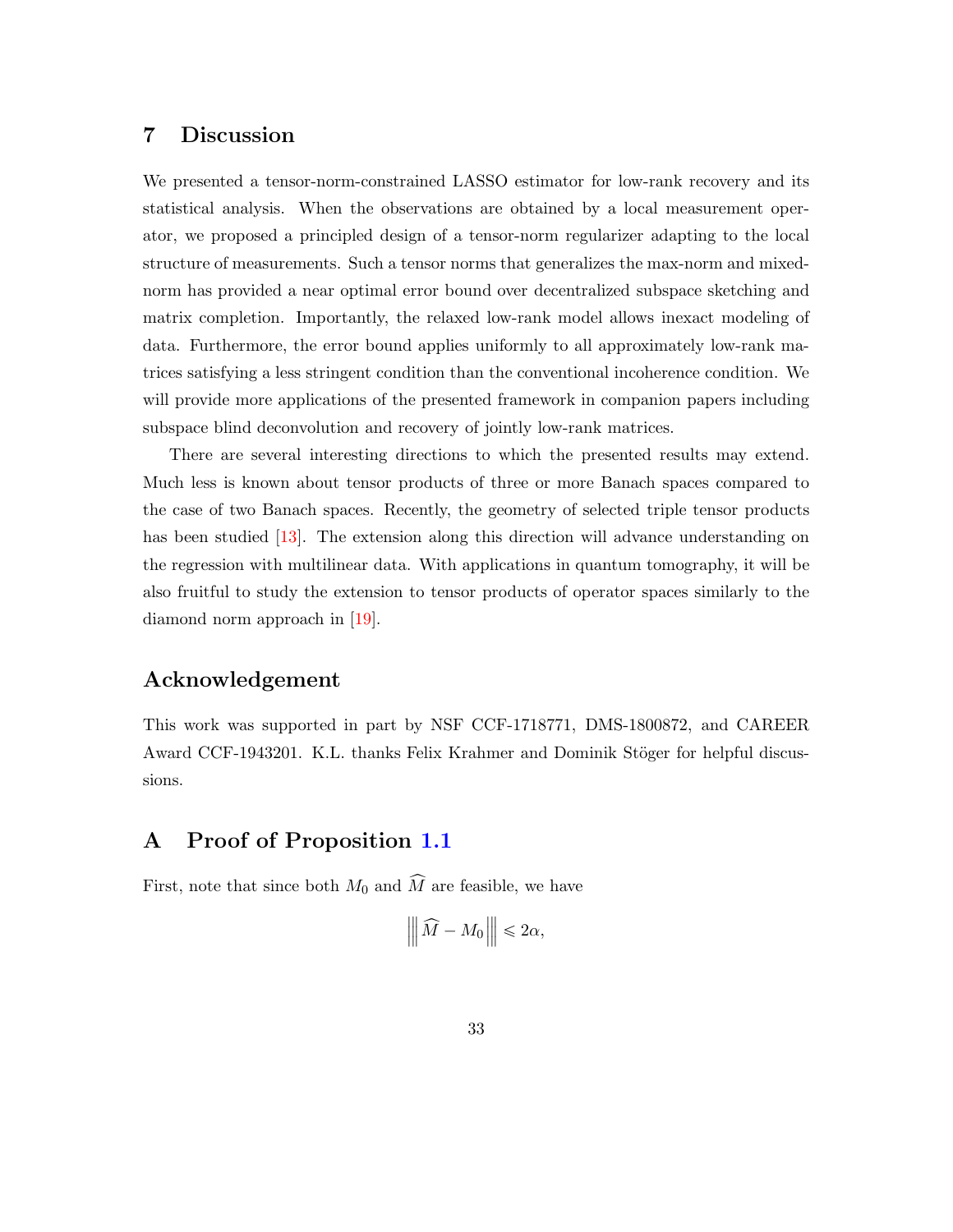and since  $\widehat{M}$  is optimal,

$$
\sum_{k=1}^n \left( y_k - \text{tr}(A_k^\top \widehat{M}) \right)^2 \leq \sum_{k=1}^n \left( y_k - \text{tr}(A_k^\top M_0) \right)^2.
$$

Then under the assumption [\(5\)](#page-3-0), and using the fact that  $y_k = \text{tr}(A_k^{\dagger} M_0) + \eta_k$ , we have

$$
\begin{split}\n\left\|\widehat{M} - M_0\right\|_{\rm F}^2 &\leq 4\alpha^2 \theta + \sum_{k=1}^n \text{tr}(A_k^\top (\widehat{M} - M_0))^2 \\
&= 4\alpha^2 \theta + \sum_{k=1}^n (y_k - \text{tr}(A_k^\top \widehat{M}))^2 + 2\eta_k (\text{tr}(A_k^\top \widehat{M}) - y_k) + \eta_k^2 \\
&\leq 4\alpha^2 \theta + \sum_{k=1}^n (y_k - \text{tr}(A_k^\top M_0))^2 + 2\eta_k (\text{tr}(A_k^\top \widehat{M}) - y_k) + \eta_k^2 \\
&= 4\alpha^2 \theta + 2 \sum_{k=1}^n \eta_k \text{tr}(A_k^\top (\widehat{M} - M_0)).\n\end{split}
$$

To upper bound the right hand side, we take the supremum over all feasible  $\tilde{M},$ 

$$
\sup_{|||\tilde{M}|| \leq \alpha} \sum_{k=1}^{n} \eta_k \text{tr}\left(A_k^{\top}(\tilde{M} - M_0)\right) = \sup_{|||M|| \leq 2\alpha} \sum_{k=1}^{n} \langle \eta_k A_k, M \rangle = 2\alpha \left\| \sum_{k=1}^{n} \eta_k A_k \right\|_{*}.
$$

The quantity on the right is a Gaussian empirical process for which [\[30](#page-36-6), Theorem 4.7] provides the concentration bound

$$
\left\| \left\| \sum_{k=1}^n \eta_k A_k \right\| \right\|_* \leq \sigma \mathbb{E} \left\| \sum_{k=1}^n g_k A_k \right\|_* + \sigma \tau \sqrt{\frac{\log(2\zeta^{-1})}{2} \sup_{|||M|| \leq 1} \sum_{k=1}^n \text{tr}(A_k^{\top} M)^2},
$$

which holds with probability  $1 - \zeta$ , where the  $(g_k)_{k=1}^n$  are i.i.d. Gaussian with zero mean and unit variance. Thus

$$
\|\widehat{M} - M_0\|_{\mathrm{F}}^2 \le 4\alpha^2 \theta + 4\alpha \sigma \Gamma + 4\alpha \sigma \pi \sqrt{\frac{\log(2\zeta^{-1})}{2} \sup_{|||M||| \le 1} \sum_{k=1}^n \text{tr}(A_k^{\top} M)^2}
$$
  

$$
\le 4\alpha^2 \theta + 4\alpha \sigma \alpha \Gamma + 4\alpha \sigma \alpha \pi \sqrt{\frac{\log(2\zeta^{-1})}{2} \left(\theta + \sup_{|||M||| \le 1} ||M||_{\mathrm{F}}^2\right)}
$$
  

$$
\le 4\alpha^2 \theta + 4\alpha \sigma \Gamma + 2\pi \alpha \sigma \sqrt{2 \log(2\zeta^{-1}) (\theta + R^2)}.
$$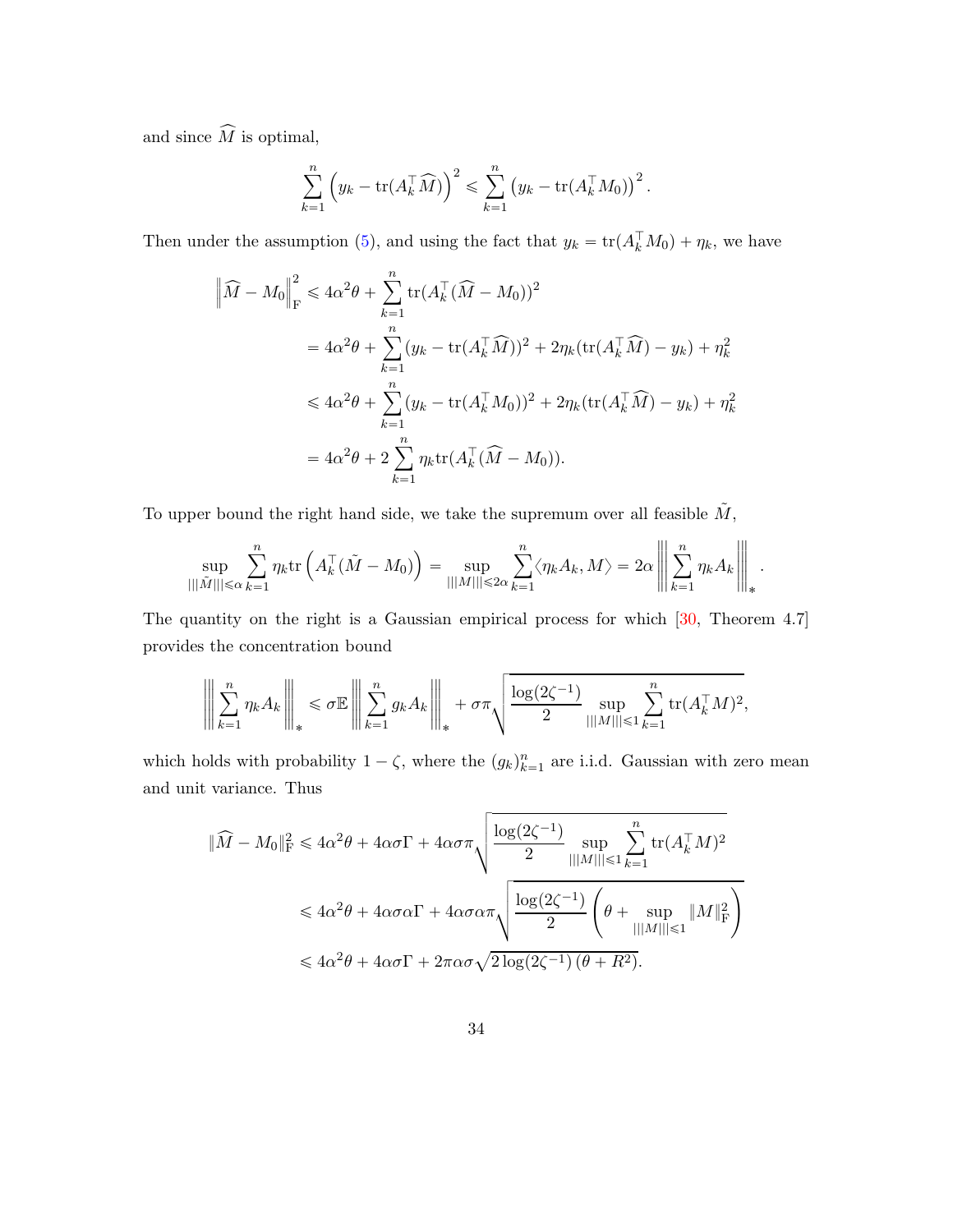## References

- <span id="page-34-4"></span>[1] Farhad Pourkamali Anaraki and Shannon Hughes. Memory and computation efficient pca via very sparse random projections. In *International Conference on Machine Learning*, pages 1341–1349. PMLR, 2014.
- <span id="page-34-5"></span>[2] Martin Azizyan, Akshay Krishnamurthy, and Aarti Singh. Extreme compressive sampling for covariance estimation. *IEEE Transactions on Information Theory*, 64(12): 7613–7635, 2018.
- <span id="page-34-3"></span>[3] John Jacob Bruer. *Recovering structured low-rank operators using nuclear norms*. PhD thesis, California Institute of Technology, 2017.
- <span id="page-34-0"></span>[4] T Tony Cai and Wen-Xin Zhou. Matrix completion via max-norm constrained optimization. *Electronic Journal of Statistics*, 10(1):1493–1525, 2016.
- <span id="page-34-6"></span>[5] B. Carl and I. Stephani. *Entropy, Compactness and the Approximation of Operators*. Cambridge Tracts in Mathematics. Cambridge University Press, 1990.
- <span id="page-34-2"></span>[6] Bernd Carl. Inequalities of Bernstein-Jackson-type and the degree of compactness of operators in Banach spaces. *Ann. Inst. Fourier (Grenoble)*, 35(3):79–118, 1985.
- <span id="page-34-10"></span>[7] T.M. Cover and J.A. Thomas. *Elements of Information Theory*. Wiley Series in Telecommunications and Signal Processing. Wiley, 1991.
- <span id="page-34-8"></span>[8] Sjoerd Dirksen. Tail bounds via generic chaining. *Electronic Journal of Probability*, 20, 2015.
- <span id="page-34-9"></span>[9] Tadeusz Figiel, Joram Lindenstrauss, and Vitali D Milman. The dimension of almost spherical sections of convex bodies. *Acta Mathematica*, 139(1):53–94, 1977.
- <span id="page-34-7"></span>[10] S. Foucart and H. Rauhut. *A Mathematical Introduction to Compressive Sensing*. Applied and Numerical Harmonic Analysis. Springer New York, 2013.
- <span id="page-34-1"></span>[11] Rina Foygel and Nathan Srebro. Concentration-based guarantees for low-rank matrix reconstruction. In *Proceedings of the 24th Annual Conference on Learning Theory*, pages 315–340. JMLR Workshop and Conference Proceedings, 2011.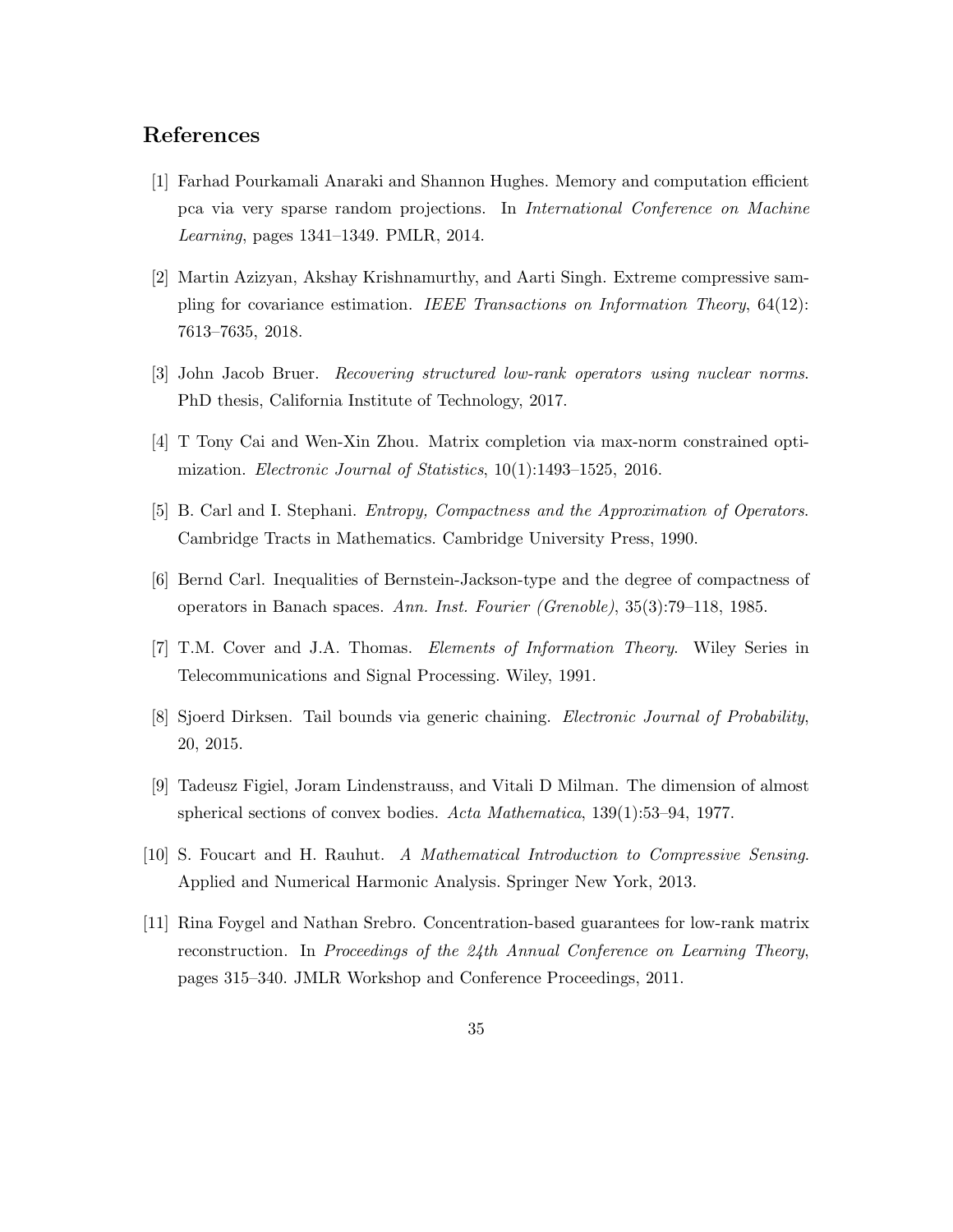- <span id="page-35-5"></span>[12] Omer Friedland and Olivier Guédon. Random embedding of  $\ell_p^n$  into  $\ell_r^n$ . Math. Ann, 350(4):953–972, 2011.
- <span id="page-35-9"></span>[13] Ohad Giladi, Joscha Prochno, Carsten Schütt, Nicole Tomczak-Jaegermann, and Elisabeth Werner. On the geometry of projective tensor products. *Journal of Functional Analysis*, 273(2):471–495, 2017.
- <span id="page-35-6"></span>[14] Olivier Guédon, Shahar Mendelson, Alain Pajor, and Nicole Tomczak-Jaegermann. Subspaces and orthogonal decompositions generated by bounded orthogonal systems. *Positivity*, 11(2):269–283, 2007.
- <span id="page-35-1"></span>[15] Graham James Oscar Jameson. *Summing and nuclear norms in Banach space theory*, volume 8. Cambridge University Press, 1987.
- <span id="page-35-7"></span>[16] William B Johnson and Gideon Schechtman. Embedding  $\ell_p^m$  into  $\ell_1^n$ . Acta Mathemat*ica*, 149(1):71–85, 1982.
- <span id="page-35-0"></span>[17] Marius Junge and Kiryung Lee. Generalized notions of sparsity and restricted isometry property. part I: a unified framework. *Information and Inference: A Journal of the IMA*, 9(1):157–193, 2020.
- <span id="page-35-8"></span>[18] Boris Sergeevich Kashin. Diameters of some finite-dimensional sets and classes of smooth functions. *Izvestiya Rossiiskoi Akademii Nauk. Seriya Matematicheskaya*, 41 (2):334–351, 1977.
- <span id="page-35-2"></span>[19] Martin Kliesch, Richard Kueng, Jens Eisert, and David Gross. Improving compressed sensing with the diamond norm. *IEEE Transactions on Information Theory*, 62(12): 7445–7463, 2016.
- <span id="page-35-3"></span>[20] Felix Krahmer, Shahar Mendelson, and Holger Rauhut. Suprema of chaos processes and the restricted isometry property. *Communications on Pure and Applied Mathematics*, 67(11):1877–1904, 2014.
- <span id="page-35-4"></span>[21] M. Ledoux and M. Talagrand. *Probability in Banach Spaces: isoperimetry and processes*. Springer Science & Business Media, 2013.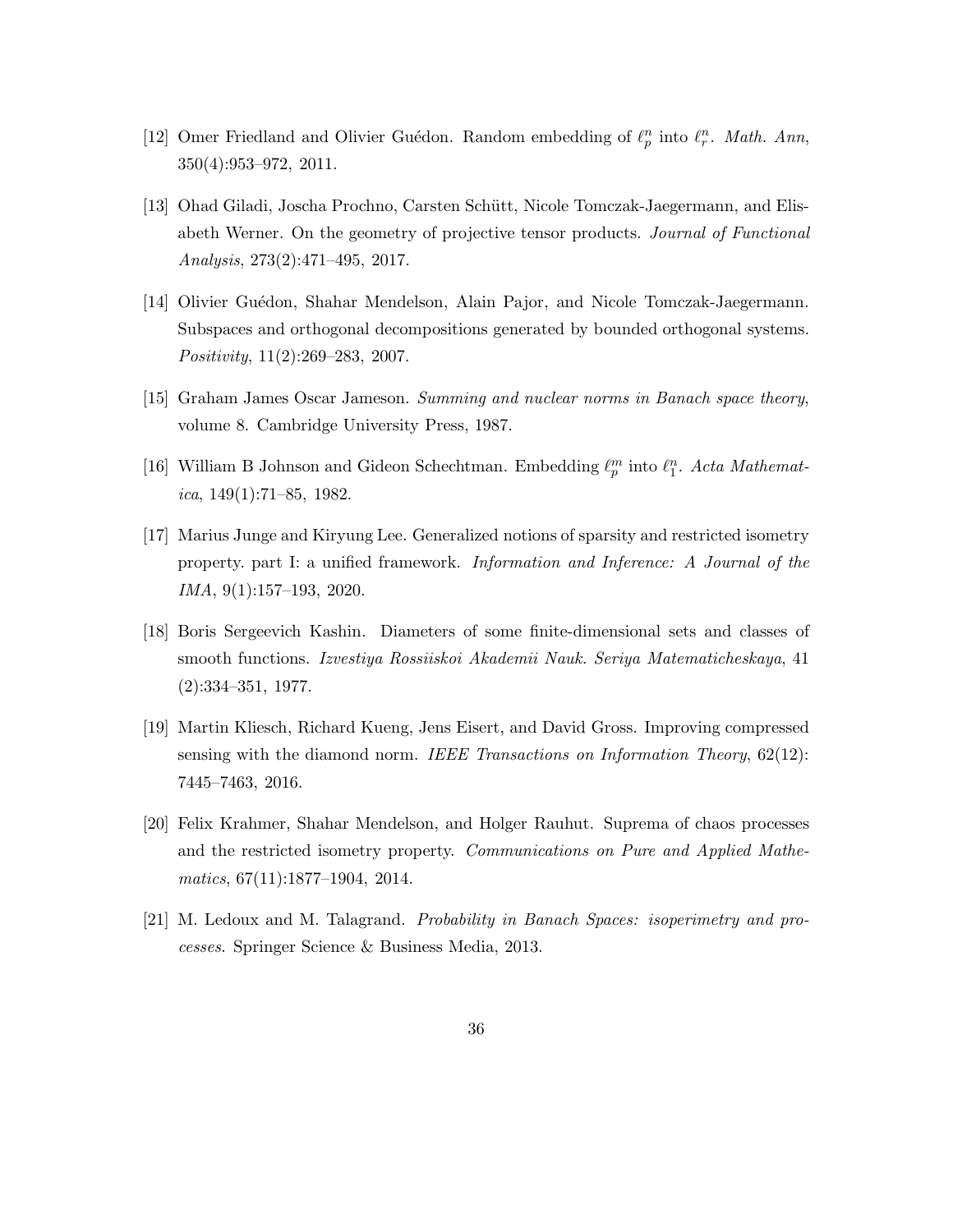- <span id="page-36-0"></span>[22] Kiryung Lee, Rakshith Sharma Srinivasa, Marius Junge, and Justin Romberg. Entropy estimates on tensor products of banach spaces and applications to low-rank recovery. In *2019 13th International conference on Sampling Theory and Applications (SampTA)*, pages 1–4. IEEE, 2019.
- <span id="page-36-2"></span>[23] Nati Linial, Shahar Mendelson, Gideon Schechtman, and Adi Shraibman. Complexity measures of sign matrices. *Combinatorica*, 27(4):439–463, 2007.
- <span id="page-36-8"></span>[24] AE Litvak, A Pajor, M Rudelson, Nicole Tomczak-Jaegermann, and R Vershynin. Euclidean embeddings in spaces of finite volume ratio via random matrices. *Journal f¨ur die reine und angewandte Mathematik*, 2005(589):1–19, 2005.
- <span id="page-36-3"></span>[25] Seyedehsara Nayer and Namrata Vaswani. Fast and sample-efficient federated low rank matrix recovery from column-wise linear and quadratic projections. *arXiv preprint arXiv:2102.10217*, 2021.
- <span id="page-36-4"></span>[26] Seyedehsara Nayer, Praneeth Narayanamurthy, and Namrata Vaswani. Phaseless pca: Low-rank matrix recovery from column-wise phaseless measurements. In *International Conference on Machine Learning*, pages 4762–4770. PMLR, 2019.
- <span id="page-36-5"></span>[27] Sahand Negahban and Martin J Wainwright. Estimation of (near) low-rank matrices with noise and high-dimensional scaling. *The Annals of Statistics*, pages 1069–1097, 2011.
- <span id="page-36-1"></span>[28] Sahand Negahban and Martin J Wainwright. Restricted strong convexity and weighted matrix completion: Optimal bounds with noise. *The Journal of Machine Learning Research*, 13(1):1665–1697, 2012.
- <span id="page-36-9"></span>[29] Gilles Pisier. On the dimension of the  $\ell_p^n$ -subspaces of Banach spaces, for  $1 \leq p < 2$ . *Transactions of the American Mathematical Society*, 276(1):201–211, 1983.
- <span id="page-36-6"></span>[30] Gilles Pisier. *The volume of convex bodies and Banach space geometry*, volume 94. Cambridge University Press, 1999.
- <span id="page-36-7"></span>[31] Holger Rauhut. Compressive sensing and structured random matrices. *Theoretical foundations and numerical methods for sparse recovery*, 9:1–92, 2010.